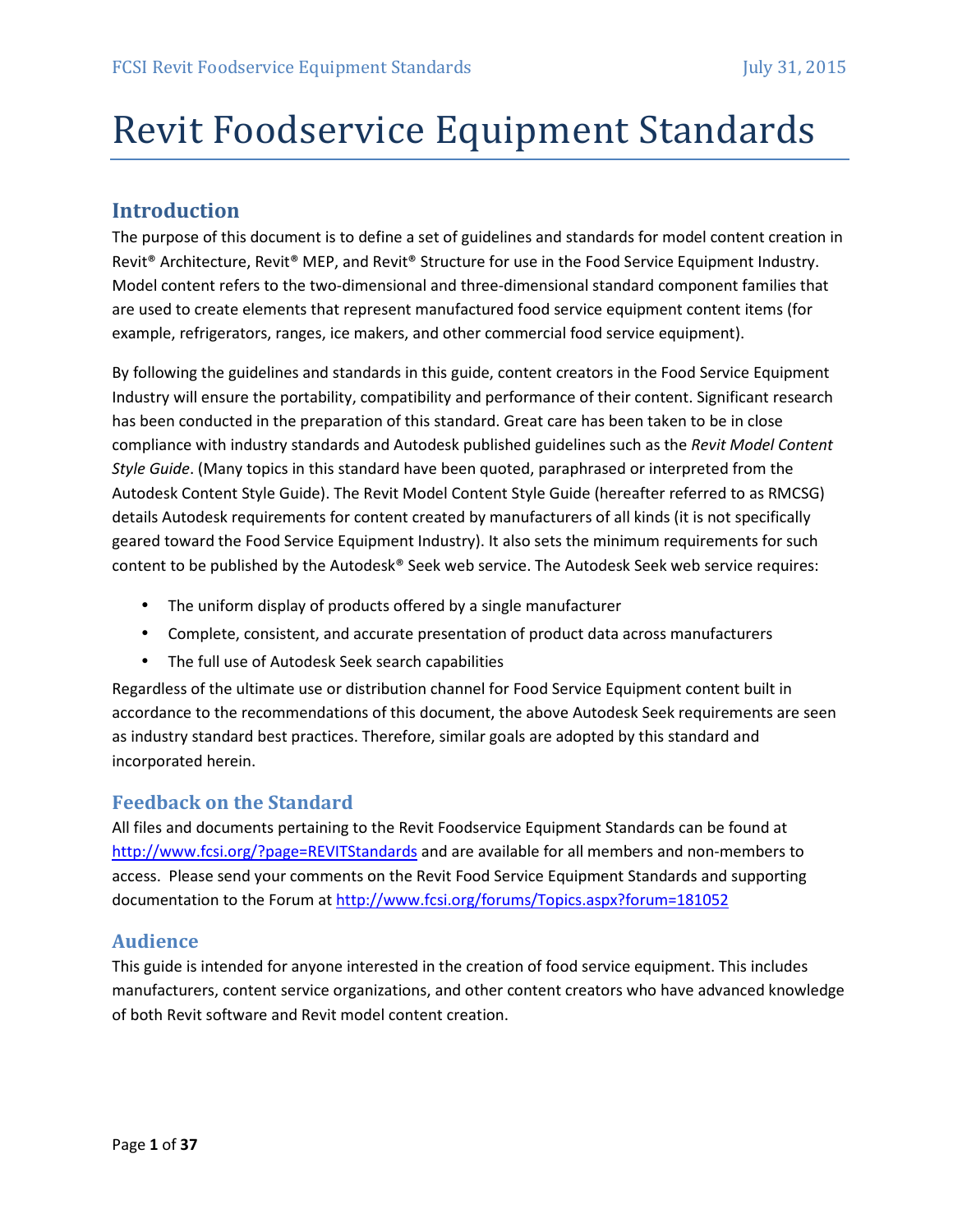# **Definitions:**

Some definitions are in order before proceeding to specific recommendations and best practices.

#### **Revit Category**

Revit groups elements in the software within a strict hierarchy. At the top of this hierarchy is a list of categories defined by the software. These categories define broad groupings of similar elements such as Walls, Doors, Furniture and Casework. The category list is built into Revit and **cannot** be changed by the user.

#### **Revit Family**

In his blog the Building Coder<sup>i</sup>, Jeremy Tammik offers this definition: "A Revit family is a graphic representation of building objects and symbols. It can include geometry in 2D or 3D as well as data that supports the definition and creation of object instances." Families are used to define the shape, form, physical and behavioral characteristics of individual elements used in a Revit project.

#### **Family Types**

Each Family is capable of spawning variations. Some Families have no need for variations and as such can be thought of "Stand‐alone" Families or a "Family of One." When a piece of equipment however comes in more than one size or variation it would have more than one Family Type. Each Family Type is really just a named set of variations in the Family's parameters.

#### **Classes of Families**

There are three classes of Families in Revit:

**Component Family:** Depending on whom you ask or which document you read, you will find alternate names for the Component Family. They are sometimes referred to as: "Standard Families," "Loadable Families" or simply "Families." In this document, we will use the term "Component Families" since this matches the name of the generic tool used in Revit to insert them in a project. A Component Family is a user-definable building component or symbol. All Families, including Component Families, must belong to a Category and the chosen category will often endow the Family with certain behaviors, but otherwise, the exact composition and definition of the Component Family is largely up to the author of the Family to design and determine. Component Families are highly portable. They can be saved to external Revit files with an RFA extension and thereby loaded into other project files quickly and easily.

**System Family:** A System Family is pre‐defined and built‐in to the software and cannot be changed by the user. Many common Families in a Revit project are System Families such as Walls, Floors and Roofs. Such Families cannot be modified in any way. However all Families, including System Families can have Family Types. Family Types can always be modified by the user. System Families are part of all Revit project files. They cannot be saved to external RFA files. Sharing System Family Types from one project to another must be accomplished with the Transfer Project Standards functionality or via copy and paste.

**In-Place Family:** Used to model unique and special case geometry in a project. They cannot be shared between projects and as such are not considered further in this document.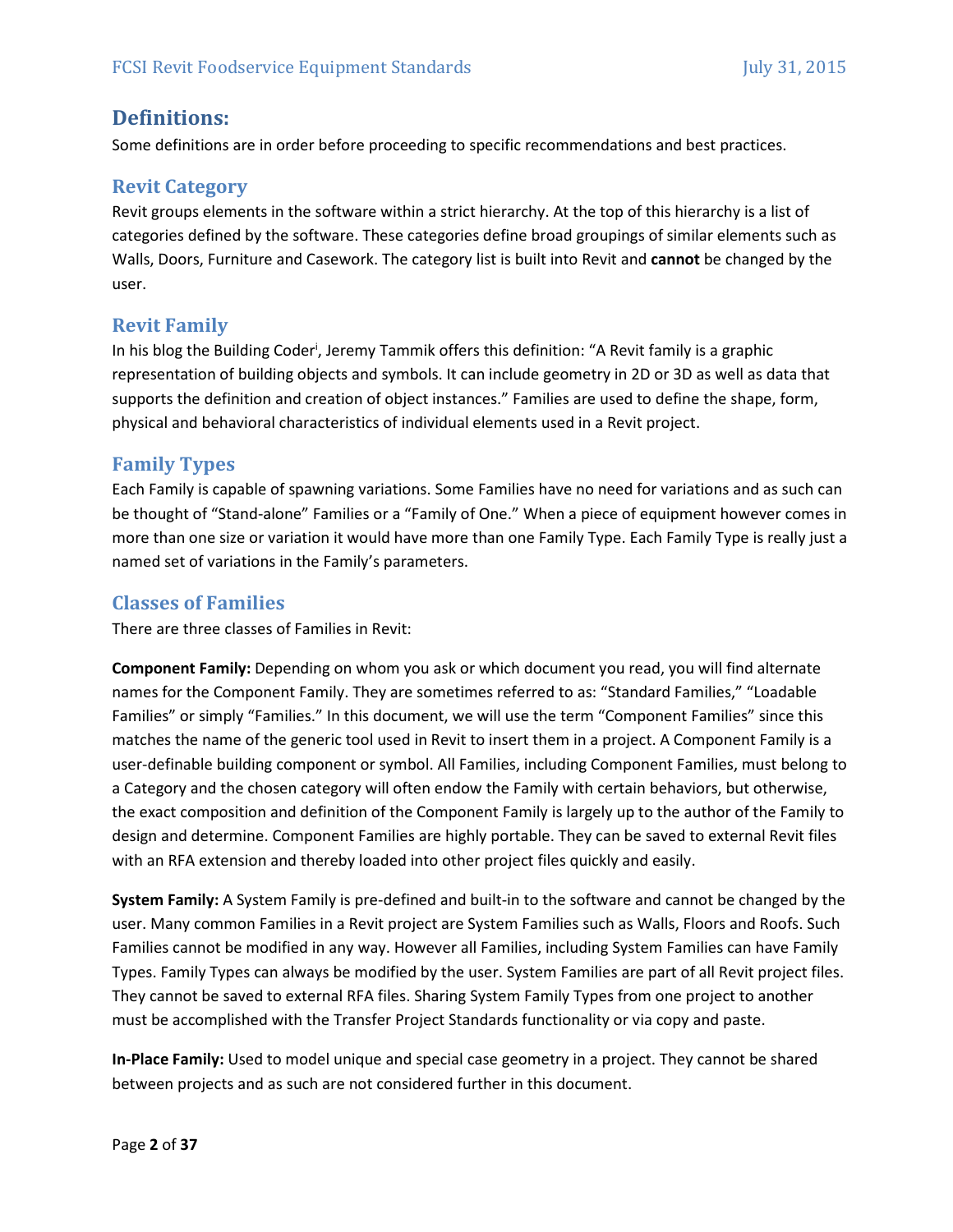**Type:** A named variation in a particular Family. A Family Type will have a saved value assigned to each parameter of the Family making it easy to swap out one variation of a Family with another. For example, the same range might come in two widths or the same work table in two different heights. Size variations are the most common use of Types, but they can be used to save the values of any parameter. For example each Type could have a different model number and cut sheet reference even where there might be little or no change geometrically.

**Instance:** This is the actual element selectable in the project file.

#### **Parameters**

Parameters are properties assigned to the Revit project or to specific content items in a project model. Parameters expose interactive variables to the end user allowing them to manipulate the object, model or project in some meaningful way. Parameters can be used to drive the size and shape of geometry, allow variations in material or finish, control element visibility, establish loads, flow variables or nearly limitless other possibilities.

There are a few types of Parameters. At the top level of the hierarchy, there are System Parameters and user‐defined Parameters. A System Parameter is built into Revit and always available. A user‐defined parameter is one created by a Revit user and may be available only in a certain Family, a certain project, or multiple Families and projects depending on how it is defined.

User-defined Parameters can be created in a Family file or in a Project file as either "local" or "Shared" parameters. This really means that there are three total possibilities: Family Parameter (local), Project Parameter (local) and Shared Parameter. "Local" is not an official Revit term, but rather a description of their behavior. When described this way, both Family and Project Parameters can be considered local in the sense that they would only be available within that Family or Project file. By contrast, a Shared Parameter is defined externally in a separate "Shared Parameter file." This means that the same parameter definition can be used (or "shared") between multiple Families or Projects. Shared Parameter is an official Revit designation. Shared parameters can be used for both Family and Project parameters.

**Family Parameter:** exists only in the Family in which it is defined. A Family Parameter can drive geometry and control other physical or graphical characteristics of the Family. It cannot appear in Schedules or in Tags.

**Project Parameter:** exists only in the Project in which it is defined. A Project parameter is assigned to a specific Category and will be available to all elements of that category in the project even if the parameter is not explicitly defined in each Family. A Project Parameter can drive geometry and control other physical or graphical characteristics of the Family. If can appear in Schedules but cannot appear in Tags.

**Shared Parameter:** both Family and Project Parameters can be defined using a Shared Parameter. Shared Parameters are defined in an external text file and are thereby available for use in any Family or project. A Shared Parameter has a special ID designation (hidden from the user) that ensures each parameter is unique. To ensure the integrity of Shared Parameters, it is imperative that a single Shared Parameter file is maintained for the entire project team and ideally the entire organization. This is VERY important as

Page **3** of **37**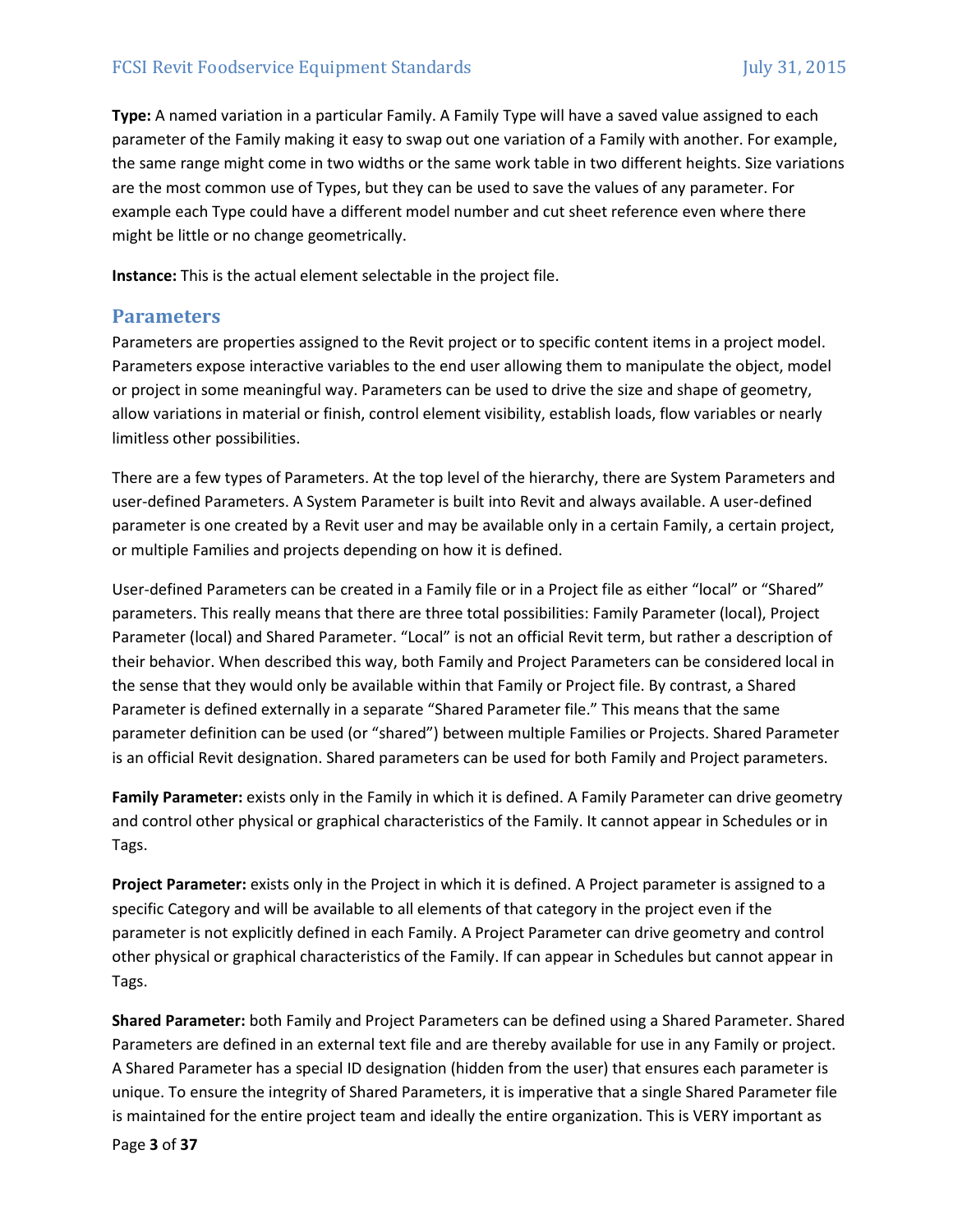creating two parameters with exactly the same settings will NOT make them the same. Revit will see the hidden ID designation and treat each parameter as different even if they have the same name and settings. Careful coordination of resources is therefore imperative to ensure success when sharing content among the extended project team. A Shared Parameter can drive geometry and control other physical or graphical characteristics of the Family. They can appear in both Schedules and Tags.

**System Parameter:** these parameters are built into Revit. They require no user configuration, are always available and can appear in both Schedules and Tags.

# Type and Instance Parameters

When you define a parameter it can be applied at the Type or Instance level. Type parameters hold a single value that is applied across all instances of a Family. Instance-based parameters begin with a default value in the Family file that can modified by the user to a unique value for each instance of a Family/Type in the project. Both applications of parameters have utility in Families and projects.

**Type-based Parameters:** Use Type‐based for parameters that represent variations in an item from the manufacturer; those that would require the specification of a different model or item. For example if a product catalog lists multiple variations for an item that must be specified at the time of ordering, these items will typically be best represented in Revit as Type‐based parameters. Dimensional parameters like width and depth are frequently designated as type-based.

**Instance-based Parameters:** Use Instance‐based for parameters that represent variations in an item that are made onsite during installation. These adjustments make each instance slightly unique from other items of the same Family and Type. Examples include the length of a fabricated work counter that is cut to fit or fabricated to fit a unique installation condition.

It should be noted that the same Family can include some instance and some type‐based parameters as appropriate. For example, a work table might use type‐based parameters for the height and depth, but use instance‐based for the counter length.

# **Revit Content**

Revit Content refers to any discreet item in the Revit software that can be re‐used from project to project to represent a real item in the final built environment. This can include Families from any of the above classes. Therefore consideration must be given to the class of Family so that proper delivery mechanisms can be employed. For example, Component Families as noted above are portable and easily shared by saving the Family to an RFA file. To share System Family Types, one must create a "Library Project File" (saved as a Revit project file with an RVT extension) and copy the System Family Type therein. The recipient can then copy or transfer the Type from this file to their own project file. In‐Place Families cannot be shared and should not be utilized to create content that you intend to share.

# **Quality Revit Content**

Perhaps the first challenge of creating content for Revit or any similar platform is defining exactly what said content should seek to achieve and establishing a benchmark for how quality will be defined. RMCSG defines quality Revit content as follows: "Quality Revit Content balances performance with design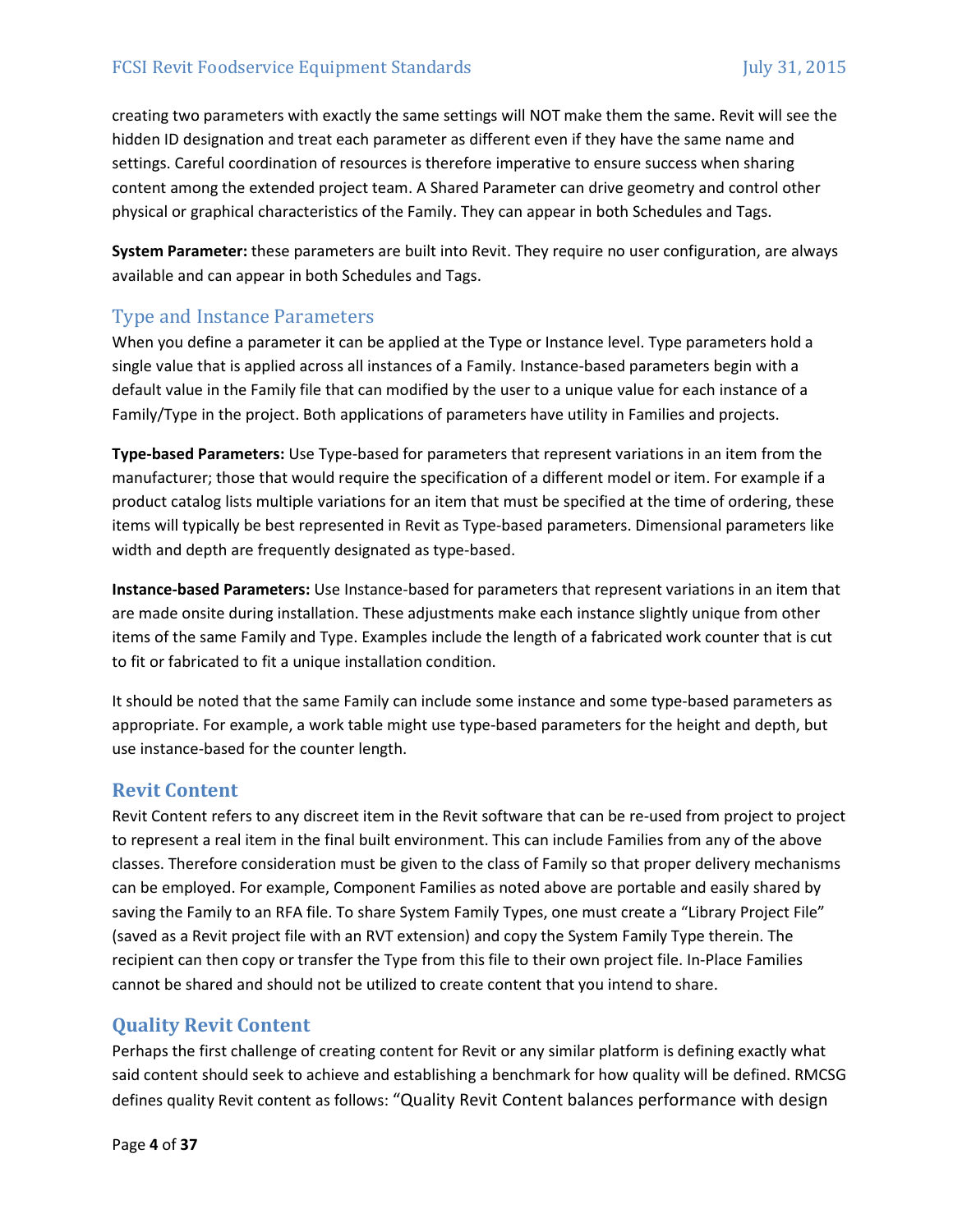accuracy and required levels of detail. Quality content is easy to use because it functions reliably in a range of projects and project phases, while delivering manufactured content in a format appropriate for architecture and engineering documentation deliverables."

RMCSG further outlines the following quality considerations:

- Appropriate level of detail designed
- Adequate number of types created
- Flexible use of parameters
	- Accuracy complete, consistent presentation of product data.
	- Standards adheres to industry and Autodesk standards.
- Naming conventions
- Graphic guidelines
- Parameter usage
	- Performance content designed to reduce the performance impact of the family on a project.
	- Testing thorough testing of the family parameters and types independently and in a project environment.

# **Section 1: Planning Food Service Equipment Industry Revit Model Content**

In order to ensure Revit model content is developed efficiently and to the standards recommended herein, content authors should follow approved best practices and recommendations when creating Revit families.

In its present state, Revit files cannot be saved backwards. Also as new releases of Revit are introduced, features are added that may not have been available in previous releases. Therefore new Food Service Equipment Industry Content should be created in a Revit release no further back than two years from the current release, (e.g., Revit 2016 is current. Only releases 2014, 2015, and 2016 are valid for creating new Revit content).

# **Recommended Family Template**

All Component Families must be created from one of several Family Template files provided with the software. A Family Template determines a few key behaviors of the Family; namely its Category and its hosting requirements. As noted above in the "Definitions" topic, Revit includes many built-in Categories. Revit's list of Categories is fairly broad in scope and is limited to overall building-wide categorizations. As such, it does not include a Category specifically for Food Service Equipment. Rather, Food Service Equipment in Revit is included under the much broader category of **Specialty Equipment**. This category will be used for most types of equipment. However, in selected cases, it may be appropriate to use the **Casework** category for certain items.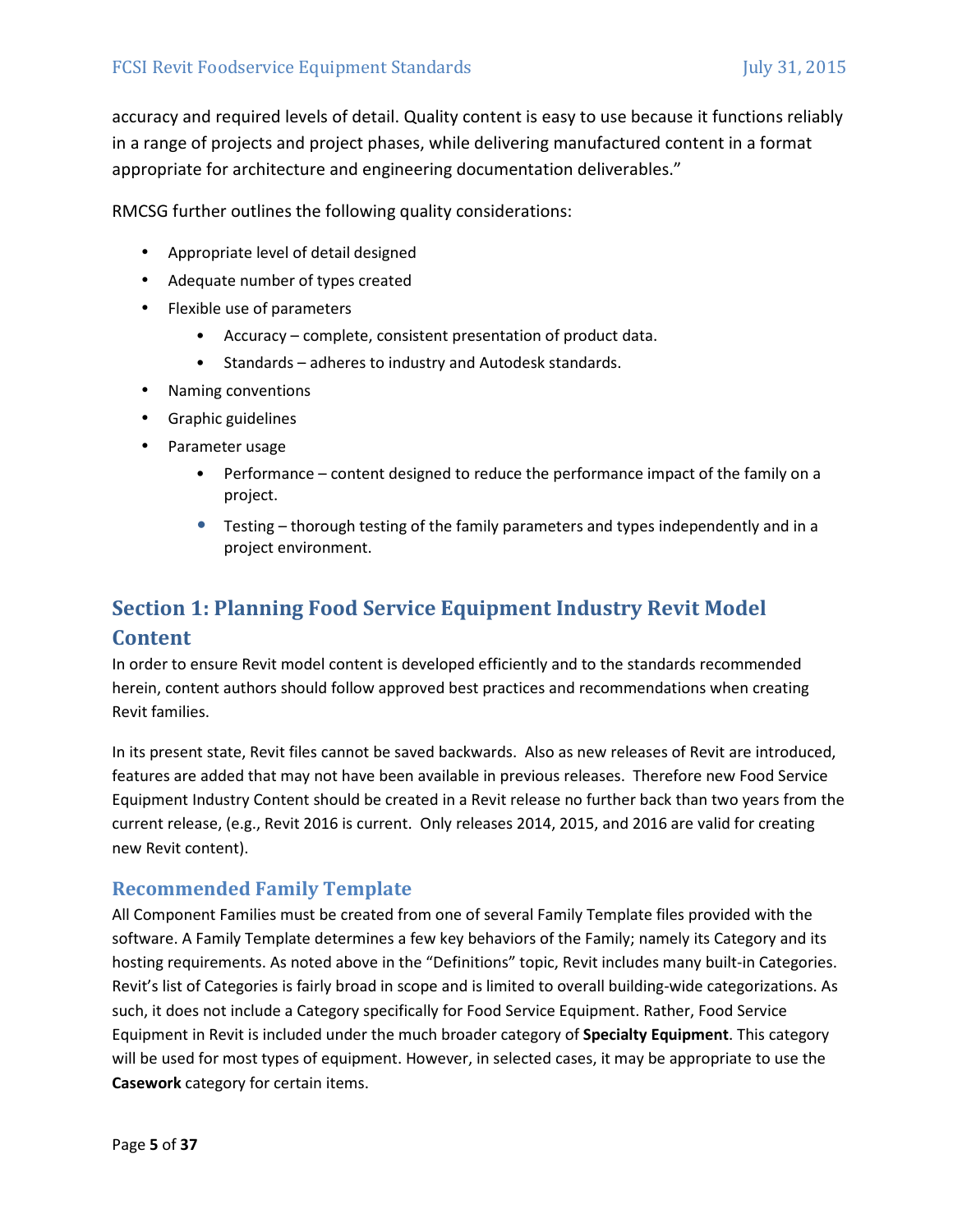# **Hosted vs Free-Standing Templates**

Both Specialty Equipment and Casework categories include free‐standing and host‐based templates. If you choose either the *Specialty Equipment wall based.rft* or the *Casework wall based.rft* template, the Family created will require a Wall host when inserted. This means that user of the Family will *not* be able to insert the item without attaching it to a Wall in their project. If you choose the *Specialty Equipment.rft*  or the *Casework.rft* Family Template, then the Family thus created will be "free standing" meaning that it will not require a host of any kind and can simply be inserted into a project. There are a few reasons that you will want to consider this situation very carefully before choosing a wall based Family template.

At first it may seem logical to use a Wall‐hosted template for certain items particularly those that would normally hang on a Wall. For example, wall mounted cabinetry. However, the Kitchen Designer may begin his design before the Architect has completed his work. This means that the Wall elements may not all be in place, nor may their placements be permanent. This may pose challenges and unreasonable limitations on workflow and project schedule. Furthermore, many project teams separate geometry into different files and link them together as a way of managing workflow and the needs of the different disciplines working simultaneously on the project. Often such divisions are made across discipline lines meaning that the Architect and the Kitchen Designer could possibly be working in two separate Revit files and linking them together to coordinate their efforts. In such a case, use of Wall-hosted Families will prove problematic as items cannot be hosted by Walls across linked files. The element and its host MUST be in the same Revit project.

- For these reasons, the use of "Wall Based" and "Face Based" Family Templates is *not* recommended.
- It is recommended that the *Specialty Equipment.rft* template file be used as the primary Family Template file for Food Service Equipment.
- In cases where it can be argued that Casework is a better choice of Category, please use the *Casework.rft* Family Template instead.

#### **Family Representations**

Given the different kinds of drawings and deliverables in which a particular Family may be shown, it is often advisable to design the content to contain more than one representation. Revit offers three levels of detail display for views in a project. These include Coarse, Medium and Fine. Coarse is used for simple schematic and symbolic representations typically useful in overall scale drawings and in early design phases. Medium often shows a little more detail than Coarse and works best at larger scales and detailed construction document views. Fine level of detail should be reserved for visualization purposes and typically shows a high level of detail and much more realistic representations.

It is possible to include all three levels of detail in a single Component Family. An alternative approach is to include the Coarse and Medium detail levels in one Family for use in design development and construction document drawing sets and create a separate high detail Family for use in rendering and visualization.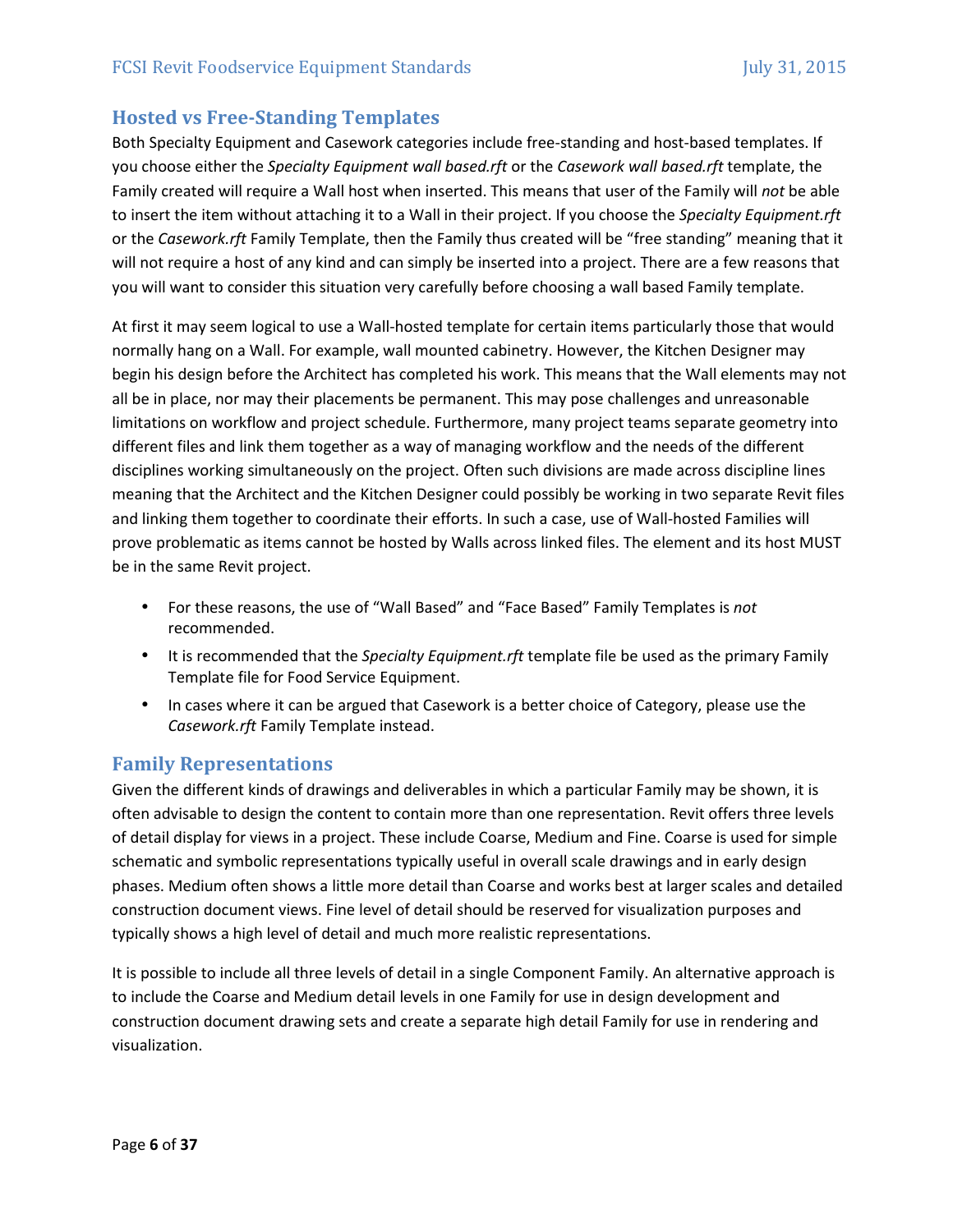# **Coarse Level of Detail**

When creating geometry for Coarse Level of Detail, focus on the overall form of the object. Represent elements using two‐dimensional geometry or very simply three‐dimensional extrusions or simplified forms. Avoid curves and fine details (such as hinges, latches, vents, louvers, knobs, etc.) that would not plot well at ¼" = 1'‐0" or smaller scales. The purpose of the Coarse Level of Detail is to accurately depict the overall shape and form of the element. It should be dimensionally accurate with respect to overall depth, width and height and assist in placement and determination of required clearances for the object in overall views. Surface details should be kept to a minimum. To draw any surface detailing that you do include in plan and elevation views, use Symbolic Lines wherever possible. Symbolic Lines are twodimensional lines and shapes that appear only in project views parallel to the one in which the Symbolic Lines are drawn. For example, Symbolic Lines drawn in a plan view in the Family editor will display only in plan views in the project. Symbolic Lines drawn in an elevation will only display in elevations parallel to the one in which they are drawn.

As a matter of best‐practice, please generate a simplified 2D version of the Family in plan view using Symbolic lines. It is preferable to trace over all 3D forms with Symbolic Lines for the simplified 2D plan representation, however you can include only those 3D forms which are low in polygon count (such as simple rectilinear extrusions) in cases where the tracing of such forms would yield no benefit. Use the visibility controls in Revit to turn off all complex 3D forms and other unnecessary details from the simplified plan display.



#### **Medium Level of Detail**

Medium level of detail can be used in larger scale views and as the project progresses into the design development phase. In Medium detail, you can begin to include details such as hinges, louvers, clearances and latches. Many of these items can be added in plan and elevation views in the Family using Symbolic lines to keep model size and complexity in check. In cases where you wish to avoid complex 3D geometry, but still have details show in more than one view such as elevation and 3D views, consider using Model Lines instead of solids and voids.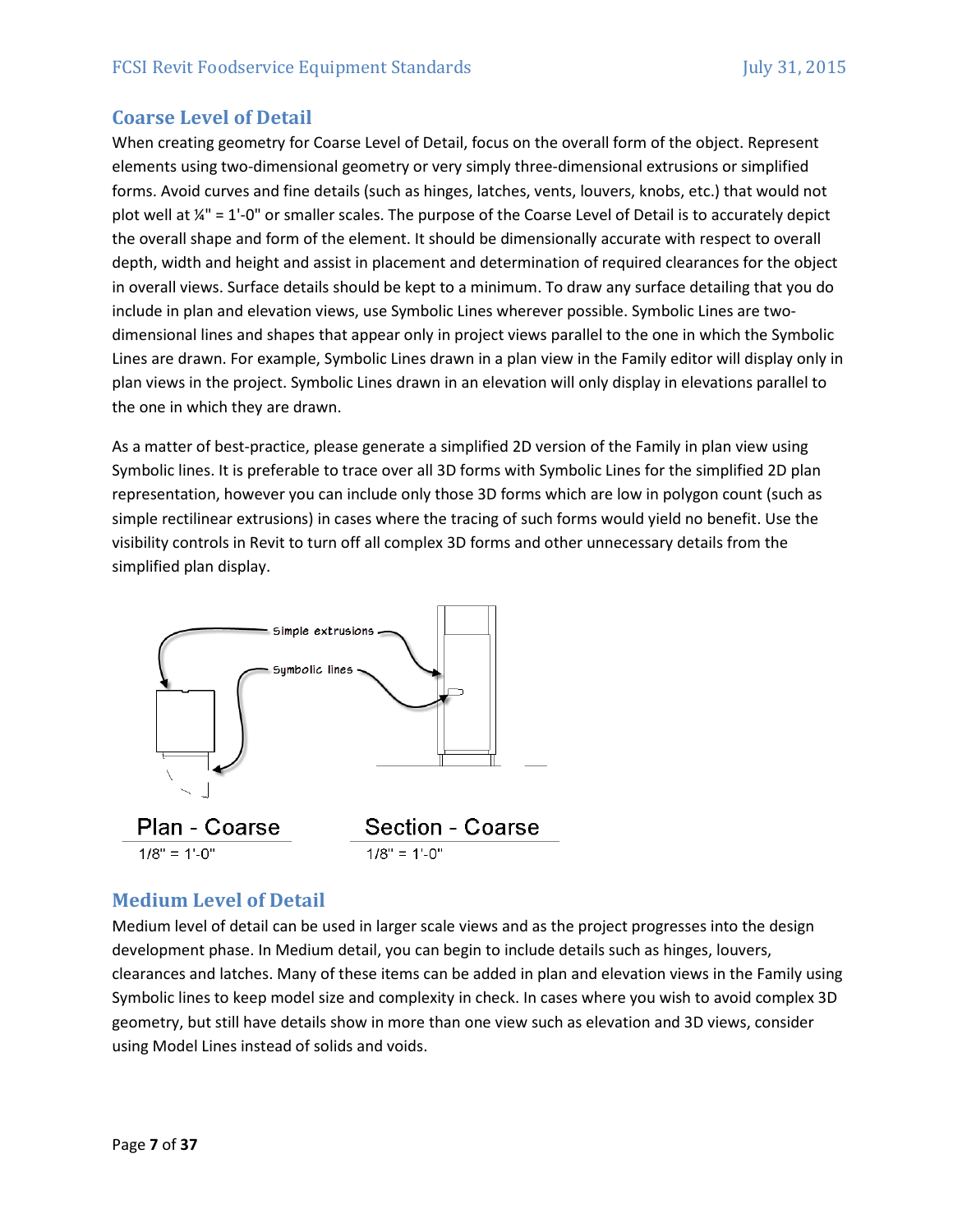

Limit the use of three-dimensional geometry to overall forms that appear in multiple views like plans, elevations and 3D. Symbolic lines used to represent the plan version of the Family for coarse scale should continue to display here in medium wherever possible and be supplemented by additional 2D Symbolic Lines as appropriate to represent further details required by medium detail. Use three‐dimensional geometry for smaller details only when absolutely necessary or when it clearly adds an overall benefit to Family as a whole. For example, in medium detail it may be appropriate to depict the hinges on a refrigerator unit. The most efficient way to show such detail would be to create very simple rectangular extrusions so that they show in multiple views.



# **Fine Level of Detail**

Most deliverables required should be achievable using graphics built to either coarse or medium level of detail. However, fine details can be added and assigned to display only in fine level of detail for those views/drawings that require it. These may be large scale detail views and/or renderings. While the temptation to add every kerf, bolt screw and log plate may be strong, rarely are such details required to determine clearances, convey design intent or accurately specify specific equipment choices. Often data entry fields and parameters assigned to the Families can more efficiently convey manufacturer specifics without adding the extra overhead of modeling such details in 3D (or even 2D). The goal of this specification is to limit 2D and 3D modeling to those aspects of the equipment required to convey overall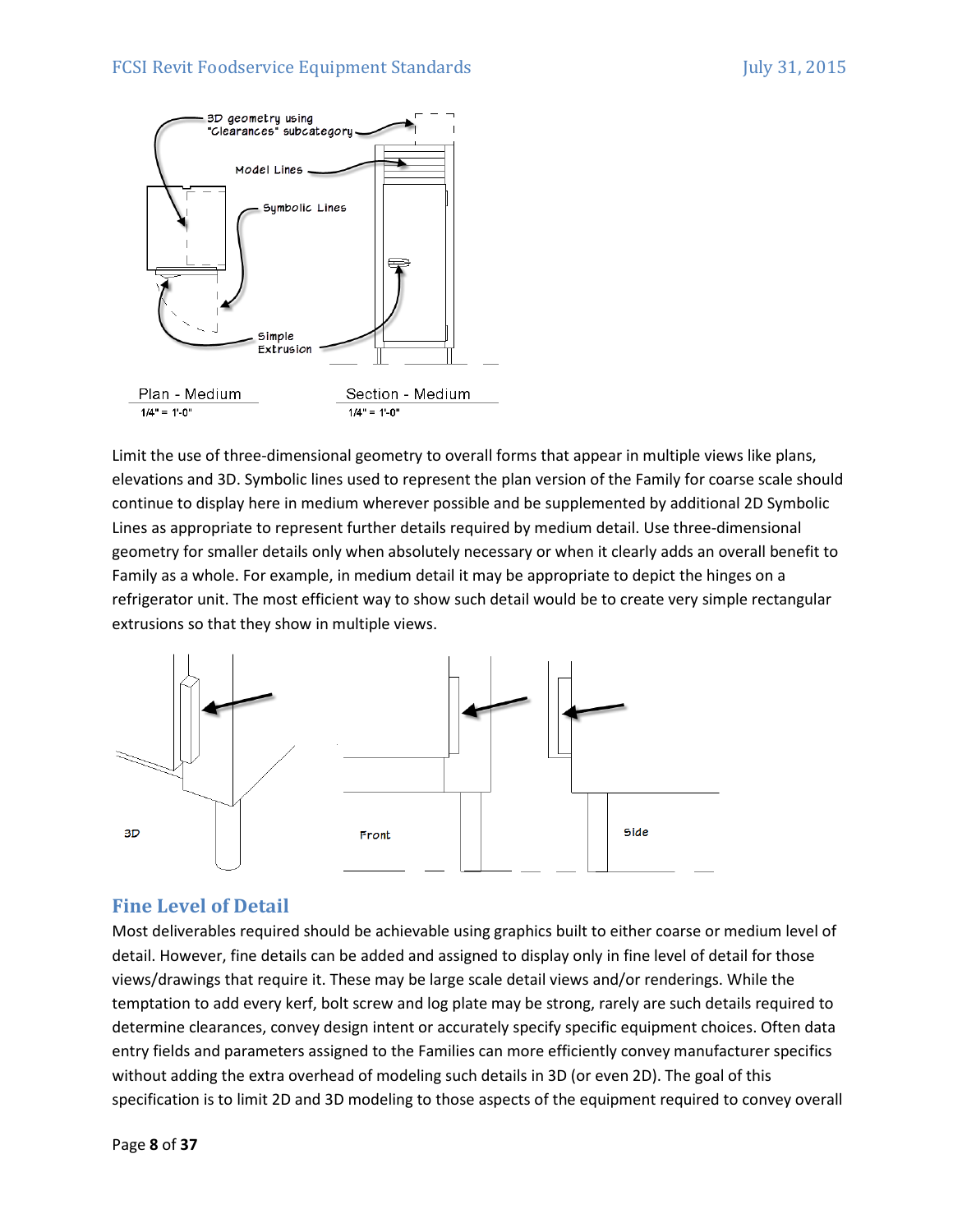intent, aid in placement, accurately assist in quantity takeoffs and assist in placement of service connections. Should renderings also be required and fine details desired, model such items to show only in Fine level of detail and consider creating a separate Family for use in renderings instead.

Once again, for plan representations, rely heavily on Symbolic Lines reusing those drawn for the lower levels of detail and supplement them with fine details as required. Even in coarse level of detail, plan versions should be largely comprised of Symbolic Lines and 2D representations of the 3D form.



# **Design and Performance Considerations**

When creating a Revit family, the intended use of the family in a project environment determines the extent to which it is designed. You can design all Families to include a number of representations for use in different project views and project phases.

The type and size of the project that a family is intended for use in is a critical point to consider when deciding what representations should be included in the family and what level of detail each representation should have. The more detailed a family is, the larger its file size will be. This is further exacerbated if you anticipate that the item will be copied many times throughout the project. The larger the file size, and the more times it is copied, the slower the performance, loading, and regeneration time of the family (and therefore the host project) will be. When considering the design intent of a family, use the following guidelines:

- For larger commercial or institutional projects, in which hundreds of elements may be created with a single family, design the family to be as small as possible to minimize project size and performance impact.
- For smaller projects, where elements created with a single family are not used ubiquitously and where the overall project size is smaller, you can design the family to include more detail.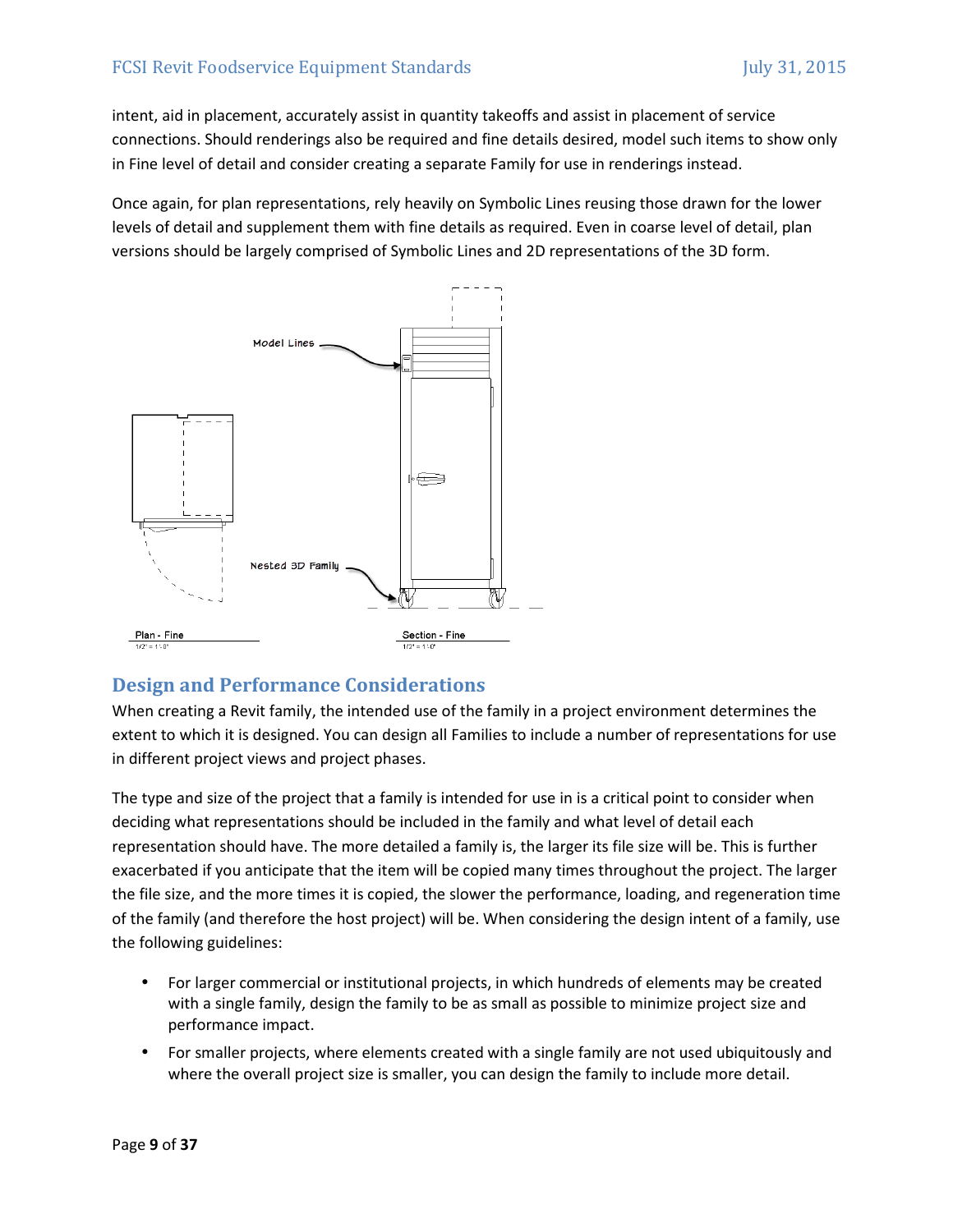The key consideration to keep in mind when building food service equipment Families is to remember that the impact of food service equipment Families can easily be masked by workflow of the typical commercial kitchen designer. In other words, it would not be uncommon for a kitchen designer to work in a separate Revit project file and link in only the architectural backgrounds as needed. Further, the designer could easily isolate their efforts to a small and isolated area of the project or dedicated workset. Doing so would offer many benefits to the kitchen designer allowing them to focus on the area of the project within their realm of responsibility and increasing performance by avoiding the loading of the rest of the project. For example, in a large commercial facility such as a complex medical or educational facility, the areas requiring the services of a kitchen designer and needing to show food service equipment may be quite limited. However, remember that even though you can isolate a small work area and improve performance, ultimately all work areas must be brought back into a single model for coordination efforts. Therefore, when building food service equipment, it is better to assume that most projects requiring these items will be sizable enough to warrant the judicious modeling techniques advocated in this document.

# **Family File Size Recommendations**

The RMCSG includes a table recommending file sizes for many standard kinds of Families. Neither Specialty equipment in general nor food service equipment in specific is included in the table. However, based on the items that are included, the typical complexity required by food service items (as recommended above) and standard best‐practice recommendations, a file size in the following ranges are good recommendations:

- Simple 250K 500K
- Complex 600K 750K

When working on a Family file, you can compact the file to reduce its size. Choose Save As from the Application menu and then click the Options button. Check the Compact checkbox and then click OK and Save. In a project environment, Compact can also be used as can Purge Unused to reduce the size of the project file.

As a further guideline, consider the following. A small food service project is likely to have 100 or fewer items of heavy equipment, a medium one perhaps 100‐200, and a large project has over 200 items. At an average of ½ MB per content item times 100 is a 50 megabyte file for the equipment only. If this equipment is to be housed in the main architectural or MEP project file, this could have a significant impact on overall project performance. It is therefore always beneficial to be as prudent with file sizes as possible.

#### **Level of Detail Strategies**

When you build your Families, try to reuse elements as much as possible. In other words, build items that will appear in fine level of detail and then use the visibility settings to hide them in lower levels of detail. If necessary, draw a second version of the geometry for lower levels of detail. For example, when drawing a piece of equipment with louver vents, consider the highest level of detail in which such louvers should be modeled. If you can effectively represent such details using Model Lines instead of 3D extrusions, this can be an effective way to manage file size and performance. If you instead must show a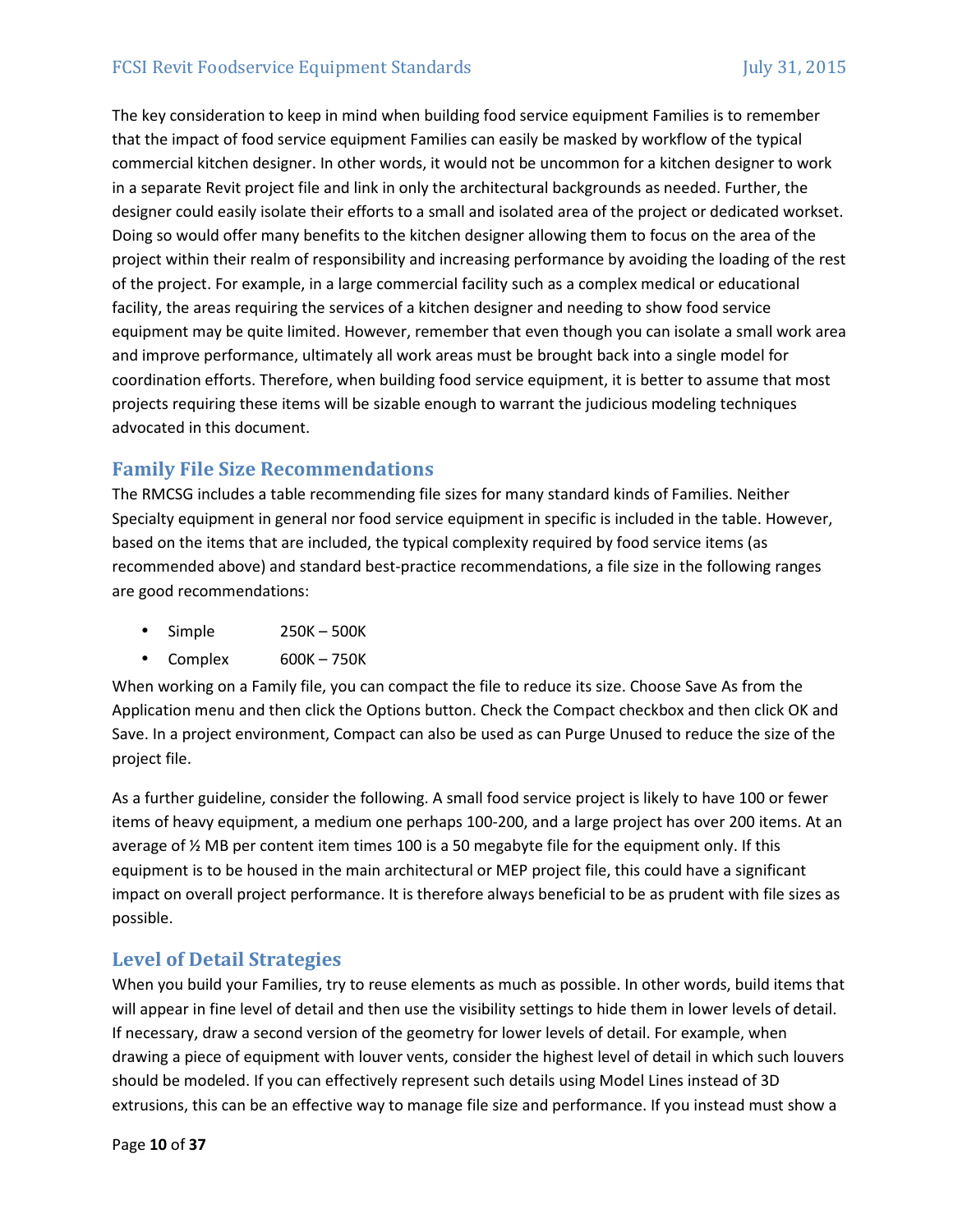three‐dimensional version of the louvers, show these only in fine level of detail and then show Model Lines in the same location for the louvers in Medium detail. Try not to show them at all in coarse.

- Don't model geometry that will not be visible when the family is added to a building model.
	- o For example, for a refrigerator or range, model the outside of the unit only. Model the door, but not the inside of the range or refrigerator.
	- $\circ$  If shelves or other items on the inside of the unit must be shown, depict them with symbolic or model lines wherever possible in the views that would show them rather than modeling such items.
	- o Do not include plates, kerfs, screws, or other highly specialized details.
- Do not duplicate geometry that can be used for different levels of detail. Use visibility settings instead to control what is shown under each level of detail setting.
- The following guideline from the RMCSG can be helpful when modeling geometry:

| If the geometry is | Set the detail level to |
|--------------------|-------------------------|
| Smaller than 1'    | Fine                    |
| $1' - 3'$          | Medium                  |
| Larger than 3'     | Coarse                  |

# **Visibility Settings**

Level of Detail is not the only way to control the way that elements in a Family display. Visibility parameters offer an additional level of display control to your Families. Visibility parameters can be assigned to any geometry in a Family. They can be controlled at the Type or Instance level. Thereby allowing the display of certain Family subcomponents to turned on or off as Types are loaded and swapped in or element by element as appropriate. For example, in the illustrations above, the clearance required for the refrigerator is shown with dashed lines. This clearance item can be controlled by a visibility parameter which would enable users of this Family to decide in which views they wished to show the required clearances. Door Swings, Center lines, Pour Lines for kettles, and temporary or future equipment are other examples.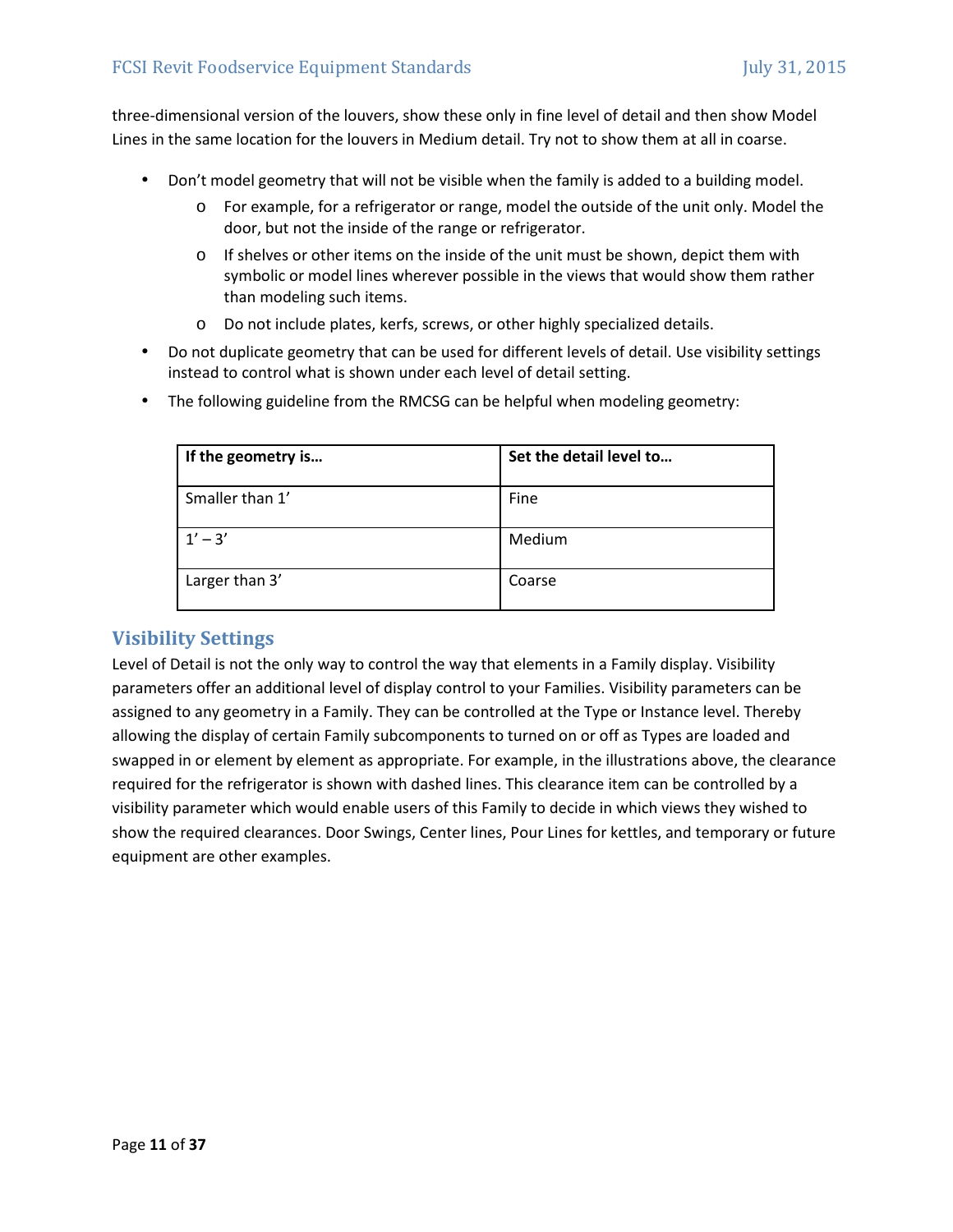

# **Areas To Avoid For Optimum Performance (from the RMCSG)**

This table (reproduced from the RMCSG) can be used as a guide to improve the performance of your Families. Many of these recommendations have already been elaborated upon above.

| <b>Common Mistake When Creating Families</b> | <b>Recommended Approach</b>                                                                        |
|----------------------------------------------|----------------------------------------------------------------------------------------------------|
| Lack of planning prior to family creation    | Before creating a family, use the guidelines in this<br>document and plan your approach carefully. |
|                                              |                                                                                                    |
| Unnecessary parametric relationships         | Before adding geometry to a family:                                                                |
|                                              | Plan the parametric relationships and create a                                                     |
|                                              | family skeleton that features the main parametric<br>relationships.                                |
|                                              | Build only the parametric family behavior that you                                                 |
|                                              | need to avoid over-constraining the model.                                                         |
|                                              | Flex the skeleton to test the relationships before                                                 |
|                                              | you add geometry.                                                                                  |
| Use of geometry instead of symbolic lines    | In plan view representations (and in some cases in                                                 |
| in plan views                                | elevations), geometry usually can be represented                                                   |
|                                              | with symbolic lines (or Model Lines), rather than                                                  |
|                                              | (solid) geometry. Using geometry instead of                                                        |
|                                              | symbolic lines will create an unnecessarily larger<br>Family.                                      |
|                                              |                                                                                                    |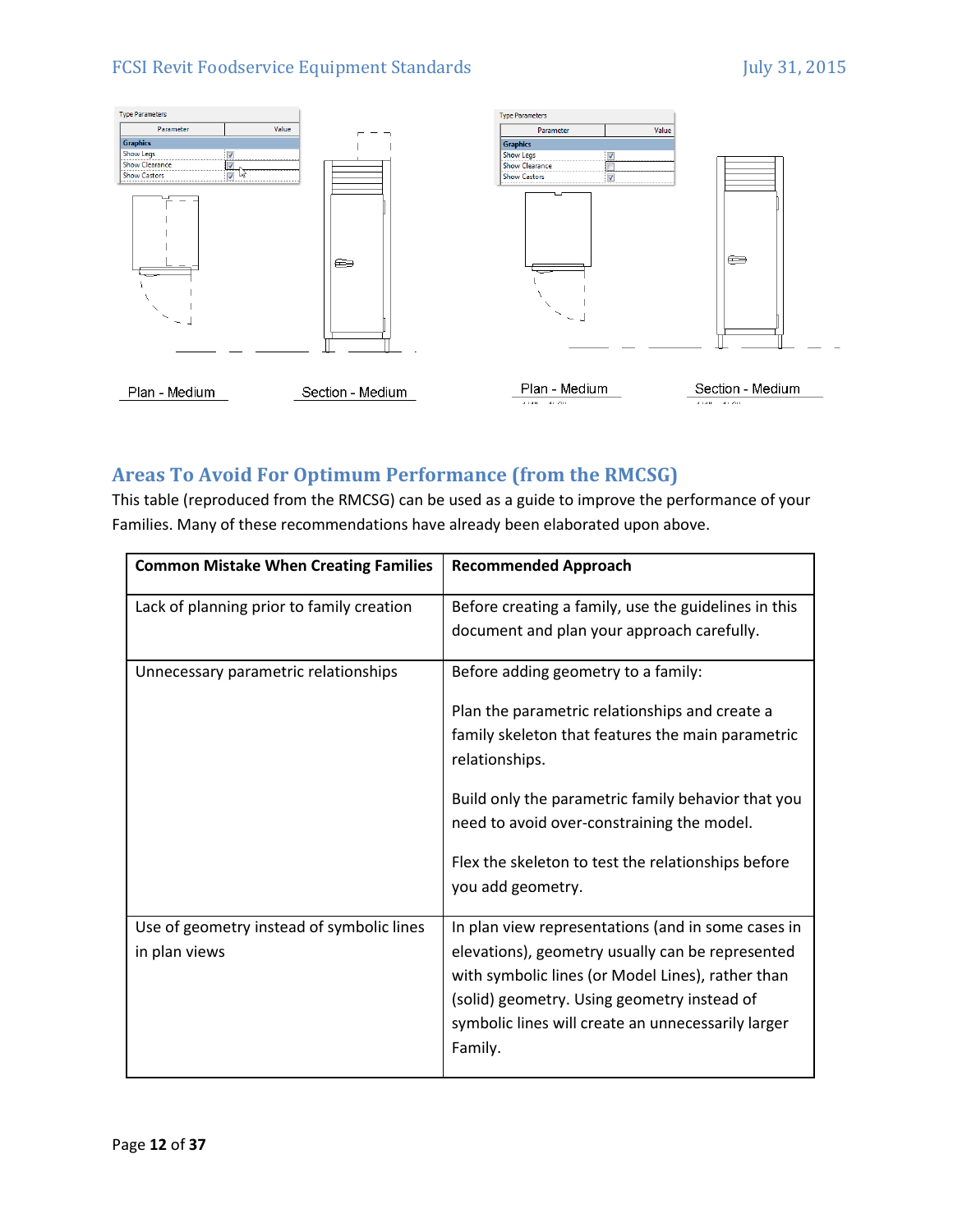| High levels of geometric detail and       | Use the guidelines in the topics above to avoid    |
|-------------------------------------------|----------------------------------------------------|
| underuse of visibility settings           | unnecessarily large Family files.                  |
|                                           |                                                    |
| Overuse of voids, formulas, and arrays    | Extensive use of voids, formulas, and arrays will  |
|                                           | add to the overall Family size and affect its      |
|                                           | performance in projects.                           |
|                                           |                                                    |
| Use of too many nested Families (Families | Nest Families to create geometry in other Families |
| imported into other Families)             | strategically. Use nested content to share objects |
|                                           | among multiple Families, for example, door         |
|                                           | hardware, burner configurations, and so on.        |
|                                           |                                                    |
| Large Families with many Types that do    | The more Types (particularly unused) the heavier   |
| not include Type catalogs                 | the Family. Create Type catalogs for Families that |
|                                           | contain 6 or more Types.                           |
|                                           |                                                    |
| Inadequate Family testing                 | See 3.1 General Family Testing Guidelines.         |

The purpose of creating Revit families for manufactured content is **not** for the manufacturing process, but for architecture and engineering documentation deliverables. It is important to create the family content at an appropriate level of detail for the intended use. In order to be considered in compliance with this standard, it is required that all geometry be modeled directly in Revit using native Revit tools. Elements can be created from imported geometry, but such imported geometry should be removed from the final content item before distribution. Furthermore every attempt should be made to build native geometry using the guidelines detailed herein.

# **Nested Families, Groups and Voids**

Nested Families are Families that are inserted as components within other Families. Nesting one Family within another can have many benefits. For example, if the same item must appear in more than one Family, like a common door handle, range burner configuration or refrigerator door. By creating the item as a separate Family and then nesting it into other Families, you can reuse items in a logical way. Another important advantage can arise when adding parameters to a nested Family instance. Consider a common element such as refrigerator door or range burner configuration. If you copy and paste the actual geometry from one Family to another, you must take greater care when establishing your reference planes and overall framework to be certain that the Family and the burners flexes the way you expect. If the burners are a nested Family, it can be easier to establish the desired relationship and achieve the correct flexing behavior with fewer constraints and parameters.

However, just as nesting Families in a logical way can have enormous benefits, nesting them too many levels deep can cause performance and other problems. Try to plan your strategy with respect to nesting carefully and limit nesting to no more than two levels deep. Remember, when you load a Family into a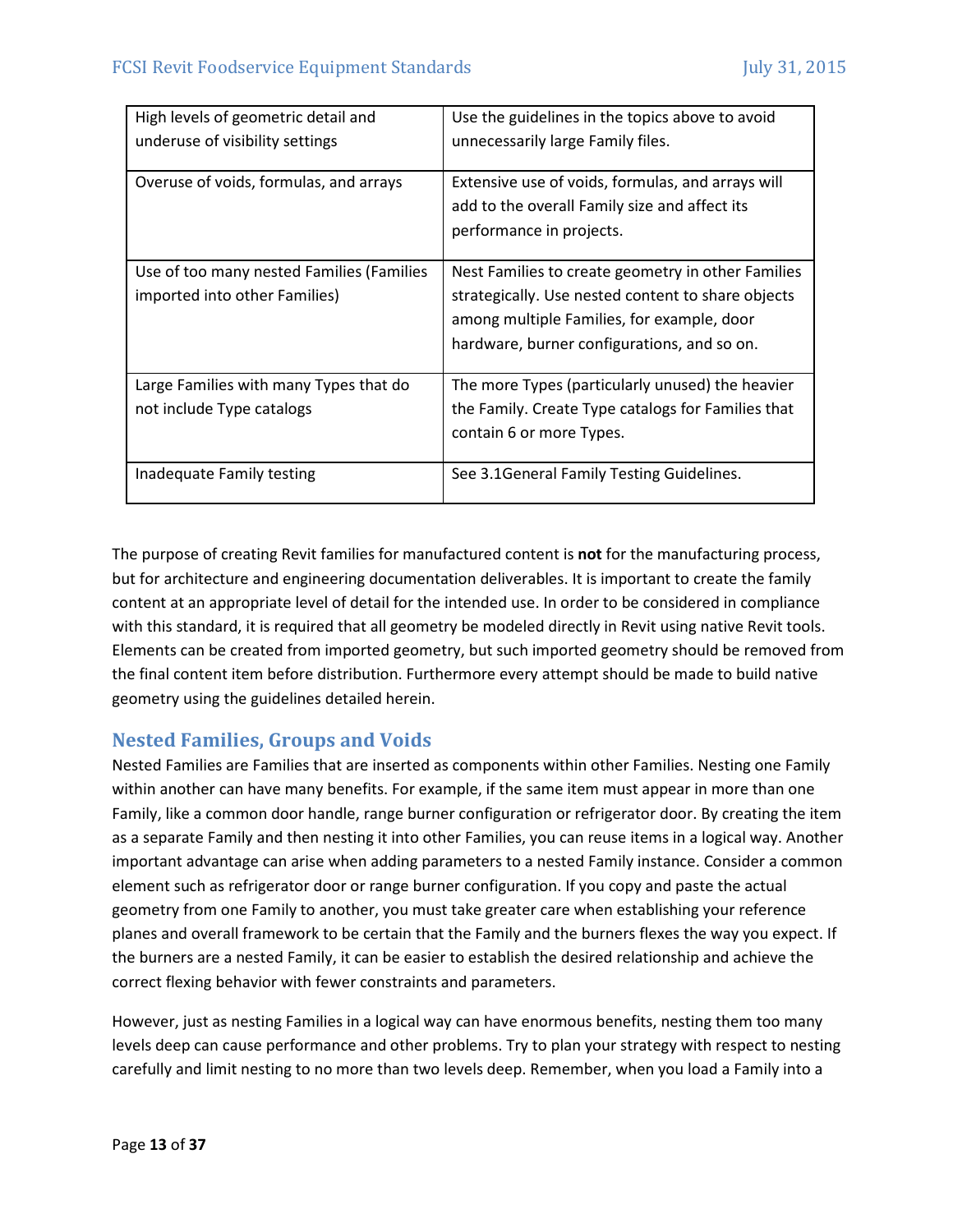project, it also loads all of the nested Families. If one of the nested Families should be updated, it updates across the project in all locations that it is used including the nested instances.

Groups and Voids can also be quite useful in a Family when used sparingly but also impose performance penalties when overused or used improperly. For example, parametric arrays can be very compelling and useful. However, when used extensively in a Family, they can exact a huge price in performance. Furthermore, even when used sparingly in a single Family, if that Family is copied many times in a project, performance can still take a hit. Therefore, limit array Groups in Families to those situations where the quantity of items must be parametric. If you can use other means to give the same degree of choice to the end user however, you may wish to entertain such alternatives in lieu of parametric arrays. For example, if a range has 4 burners or 6 burners, it might make more sense to use a simple set of visibility parameters to give the user a choice between the two rather than a parametric and grouped array.

Similarly, Voids sometimes offer the only way to model a particular element correctly or accurately. However, if possible, try to build the element from solids only instead of using voids. Sometimes this can be done just by varying the sketch. In other cases you will have to be a bit more creative and possibly break the form into a few pieces.



All of the preceding recommendations are overall considerations. Many Family creation strategies can offer benefits to the Family author in the form of expedience and convenience, but these must be weighed against potential detrimental effects to the overall project environment in which the end user is likely to be working. However, in some cases, a particular strategy (such as several nested Families or use of voids and arrays) is the only way to effectively achieve the desired end result. The goal is not demonize any particular tool or technique, but rather to ensure that all ramifications or each decision have been carefully weighed against both desired benefits and undesirable limitations or performance issues.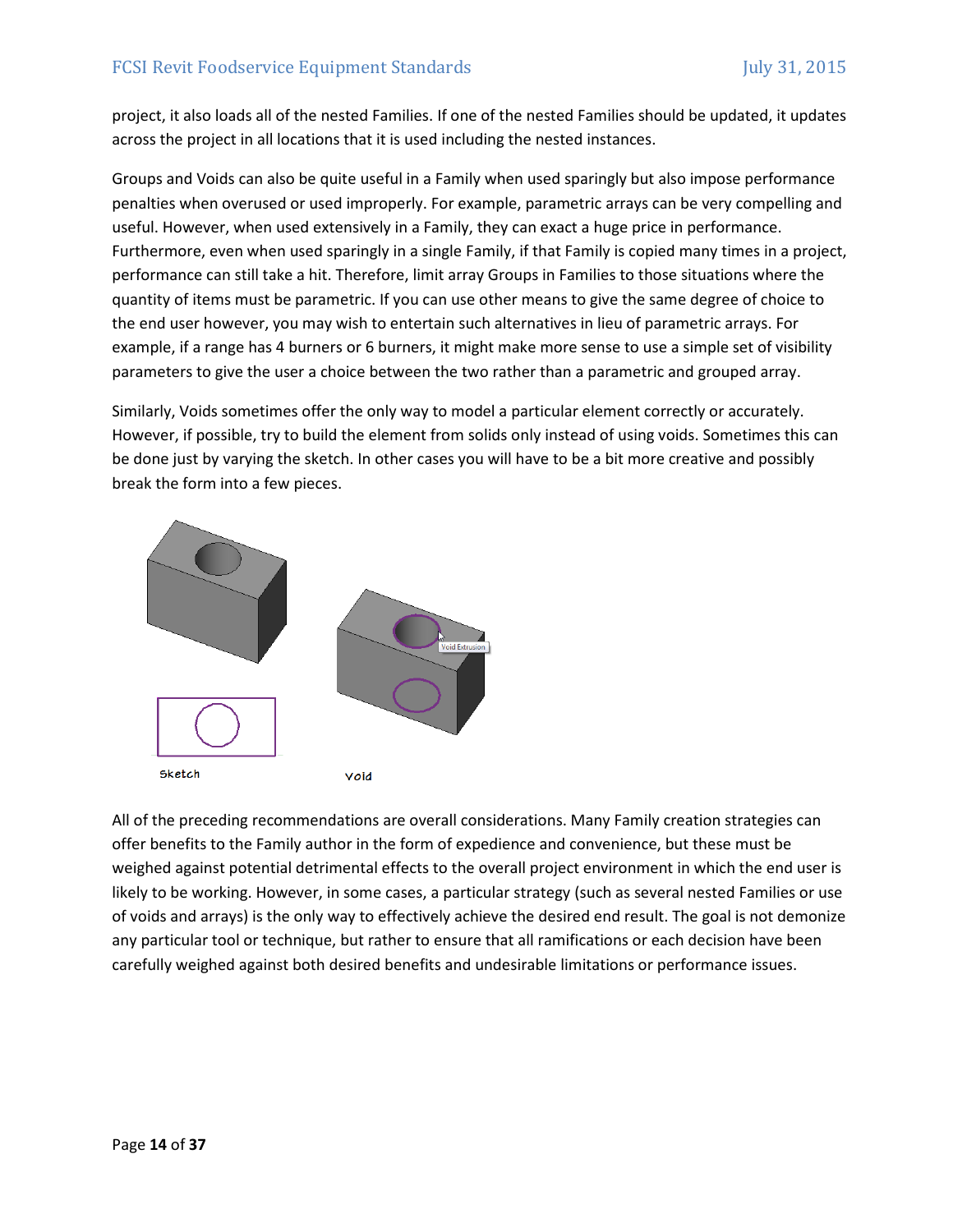## **Using Imported Geometry**

Revit families support the import of content created in the following CAD file formats:

- DWG (Autodesk AutoCAD format)
- DXF (AutoCAD Drawing Interchange Format)
- SAT (Spatial Corporation Standard ACIS format)
- SKP (Google SketchUp Model format)
- ADSK (Autodesk AEC Exchange environment Inventor to Revit)

The ADSK format is a new format introduced by Autodesk in recent releases of Inventor and Revit for the purposes of bridging between content items designed in Inventor (in high levels of manufacturing level detail) and Revit which requires a "specification" level of detail. You can learn more about the ADSK file format and strategies to utilize it in your Revit content in the RMCSG.

The other file formats can be imported directly into a Revit Family. If you import content into a family and use it to create the family without modification, the resulting family types will be added to building models as static elements that do not support the dynamic parametric relationships inherent in Revit building models. Families created directly from imported content do not support direct assignment of materials and other parameters, limiting their overall use in the project environment. Imported content may also have adverse effects on project performance. In some cases, these limitations may be acceptable, but to conform to standard building information modeling practice, it is recommended that most imported content should be recreated as a fully functional Revit family.

In most cases, it is considered best-practice to import the geometry into a new Revit Family template, position it in the desired location and then create new native Revit geometry in its place. When this process is complete, you can delete the imported CAD file to help reduce file size and undesired artifacts from the new Family file.

#### **Using Manufacturer Logos**

Logos or other manufacturer specific identification is permitted in the geometry of your Family file provided that such identifiers are controlled by a Revit visibility parameter. The parameter should be named: **Show Logo** and configured as a Yes/No parameter. Any geometry in the Family that represents logo or manufacturer's identification should have this Yes/No parameter assigned to control its visible parameter in the Family Editor.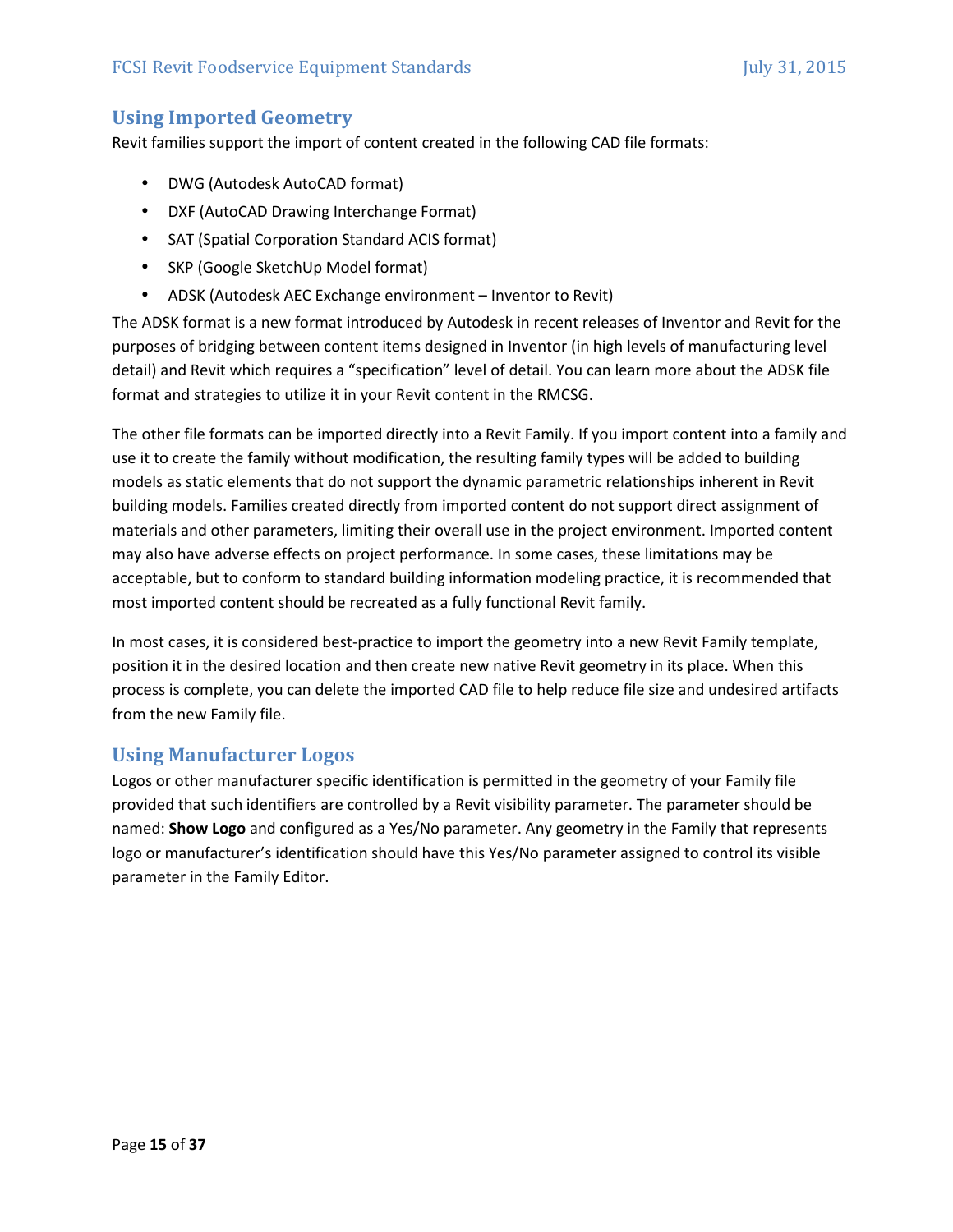

Furthermore, to accommodate global on/off control of all logos applied in any Family, all logo geometry must be assigned to the subcategory: QF\_Logo. Review the "Food Service Equipment Subcategory List" topic below for more information on subcategories.

## **Planning Summary**

Before family creation begins, careful upfront planning of the family should be performed, even for the simplest of families. Planning families prior to creation can save time and prevent errors. Questions to consider include the following:

• Will the family need to accommodate multiple *sizes*?

For a piece of equipment that is available in several preset sizes, create a standard Component Family with an accompanying Type Catalog to allow a choice of sizes upon insertion. If the item includes many varieties beyond simple size differences, such a refrigerator that can be either a single unit, a refrigerator, freezer or both, or open front or both front and back, consider making separate Families for each variation and providing a Type Catalog for each a Family. In such a case, each of these related Families could share nested components as appropriate.

• How should the family *display* in different views?

The way the object should display in views determines the 3D and 2D geometry that you need to create, as well as how to define the visibility settings. Determine whether the object should display in a plan view, elevation view, and/or sectional views. Use level of detail display settings to control what is seen under different viewing circumstances. Use Coarse level of detail to simplify the Family for use in overall drawings and smaller scales. Use Medium level of detail for common views showing a moderate amount of detail. If required, use Fine level of detail for large scale views and renderings. Determine if there are optional items that do not always display such as clearances and the like. Consider using visibility parameters to control such items.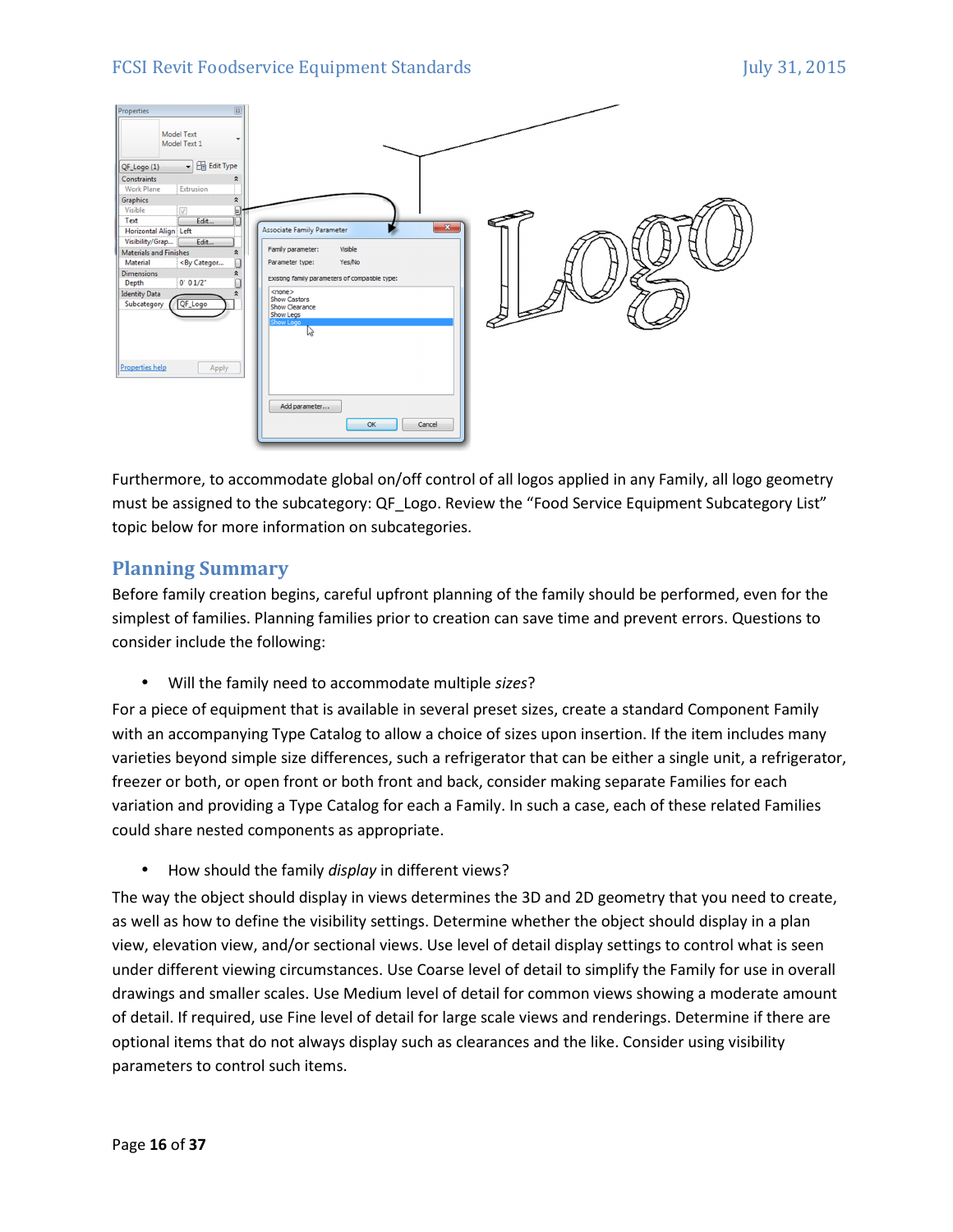#### • Does this family require a *host*?

While several food service items could potentially benefit from using a Wall or Floor host, it is recommended that to ensure the greatest level of flexibility and compatibility with the files and workflows of the other players in the industry who may use your content that you refrain from using hosted Families. Build all food service equipment using either the *Specialty Equipment.rft* or the *Casework.rft* Family Template.

• How much *detail* should be modeled?

In some cases, you may not need 3D geometry. You may only need to sketch a 2D shape to represent your Family. Also, you may simplify the 3D geometry of your model to save time in creating the Family. For example, common elements like burners, louvers, handles and hinges do not require much detail to be recognizable. Model only what is necessary to convey intent and understanding of an element's function.

• What is the *insertion*/*origin* point of this family?

The insertion/origin point is the point at which you want to place the family in a project (indicated by the cursor position). Determining the appropriate insertion point will help users place the family in a project. Often Families will use the geometric center. This in no way limits the ultimate placement of the Family, but rather makes flexing the dimensions easier. You can include Reference Planes in the Family to assist in placement in projects. Such Reference Planes can even be used to indicate that a Family should have a certain clearance to a nearby wall or other item. Typically the insertion point for a Foodservice Equipment Symbol has been the left rear corner as the operator faces the item. If Clearance Lines are needed, they are offset the correct distance from this location.

# **Section 2: Food Service Equipment Industry Model Content Creation Standards**

The topics in this section detail standards for creation of Food Service Equipment Industry Revit Family content that is in compliance with industry accepted best practices and published Autodesk standards. Before you create a model family, review the standards in this section, and then use the best practice workflow below to create your content. This workflow helps to ensure that your content is created in the most efficient and least error‐prone manner.

#### **Family Creation Process**

The basic steps for creating a Component Family include the following:

- 1. Create a new family file (RFA) using either the Specialty Equipment.rft or the Casework.rft Family Template.
- 2. Define subcategories for the family to help control the visibility of the family geometry.
- 3. Create the family skeleton, or framework:
	- a. Define the origin (the insertion point) of the family.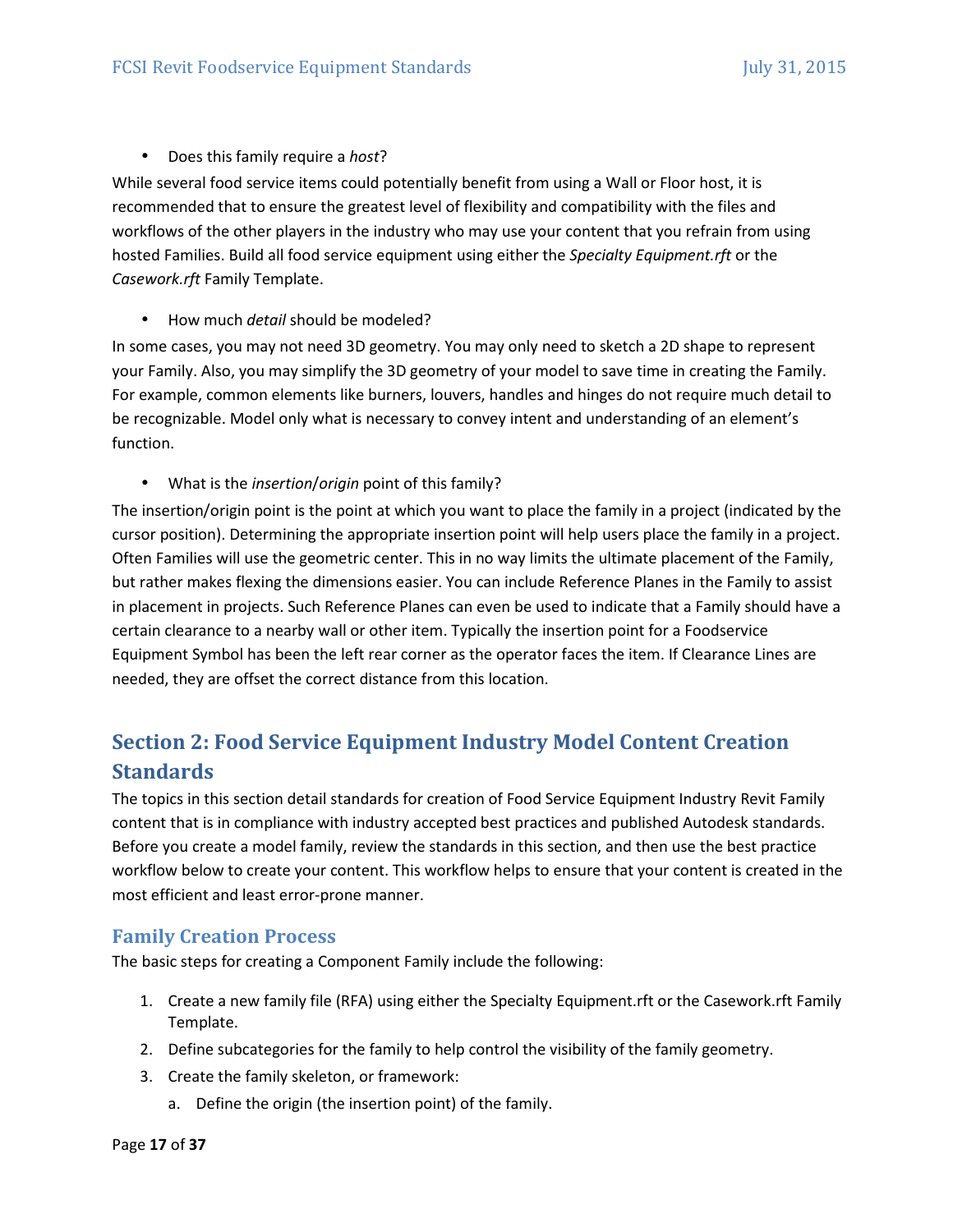- b. Lay out reference planes to snap to when you sketch component geometry.
- c. Add dimensions to specify parametric relationships.
- d. Label dimensions to create type or instance parameters.
- e. Test, or flex, the skeleton.
- 4. Define family type variations by specifying different parameters.
- 5. Add a single level of geometry in solids and voids, and constrain the geometry to reference planes.
- 6. Flex the new model (types and hosts) to verify correct component behavior.
- 7. Repeat previous steps until the family geometry is complete.
- 8. Specify 2D and 3D geometry display characteristics with subcategory and entity visibility settings.
- 9. Save the family, and then test it in a project.
- 10. For Families requiring more than six Types, create a Type Catalog.

The above summary is included in the RMCSG. The steps are standard industry‐wide best practice. Many resources are available to learn more about building Families. Search the Autodesk website, the online help and one of the many blogs and user forums for many articles and tutorials on the subject. Books and other resources are also available detailing every aspect of using Revit and Family content creation.

#### **Prototyping**

If you need to create a number of similar families:

- 1. Plan and create a single "prototype" Family.
- 2. Test the prototype Family in the Family Editor and in a project environment to identify any errors or inconsistencies.
- 3. Correct any errors and inconsistencies and retest the Family to ensure it is works properly before creating the additional Families based on the prototype.

#### **Units**

Although families can be created as unit‐specific (imperial or metric), Revit software stores all coordinates in universal units and displays specific units according to user preference. This means that:

- Units can be set to display as necessary for a target audience (i.e., display as decimal units for a civil engineering drawing or fractional units for an architectural drawing).
- Families created in imperial units may be loaded into and used in metric projects and vice versa.

For information on changing the display of units, see "Project Units" in the Revit Help.

If unit‐specific names are used in the Family or Type name, these will still appear when used in files of the other unit type. To avoid this, either refrain from using unit‐specific names or rename Families or Types accordingly.

Recommendation: If you need to create content for both Imperial and Metric audiences, create unique Type Catalogs for each locale.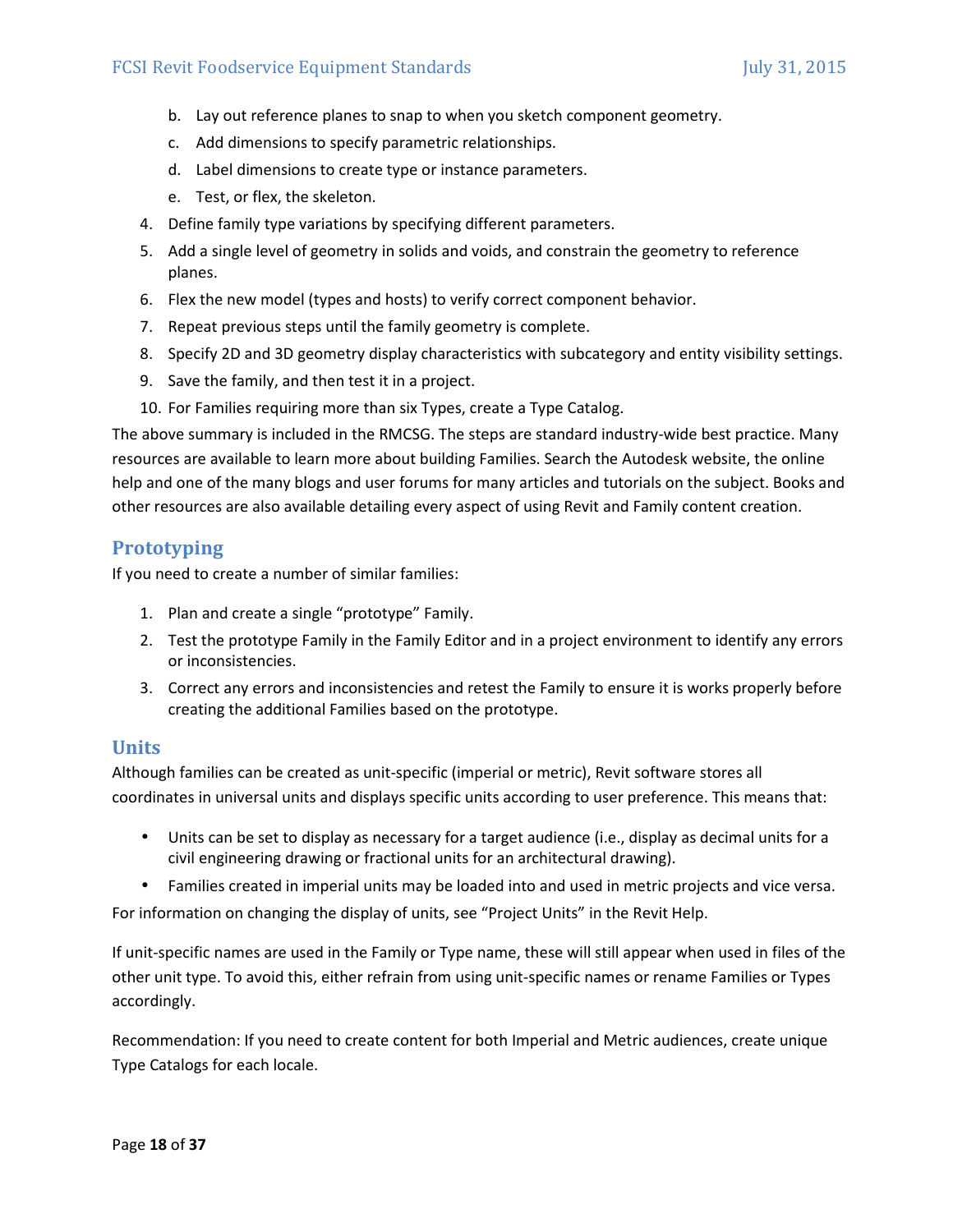# **Family Naming Guidelines**

Resource naming is at the heart of any standard. It is important to name shared elements in a consistent and logical fashion so that they may be used by individuals in different organizations with little or no advance knowledge or translation required. Family and Type naming in Revit are certainly no exception. Family names are the primary means of identifying families in the Revit software.

After experimenting with other naming conventions, we recommend the following standards for naming Revit families of Foodservice Equipment:

- Create unique names for each Family.
- To identify foodservice equipment in the Specialty Equipment Category, all Families are to be identified by the prefix *QF\_*.
- The Family name should include the Manufacturer's name and the equipment item model number. For consistency in matching Revit projects to database utilities, we recommend using the name and model number as represented in AutoQuotes.
- Do **not** include the Family category in the Family name.
- Use 'title casing' (as with the title of a book) for Family names, as they are case sensitive.
- Keep file names as short as possible. Family names must display in dialogs and in the Type Selector list in Revit.
- Do not use spaces between words in file names. To separate words within a syntax element (e.g., Manufacturer or Model Number) use the underscore character ( $\cdot$ ).
- A Type Catalog and its associated Family should be identified by including *\_cat* before the file name extension. If a series of model numbers is covered by a Type Catalog, the model numbers may appear in the name.
- If a Type Catalog is to be used with a Family, name the Type Catalog (TXT file) with the same name as the Family. This is required for Revit to recognize the Type Catalog.

Examples:

**QF\_Custom\_Worktable.rfa QF\_Custom\_Sink\_3\_Compartment.rfa QF\_Scotsman\_C0830\_C1030\_cat.rfa QF\_Scotsman\_C0830\_C1030\_cat.txt QF\_Hobart\_HL200.rfa QF\_Champion\_44DR\_cat.rfa QF\_Champion\_44DR\_cat.txt QF\_Perlick\_7055AD62.rfa QF\_Manitowc\_QD-0272A.rfa QF\_Garusr\_M47R.rfa QF\_Lakeside\_351.rfa**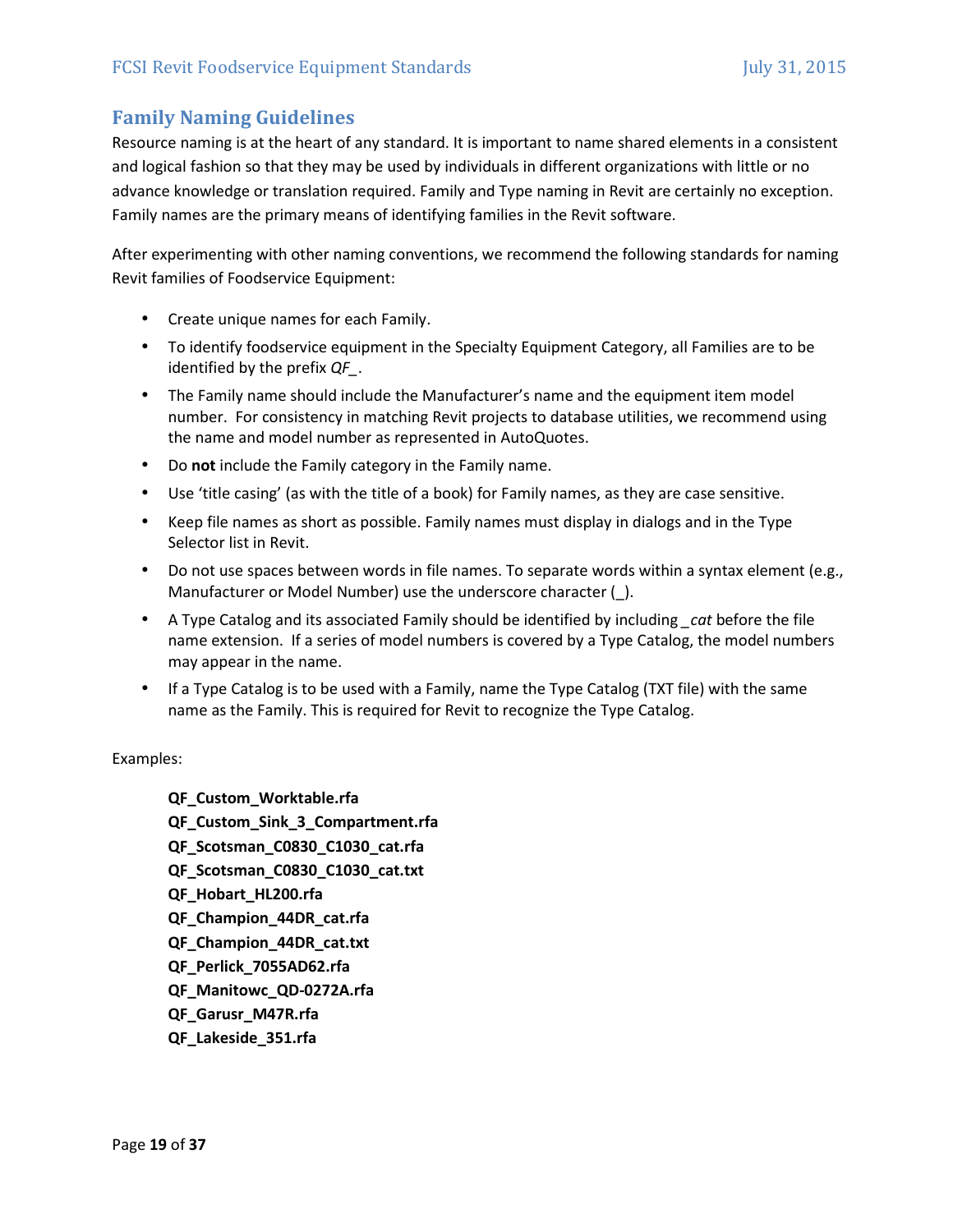# **Family Type Naming Guidelines**

When naming a family Type, use the format and rules below:

- Do **not** include the Family name or category in the Type name.
- Type names should mirror actual usage. Type names may include model numbers.
- Type names should indicate the key differences between Types (configuration, utilities, size, etc.) and, when applicable, reflect standard sizes. In some cases, you may base names on size difference, but use common terms rather than numbers.
- When Types are named by size, use dimensions only. Avoid the use of characters or words. (h, w, d, or height, width, depth).
- Type names should include units or capacity and a unit indicator, unless they represent nominal sizes.
- Keep Type names as short as possible. Type names must display in dialogs and in the Type Selector.

Examples:

**40°\_Booster\_Elec\_208/60/1 40°\_Booster\_Elec\_208/60/3** 

**C0322MA\_1B C0322MA\_32B** 

**HL200\_2STD HL200\_40STD HL200\_41STD** 

**CO3660R\_QS\_STD-LIGHTS CO3660R\_QS\_LED\_LIGHTS** 

#### **Format**

Unless there is a market‐specific reason to do otherwise, use the following general order in type names:

For refrigerators, ranges, etc.: **<width> x <depth> x <height>**

For tables and counters: **<width> x <depth> x <height>**

For sinks: **<width> x <depth> x <height> - <br/> <br/>basin depth>** 

#### **Categories and Subcategories**

All Families, including generic Families, must be assigned to appropriate categories and subcategories. When a Family is created, it is assigned a category. The category defines its top level of identification (for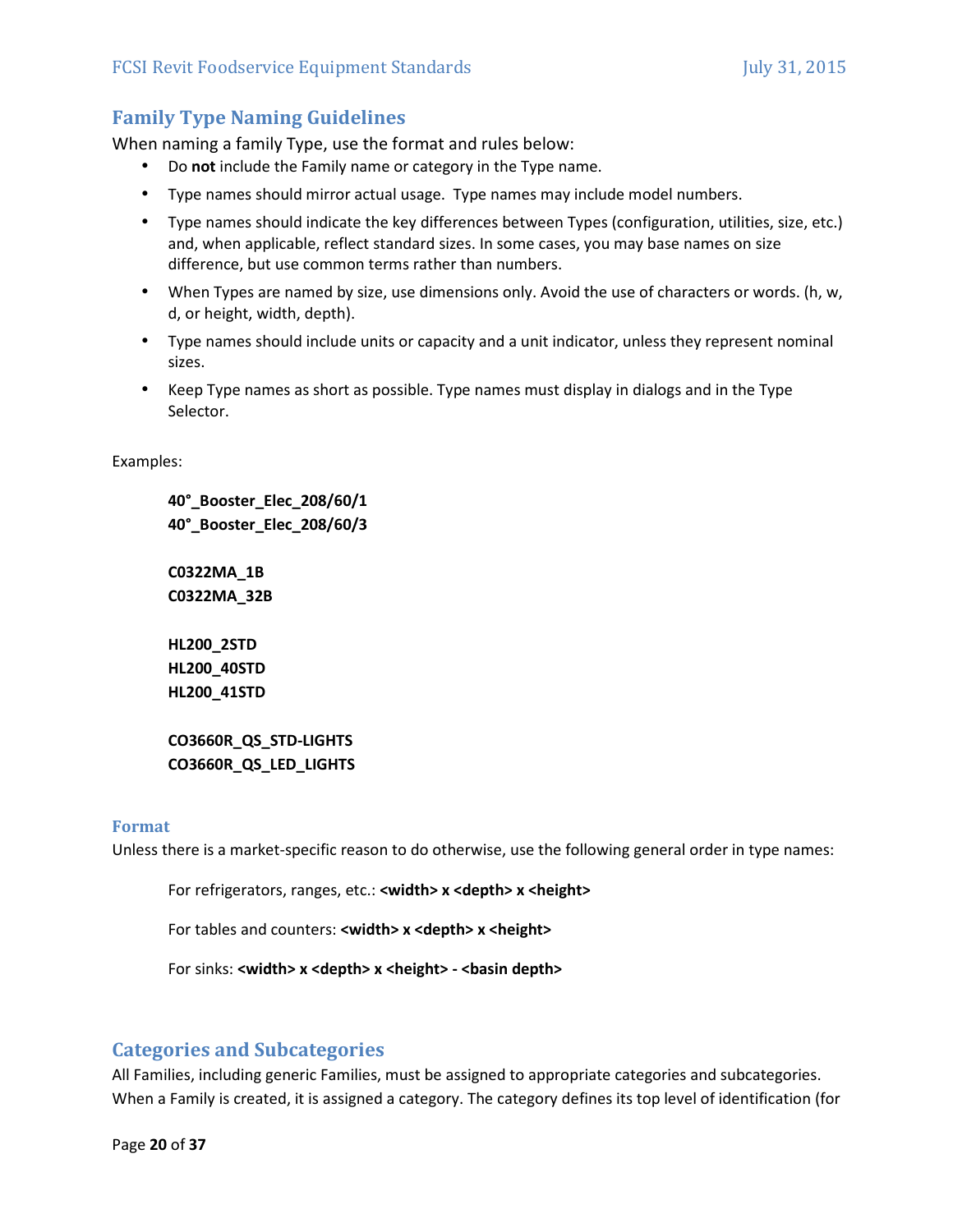example, Specialty Equipment or Casework) within the project environment. When the Family is used in a project, the Family can be located in the Project Browser under its category, and elements created by the Family Types will schedule by its category. The line weight, line color, line pattern, and material assignment of the Family geometry can also be assigned to by category.

To display different line weights, line colors, line patterns, and material assignments for different geometric components of the Family (for example, Undercounter Details, Overcounter Details or Surface Details), the components can be assigned to subcategories within the Family category.

Categories are predefined in Revit software and cannot be created or changed by the user. Subcategories are predefined in some Families, but other subcategories can be created in Families as needed.

#### **Food Service Equipment Subcategory List**

The Specialty Equipment category will be used by most food service equipment. However, several other unrelated items will also use this category in Revit projects such as conveying systems and fire suppression equipment to name a few. Therefore, care should be taken not to overload the list with too many additional subcategories, particularly those that would have little meaning to other kinds of objects sharing the Specialty Equipment category. For this reason and since the primary function of subcategories is to provide global project-wide and view-wide control over like components with respect to line style, visibility and pattern, the following list of subcategories based on accepted Food Service Equipment Industry practices is proposed:

| <b>Subcategory Name</b>             | Linetype       |
|-------------------------------------|----------------|
| <b>QF_Clearances_Code Mandatory</b> | Dash 1/16"     |
| QF Clearances Door Drawer           | Dash 1/16"     |
| <b>QF Clearances Service</b>        | Dash 1/16"     |
| <b>QF Details Cutout</b>            | <b>Solid</b>   |
| <b>QF Details Overcounter</b>       | Dash Dot 3/16" |
| <b>QF Details Surface</b>           | <b>Solid</b>   |
| QF_Details_Undercounter             | Dash 1/16"     |
| QF Logo                             | <b>Solid</b>   |

# **Parameters**

Parameters should be added to the Families to house embedded data. All such parameters should use system parameters included in the Family Template first (usually under the Identity Data heading) and then add additional required parameters using Shared Parameters. System parameters are available to all elements belonging to a particular category automatically. Family parameters are only available to the Family in which they are added, unless they are defined using a Shared Parameter file. Shared Parameters ensure that parameter values are available in the project, in schedules and in tags. It is very important to set up a single Shared Parameter file to store all Shared Parameters and have all users share this single file. This is important because Revit assigns a unique identifier to each Shared Parameter (called a GUID – Global Unique Identifier). If the "same" parameter (same name and settings) is defined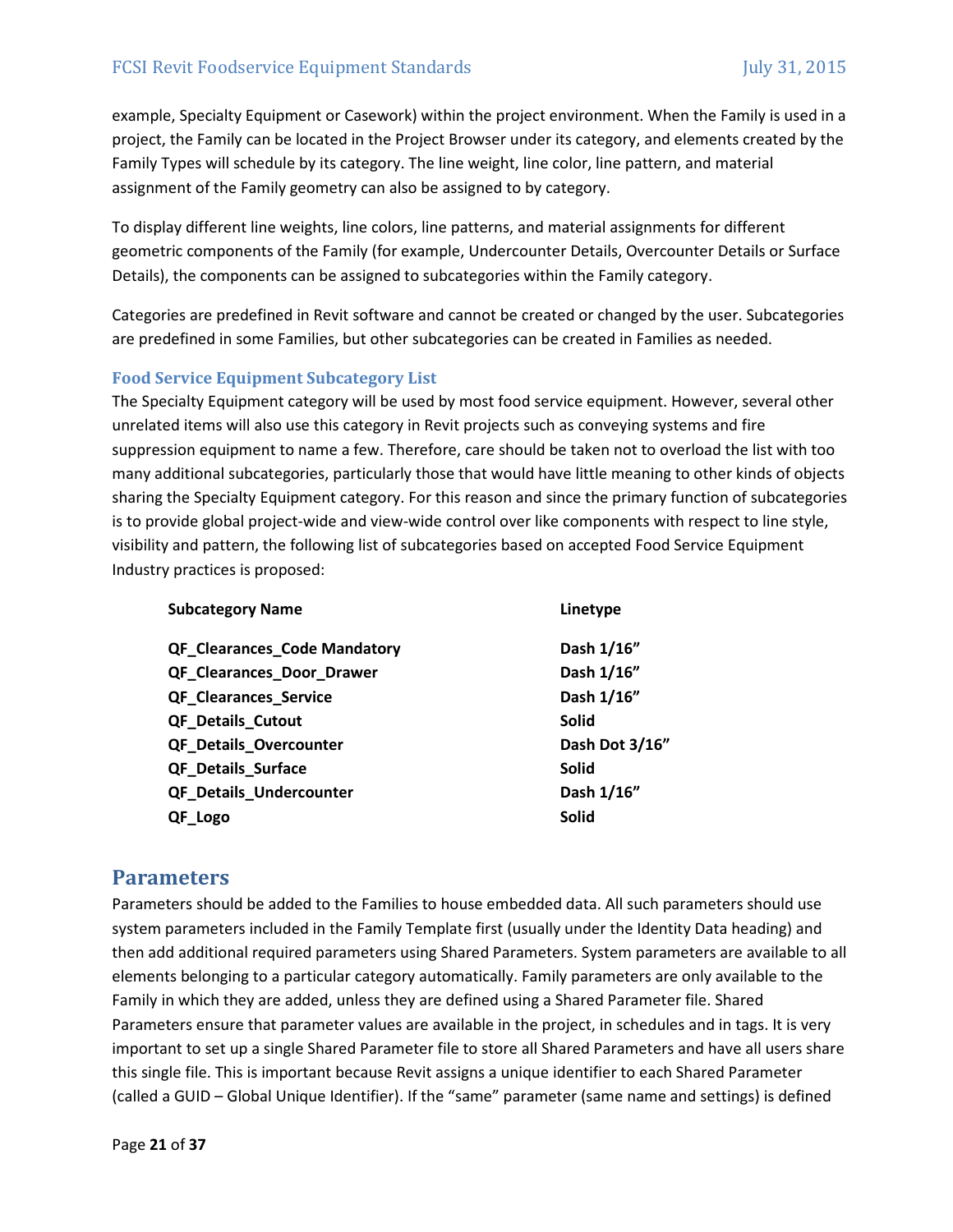by two different individuals in separate Shared Parameter files, Revit will NOT see them as the same! Each version of the parameter would still have a different GUID making Revit see the two parameters as different.

This situation presents some unique challenges to the effort to standardize content and parameters across the many food service equipment manufacturers creating content for the industry. For this reason, a recommended Shared Parameter file containing a list of all food service parameters anticipated has been included with this document. There are utilities online that can be used to merge such a file with any existing Shared Parameter files that may already be in use in the end-user's firm. Given the importance of maintaining the integrity of the Shared Parameter file across your organization, you are highly encouraged to utilize such a tool to or other acceptable means to ensure that all required Shared Parameters are defined properly and in a single Shared Parameter file.

REQUIREMENT: To promote consistency in model content (particularly for manufacturer content that is shared on Autodesk Seek), use parameters as they are explicitly defined (including the GUID) in the approved shared parameters file. If a required parameter is not in the file, add it to your content as necessary. It is also recommended to include the shared parameter file containing the additional parameters with your content package. When creating custom parameters, follow the naming conventions included herein.

## **List of Food Service Equipment Industry Shared Parameters**

Consistent parameter naming enables easier and more comprehensive parametric searching in Autodesk Seek. Create parameters only when variation creates meaningfully differentiated types that represent real‐world possibilities. Please note that the following Shared Parameter Table is for illustration purposes only. The actual Shared Parameter File (a TXT file) is available online at the FCSI, FEDA, and NAFEM websites. It will be updated as needed. Be sure to use the most recent file.

| Category                      | Part Type                     | <b>Parameter Name</b>    | <b>Parameter</b><br>Group | <b>Parameter</b><br><b>Type</b> | <b>Discipline</b> | <b>Type of</b><br>Parameter |
|-------------------------------|-------------------------------|--------------------------|---------------------------|---------------------------------|-------------------|-----------------------------|
| <b>Specialty</b><br>Equipment |                               |                          |                           |                                 |                   |                             |
|                               |                               | <b>Default Elevation</b> | Constraints               | System                          |                   |                             |
|                               |                               | Assembly Code            | <b>Identity Data</b>      | System                          |                   |                             |
|                               |                               | Cost                     | <b>Identity Data</b>      | System                          |                   |                             |
|                               |                               | Description              | <b>Identity Data</b>      | System                          |                   |                             |
|                               |                               | Keynote                  | <b>Identity Data</b>      | System                          |                   |                             |
|                               |                               | Manufacturer             | <b>Identity Data</b>      | System                          |                   |                             |
|                               |                               | Model                    | <b>Identity Data</b>      | System                          |                   |                             |
|                               |                               | <b>Type Comments</b>     | <b>Identity Data</b>      | System                          |                   |                             |
|                               |                               | <b>URL</b>               | <b>Identity Data</b>      | System                          |                   |                             |
|                               |                               |                          |                           |                                 |                   |                             |
|                               | <b>Food Service Equipment</b> |                          |                           |                                 |                   |                             |
|                               | <b>Identification Data</b>    |                          |                           |                                 |                   |                             |
|                               |                               | <b>Type Mark</b>         | <b>Identity Data</b>      | System                          | Common            | <b>Text</b>                 |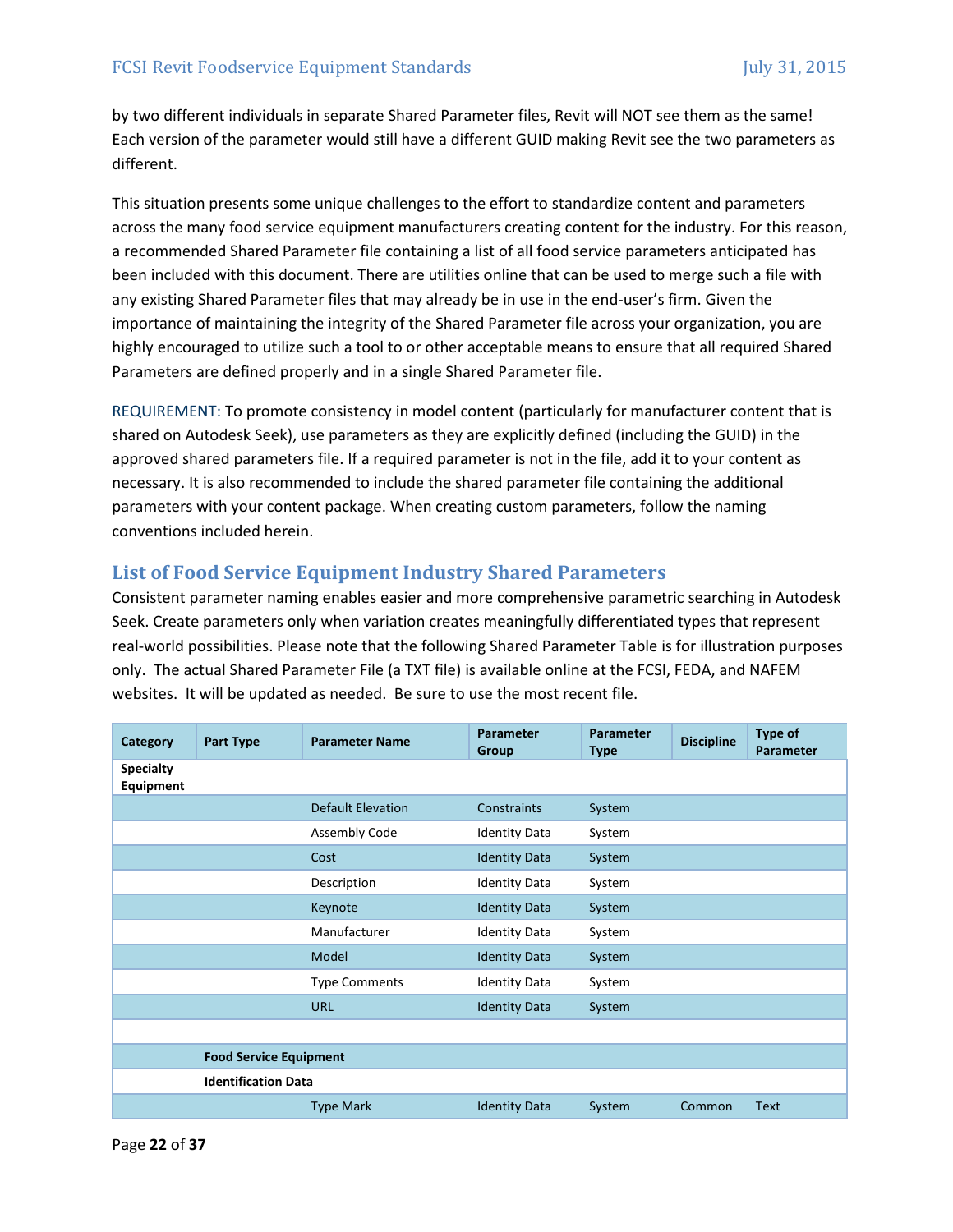|                            | Item Number                                 | <b>Identity Data</b> | Shared | Common     | Text                    |
|----------------------------|---------------------------------------------|----------------------|--------|------------|-------------------------|
|                            | Description                                 | <b>Identity Data</b> | System | Common     | <b>Text</b>             |
|                            | Manufacturer                                | <b>Identity Data</b> | System | Common     | Text                    |
|                            | <b>Model Number</b>                         | <b>Identity Data</b> | System | Common     | <b>Text</b>             |
|                            | Remarks                                     | <b>Identity Data</b> | System | Common     | Text                    |
|                            | Identify Quantity as Lot                    | <b>Identity Data</b> | Shared | Common     | Yes/No                  |
|                            | <b>URL Cutsheet</b>                         | <b>Identity Data</b> | Shared | Common     | Text                    |
|                            | <b>Foodservice Equipment</b><br>Identifier  | <b>Identity Data</b> | Shared | Common     | Yes/No                  |
|                            | NAFEM Spec ID No                            | <b>Identity Data</b> | Shared | Common     | Text                    |
|                            | <b>Furnished By</b>                         | <b>Identity Data</b> | Shared | Common     | <b>Text</b>             |
|                            | Installed By                                | <b>Identity Data</b> | Shared | Common     | Text                    |
|                            | <b>Revision Code</b>                        | <b>Identity Data</b> | Shared | Common     | <b>Text</b>             |
|                            | Specification by<br>Manufacturer            | <b>Identity Data</b> | Shared | Common     | Text                    |
|                            | Specification by User                       | <b>Identity Data</b> | Shared | Common     | <b>Text</b>             |
|                            | MasterSpec                                  | <b>Identity Data</b> | Shared | Common     | Text                    |
|                            | <b>Omniclass Number and</b><br><b>Title</b> | <b>Identity Data</b> | System | Common     | <b>Text</b>             |
|                            | <b>CSI MasterFormat</b>                     | <b>Identity Data</b> | Shared | Common     | Text                    |
|                            | <b>SMACNA No</b>                            | <b>Identity Data</b> | Shared | Common     | <b>Text</b>             |
|                            | Seismic Rating                              | <b>Identity Data</b> | Shared | Common     | Text                    |
|                            | Weight in Pounds                            | <b>Identity Data</b> | Shared | Common     | <b>Text</b>             |
|                            | Serial Number                               | <b>Identity Data</b> | Shared | Common     | Text                    |
| <b>Status</b>              |                                             |                      |        |            |                         |
|                            | <b>Status</b>                               | General              | Shared | Common     | Text                    |
| <b>Utility Connections</b> |                                             |                      |        |            |                         |
| <b>Electrical</b>          |                                             |                      |        |            |                         |
|                            | <b>Volts</b>                                | Electrical           | Shared | Electrical | Electrical<br>Potential |
|                            | Cycle                                       | Electrical           | Shared | Electrical | Frequency               |
|                            | Phase                                       | Electrical           | Shared | Common     | Integer                 |
|                            | FL Amps                                     | Electrical           | Shared | Electrical | Current                 |
|                            | Watts                                       | Electrical           | Shared | Electrical | Wattage                 |
|                            | HP                                          | Electrical           | Shared | Common     | Text                    |
|                            | Conn Conduit                                | Electrical           | Shared | Common     | Yes/No                  |
|                            | Conn Plug                                   | Electrical           | Shared | Common     | Text                    |
|                            | Elec Conn RI Height                         | Electrical           | Shared | Common     | Length                  |
|                            | Elec Conn Connection<br>Height              | Electrical           | Shared | Common     | Length                  |
|                            | Min Ckt Ampacity                            | Electrical           | Shared | Electrical | Current                 |
|                            | Max Overcurrent<br>Protection               | Electrical           | Shared | Electrical | Current                 |
|                            | <b>Number of Poles</b>                      | Electrical           | Shared | Electrical | Number of<br>Poles      |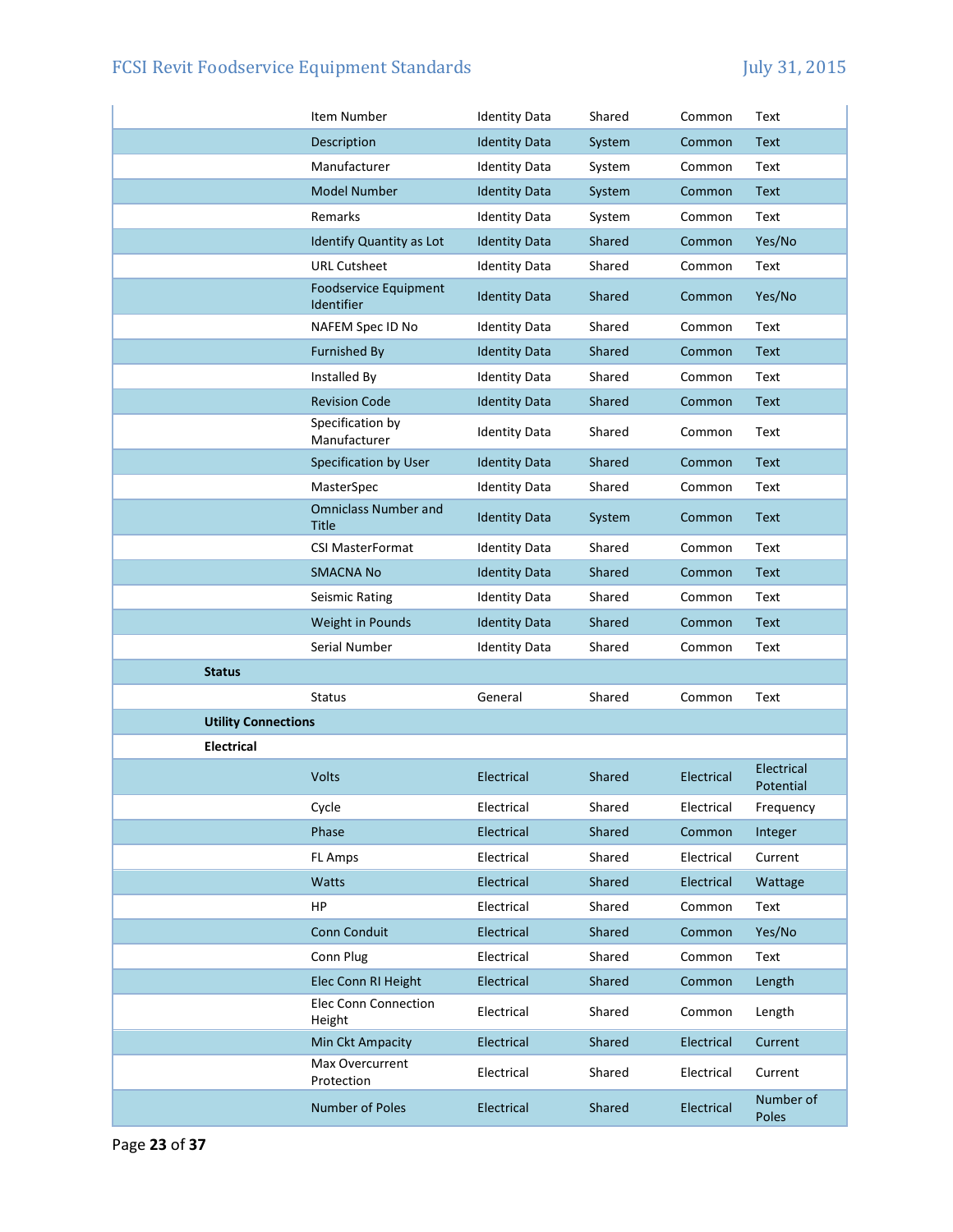|                       | <b>Apparent Power</b>                                   | Electrical | Shared        | Electrical | Apparent<br>Power |
|-----------------------|---------------------------------------------------------|------------|---------------|------------|-------------------|
| <b>Cold Water</b>     |                                                         |            |               |            |                   |
|                       | Cold Water Size                                         | Plumbing   | Shared        | Piping     | Pipe Size         |
|                       | Cold Water Flow                                         | Plumbing   | <b>Shared</b> | Piping     | <b>Flow</b>       |
|                       | Cold Water Temperature<br>Recommended                   | Plumbing   | Shared        | Piping     | Temperature       |
|                       | Cold Water RI Height                                    | Plumbing   | Shared        | Common     | Length            |
|                       | <b>Cold Water Connection</b><br>Height                  | Plumbing   | Shared        | Common     | Length            |
|                       | <b>Cold Water Consumption</b>                           | Plumbing   | Shared        | Common     | Text              |
|                       | Cold Water Minimum<br>Pressure                          | Plumbing   | Shared        | Piping     | Pressure          |
|                       | <b>Cold Water Maximum</b><br>Pressure                   | Plumbing   | Shared        | Piping     | Pressure          |
| <b>Chilled Water</b>  |                                                         |            |               |            |                   |
|                       | <b>Chilled Water Supply Size</b>                        | Plumbing   | Shared        | Piping     | <b>Pipe Size</b>  |
|                       | <b>Chilled Water Flow</b>                               | Plumbing   | Shared        | Piping     | Flow              |
|                       | <b>Chilled Water</b><br>Temperature                     | Plumbing   | Shared        | Piping     | Temperature       |
|                       | Chilled Water Supply RI<br>Height                       | Plumbing   | Shared        | Common     | Length            |
|                       | <b>Chilled Water Supply</b><br><b>Connection Height</b> | Plumbing   | Shared        | Common     | Length            |
|                       | <b>Chilled Water Return Size</b>                        | Plumbing   | Shared        | Piping     | Pipe Size         |
|                       | <b>Chilled Water Return RI</b><br>Height                | Plumbing   | Shared        | Common     | Length            |
|                       | Chilled Water Return<br><b>Connection Height</b>        | Plumbing   | Shared        | Common     | Length            |
|                       | <b>Chilled Water Minimum</b><br>Pressure                | Plumbing   | Shared        | Common     | Pressure          |
|                       | Chilled Water Maximum<br>Pressure                       | Plumbing   | Shared        | Common     | Pressure          |
| <b>Filtered Water</b> |                                                         |            |               |            |                   |
|                       | <b>Filtered Water Supply Size</b>                       | Plumbing   | Shared        | Piping     | Pipe Size         |
|                       | <b>Filtered Water Flow</b>                              | Plumbing   | Shared        | Piping     | Flow              |
|                       | Filtered Water RI Height                                | Plumbing   | Shared        | Common     | Length            |
|                       | <b>Filtered Water</b><br><b>Connection Height</b>       | Plumbing   | Shared        | Common     | Length            |
| <b>Hot Water</b>      |                                                         |            |               |            |                   |
|                       | <b>Hot Water Size</b>                                   | Plumbing   | Shared        | Piping     | Pipe Size         |
|                       | Hot Water Flow                                          | Plumbing   | Shared        | Piping     | Flow              |
|                       | <b>Hot Water Temperature</b>                            | Plumbing   | Shared        | Piping     | Temperature       |
|                       | Hot Water RI Height                                     | Plumbing   | Shared        | Common     | Length            |
|                       | <b>Hot Water Connection</b><br>Height                   | Plumbing   | Shared        | Common     | Length            |
|                       | Hot Water Consumption                                   | Plumbing   | Shared        | Piping     | Flow              |
|                       | <b>Hot Water Minimum</b><br>Pressure                    | Plumbing   | Shared        | Piping     | Pressure          |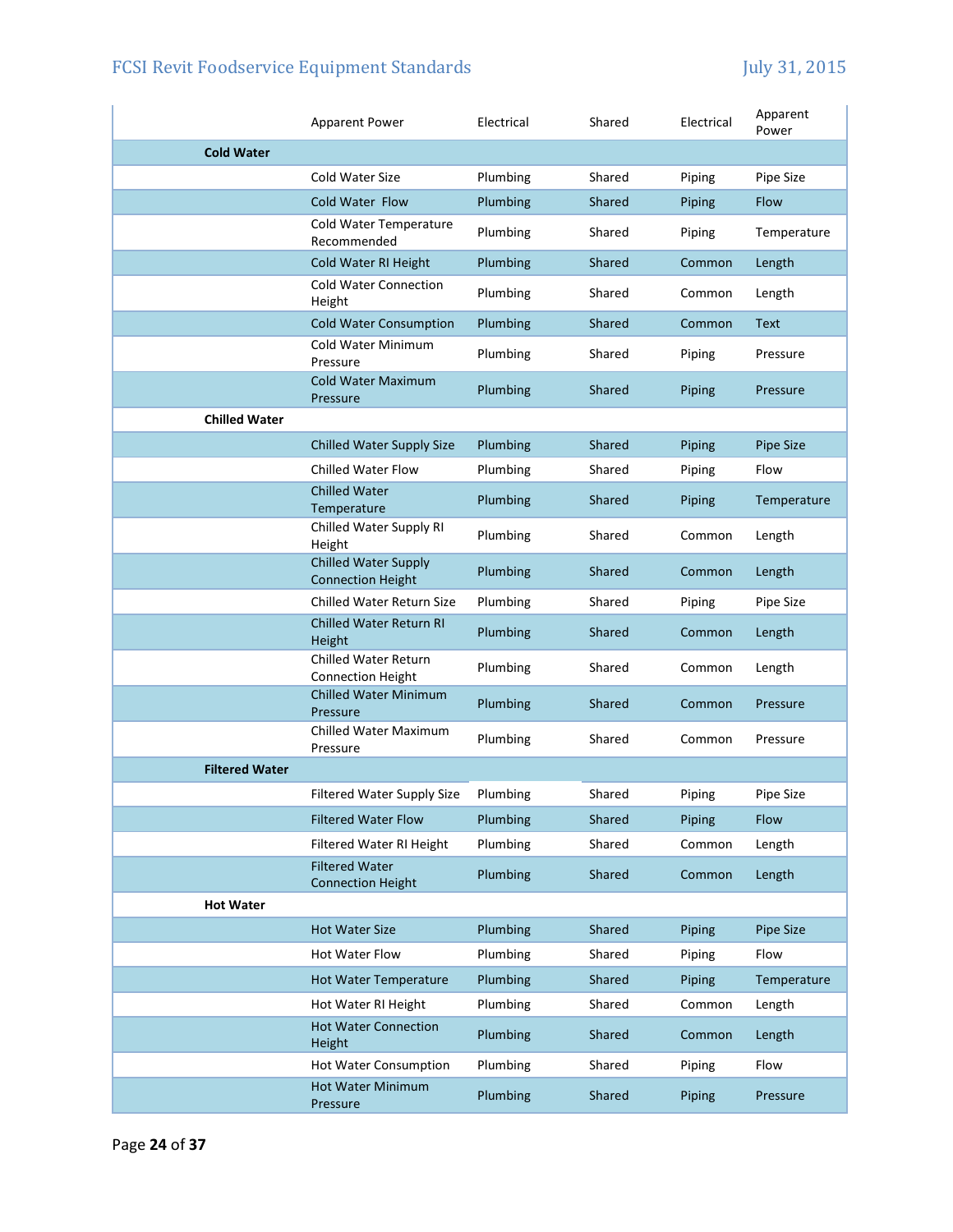|                 | <b>Hot Water Maximum</b><br>Pressure              | Plumbing   | Shared | Piping      | Pressure         |
|-----------------|---------------------------------------------------|------------|--------|-------------|------------------|
| <b>Waste</b>    |                                                   |            |        |             |                  |
|                 | Direct Waste Size                                 | Plumbing   | Shared | Piping      | Pipe Size        |
|                 | Direct Waste RI Height                            | Plumbing   | Shared | Common      | Length           |
|                 | <b>Direct Waste Connection</b><br>Height          | Plumbing   | Shared | Common      | Length           |
|                 | Direct Waste Flow                                 | Plumbing   | Shared | Piping      | <b>Flow</b>      |
|                 | <b>Indirect Waste Size</b>                        | Plumbing   | Shared | Piping      | Pipe Size        |
|                 | <b>Indirect Waste</b><br><b>Connection Height</b> | Plumbing   | Shared | Common      | Length           |
|                 | <b>Indirect Waste</b><br>Connection Type          | Plumbing   | Shared | Common      | Yes/No           |
|                 | <b>Indirect Waste Flow</b>                        | Plumbing   | Shared | Common      | <b>Flow</b>      |
|                 | Wastewater Discharge<br>Temperature               | Plumbing   | Shared | Piping      | Temperature      |
| Gas             |                                                   |            |        |             |                  |
|                 | Gas Size                                          | Mechanical | Shared | Piping      | Pipe Size        |
|                 | <b>Gas Flow</b>                                   | Mechanical | Shared | Piping      | Flow             |
|                 | Gas RI Height                                     | Mechanical | Shared | Common      | Length           |
|                 | <b>Gas Connection Height</b>                      | Mechanical | Shared | Common      | Length           |
|                 | Gas Input                                         | Mechanical | Shared | <b>HVAC</b> | <b>Heat Gain</b> |
|                 | Gas KW                                            | Mechanical | Shared | Common      | <b>Number</b>    |
| <b>Steam</b>    |                                                   |            |        |             |                  |
|                 | <b>Steam Supply Size</b>                          | Mechanical | Shared | Piping      | Pipe Size        |
|                 | <b>Steam Supply Minimum</b><br>Pressure           | Mechanical | Shared | Piping      | Pressure         |
|                 | <b>Steam Supply Maximum</b><br>Pressure           | Mechanical | Shared | Piping      | Pressure         |
|                 | <b>Steam Supply Volume</b>                        | Mechanical | Shared | Piping      | Flow             |
|                 | Steam Supply RI Height                            | Mechanical | Shared | Common      | Length           |
|                 | <b>Steam Supply Connection</b><br>Height          | Mechanical | Shared | Common      | Length           |
|                 | Steam Pounds per Hour                             | Mechanical | Shared | Common      | Number           |
|                 | Condensate Return Size                            | Mechanical | Shared | Piping      | Pipe Size        |
|                 | Condensate Return RI<br>Height                    | Mechanical | Shared | Common      | Length           |
|                 | Condensate Return<br><b>Connection Height</b>     | Mechanical | Shared | Common      | Length           |
| CO <sub>2</sub> |                                                   |            |        |             |                  |
|                 |                                                   |            |        |             |                  |
|                 | CO <sub>2</sub> Size                              | Mechanical | Shared | Piping      | Pipe Size        |
|                 | <b>CO2 Pressure</b>                               | Mechanical | Shared | Piping      | Pressure         |
|                 | CO2 Volume                                        | Mechanical | Shared | Piping      | Flow             |
|                 | CO2 RI Height                                     | Mechanical | Shared | Common      | Length           |
|                 | <b>CO2 Connection Height</b>                      | Mechanical | Shared | Common      | Length           |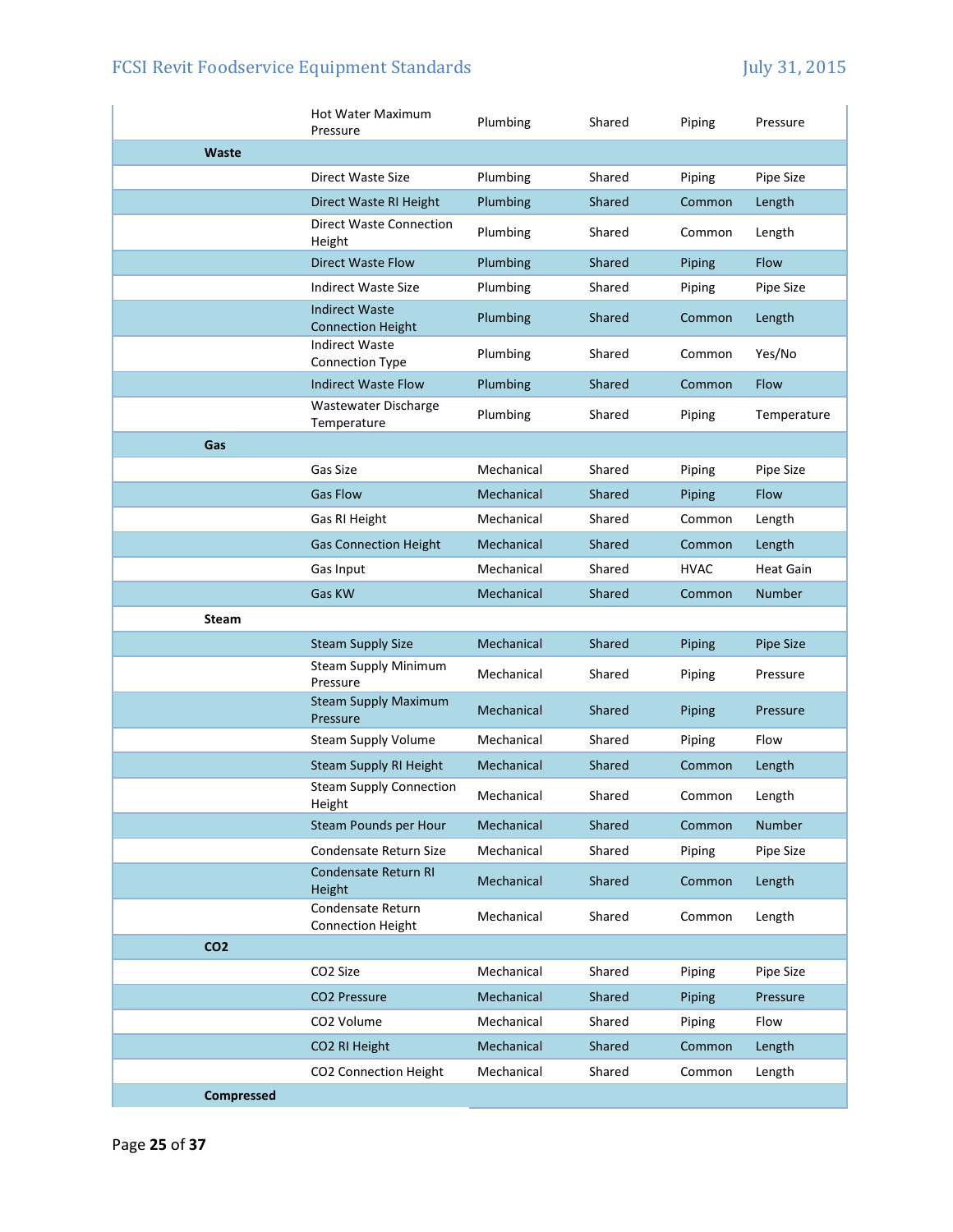| Air                     |                                                   |                        |        |             |                  |
|-------------------------|---------------------------------------------------|------------------------|--------|-------------|------------------|
|                         | <b>Compressed Air Size</b>                        | Mechanical             | Shared | Piping      | Pipe Size        |
|                         | <b>Compressed Air Pressure</b>                    | Mechanical             | Shared | Piping      | Pressure         |
|                         | <b>Compressed Air Volume</b>                      | Mechanical             | Shared | Piping      | <b>Flow</b>      |
|                         | Compressed Air RI Height                          | Mechanical             | Shared | Common      | Length           |
|                         | <b>Compressed Air</b><br><b>Connection Height</b> | Mechanical             | Shared | Common      | Length           |
| Refrigerant             |                                                   |                        |        |             |                  |
|                         | Refrigerant Type                                  | Mechanical             | Shared | Common      | <b>Text</b>      |
|                         | Refrigerant Volume                                | Mechanical             | Shared | Structural  | Force            |
|                         | <b>BTUH</b>                                       | Mechanical             | Shared | <b>HVAC</b> | <b>Heat Gain</b> |
| <b>Ventilation</b>      |                                                   |                        |        |             |                  |
| <b>Exhaust</b>          |                                                   |                        |        |             |                  |
|                         | <b>Exhaust Vent Width</b>                         | Mechanical-<br>Airflow | Shared | Common      | Length           |
|                         | <b>Exhaust Vent Depth</b>                         | Mechanical-<br>Airflow | Shared | Common      | Length           |
|                         | <b>Exhaust Vent Diameter</b>                      | Mechanical-<br>Airflow | Shared | Common      | Length           |
|                         | <b>Exhaust RI Height</b>                          | Mechanical-<br>Airflow | Shared | Common      | Length           |
|                         | <b>Exhaust Volume</b>                             | Mechanical-<br>Airflow | Shared | <b>HVAC</b> | Flow             |
|                         | <b>Exhaust Static Press</b>                       | Mechanical-<br>Airflow | Shared | <b>HVAC</b> | Pressure         |
| <b>Make Up Air</b>      |                                                   |                        |        |             |                  |
|                         | MU Air Vent Width                                 | Mechanical-<br>Airflow | Shared | Common      | Length           |
|                         | MU Air Vent Depth                                 | Mechanical-<br>Airflow | Shared | Common      | Length           |
|                         | <b>MU Air Vent Diameter</b>                       | Mechanical-<br>Airflow | Shared | Common      | Length           |
|                         | MU Air RI Height                                  | Mechanical-<br>Airflow | Shared | Common      | Length           |
|                         | MU Air Volume                                     | Mechanical-<br>Airflow | Shared | <b>HVAC</b> | Flow             |
|                         | <b>MU Air Static Press</b>                        | Mechanical-<br>Airflow | Shared | <b>HVAC</b> | Pressure         |
| <b>Remarks</b>          |                                                   |                        |        |             |                  |
|                         | <b>Electrical Remarks</b>                         | Electrical             | Shared | Common      | Text             |
|                         | <b>Plumbing Remarks</b>                           | Plumbing               | Shared | Common      | <b>Text</b>      |
|                         | <b>Mechanical Remarks</b>                         | Mechanical             | Shared | Common      | Text             |
|                         | <b>Ventilation Remarks</b>                        | Mechanical-<br>Airflow | Shared | Common      | <b>Text</b>      |
| <b>Connection Types</b> |                                                   |                        |        |             |                  |
|                         | <b>Electric Connection Type</b>                   | Electrical             | Shared | Common      | <b>Text</b>      |
|                         | <b>Plumbing Connection</b><br><b>Type</b>         | Plumbing               | Shared | Common      | Text             |
|                         | <b>Mechanical Connection</b><br><b>Type</b>       | Mechanical             | Shared | Common      | <b>Text</b>      |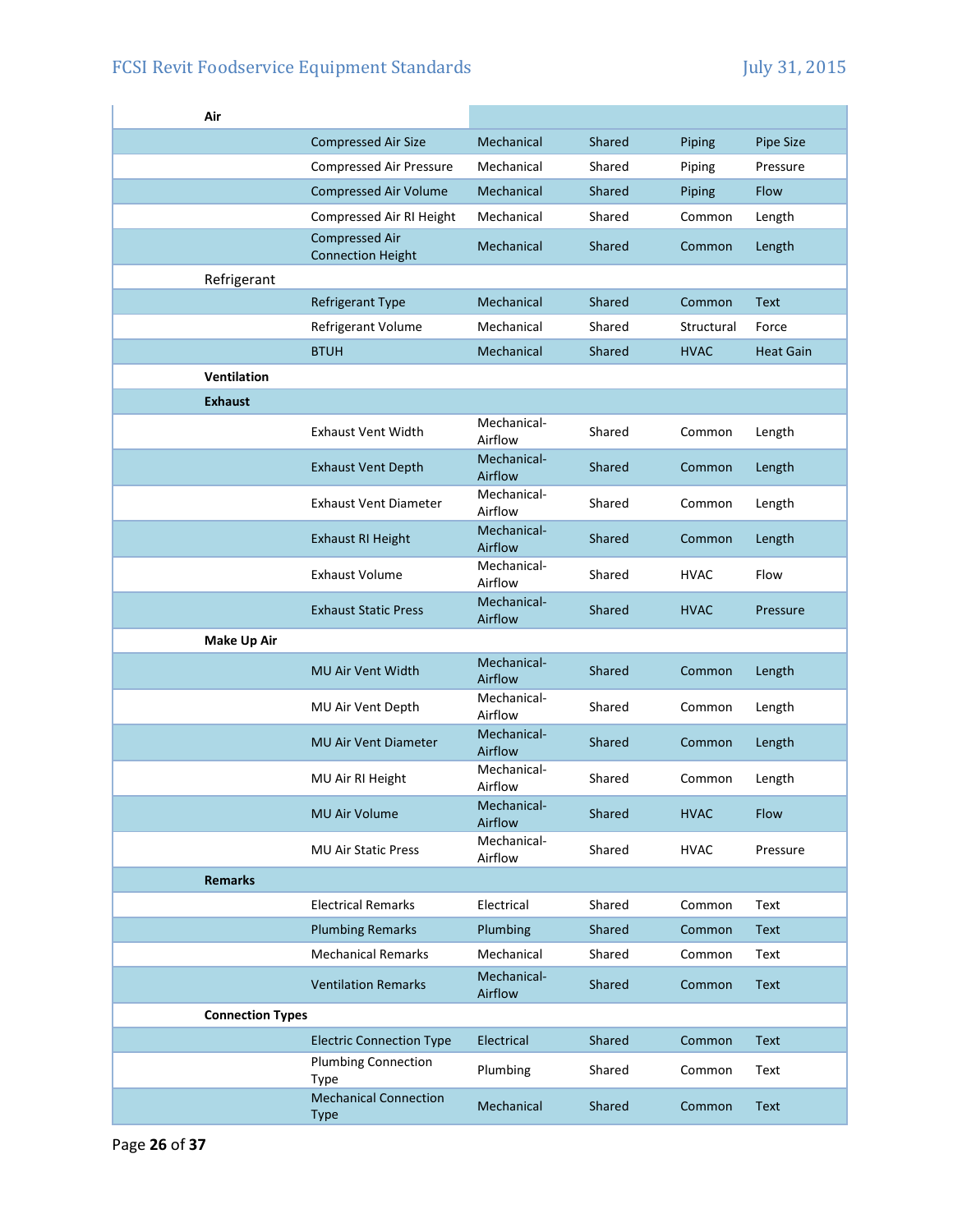## **Creating Custom Parameters**

Should it become necessary to add parameters not included on the list above, the guidelines published by Autodesk in the RMCSG have been adopted and are included here for reference. The Shared Parameters suggested above are for the purpose of this document only. The actual Shared Parameter File is obtainable from FCSI at http://www.fcsi.org/?page=REVITStandards

**Naming Guidelines from the RMCSG:** 

- Use standard approved parameter names when available. (See above)
- Keep parameter names as short as possible.
- Avoid abbreviation and truncation, when possible.

Use 'title casing' (as with the title of a book) for parameter names, as they are case sensitive (e.g., Hot Water Temperature; Chilled Water Supply Size; Exhaust Static Pressure).

- Do not change label names provided by the Revit Family templates.
- Parameter names that you reuse to create equalities should be carefully checked for name coherence.

Use the most common descriptor for a group of parameters as the first part of the name so that the parameters sort logically (e.g., Steam Volume; Steam Pressure). Parameters for subsequent items should include a number in the name before the final part of the description, but do not include a number in the name for the first item (e.g., Cold Water Supply Size; Cold Water Supply 2 Size).

• Avoid using symbols in parameter names, including:  $+$  -  $/\$  \* () "' < > | ^ \$ { } [].

Do **not** include units in the name of a parameter (e.g., Gas Flow; Supply Air Flow; Exhaust Air Flow), not CFM.

- Name Yes/No parameters so they imply that they return a Yes/No value, for example:
	- Has Handle
	- Is Energy Efficient
	- Show Hoods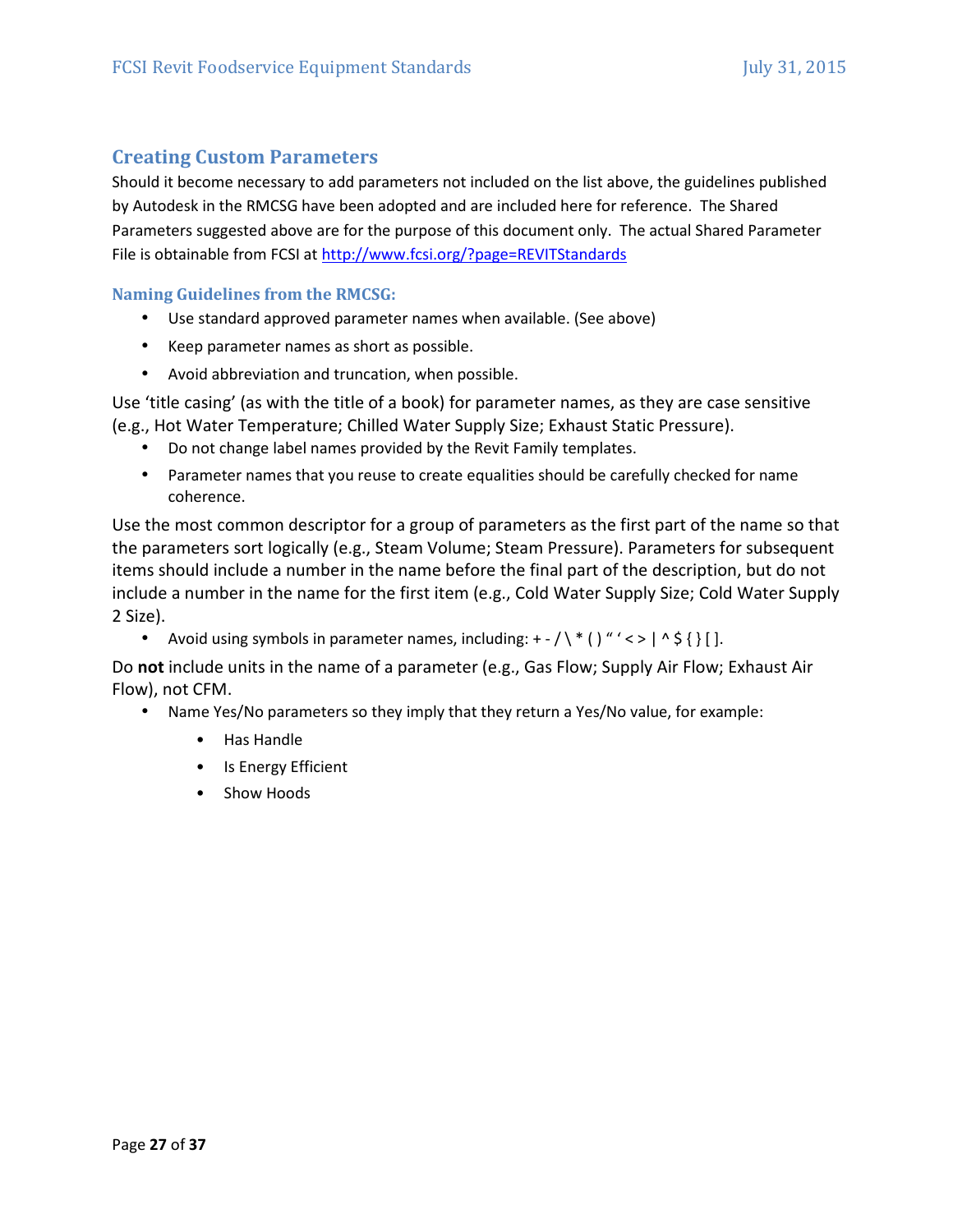#### **Format**

#### **<Function/Object> <Type of measurement/Descriptor>**

| <function object=""></function>                  | required if the parameter applies to a sub-<br>component rather than the entire family. |
|--------------------------------------------------|-----------------------------------------------------------------------------------------|
| <type descriptor="" measurement="" of=""></type> | required for all parameters to describe the<br>value being passed.                      |

#### **Examples**

PARAMETERS THAT APPLY TO THE ENTIRE FAMILY

#### **Format: <Type of measurement/Descriptor>**

| Height                                                                       |
|------------------------------------------------------------------------------|
| Width                                                                        |
| <b>Total Gas Volume</b>                                                      |
| <b>Full Load Current</b>                                                     |
| <b>Waste Type</b>                                                            |
| PARAMETERS THAT DESCRIBE THE LINEAR DIMENSION OF A SUB-COMPONENT (CONNECTOR) |

**Format: <Function/Object> Connection <Type of Measurement/Descriptor>** 

**Gas Size Diameter Condenser Water Connection Diameter Cold Water Size Diameter Supply Air Connection Width Supply Air Connection Height** 

# **CSI Classifications**

The OmniClass classification system is published by the Construction Specification Institute (CSI). It incorporates some of their other standards including MasterSpec and UniFormat. All three of these systems are available to Revit and Revit files in one fashion or another. Each serves a different aspect of the design and construction process and workflow. Therefore, all three should be assigned to all Families.

#### **Omniclass**

OmniClass can be assigned using the Family Category and Parameters dialog in the Family Editor. The following list is included in the Specialty Equipment Family template: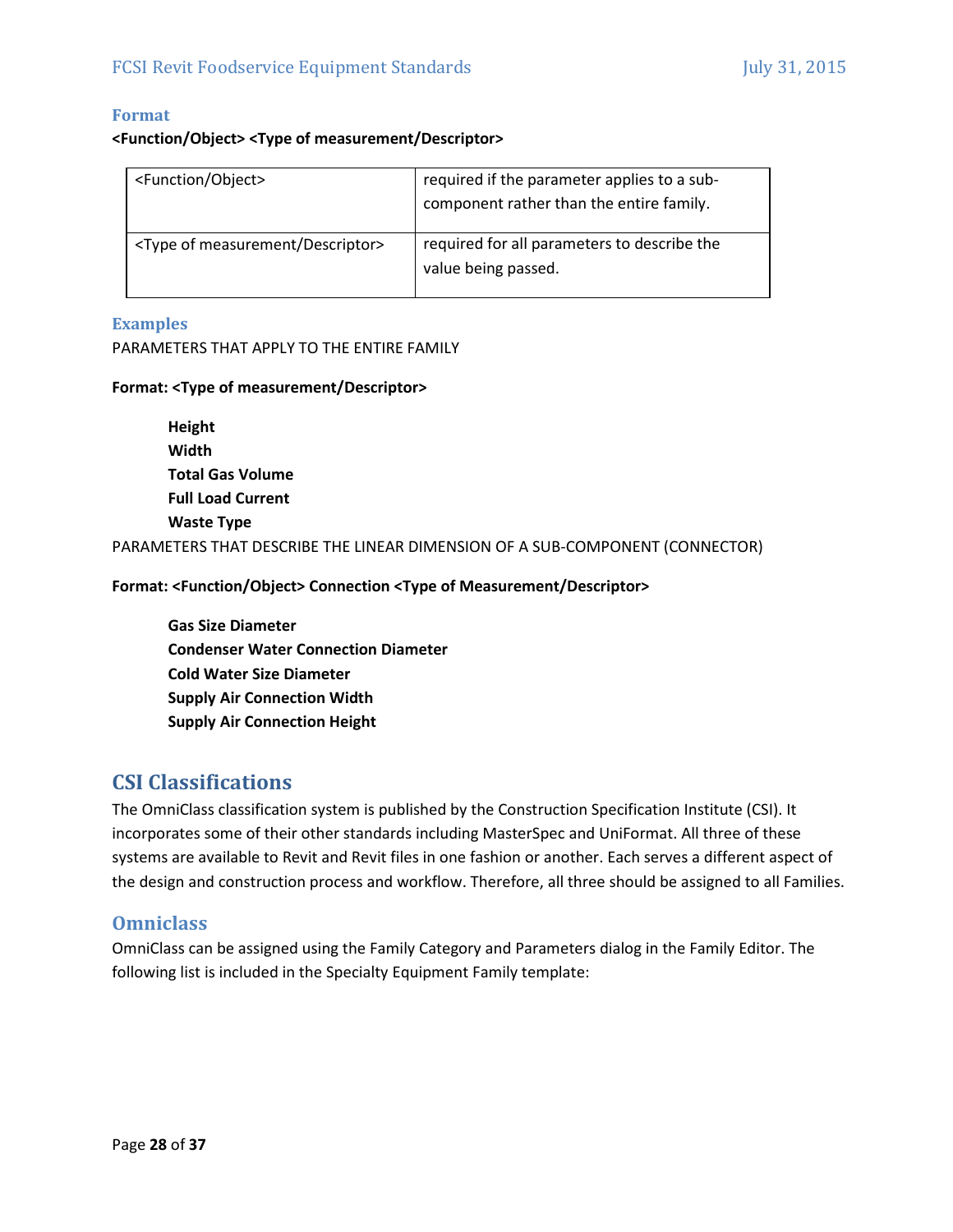| No classification<br>画 23.10.00.00 - Site Products<br>E-23.25.00.00 - Structural and Space Division Products<br>E 23.30.00.00 - Openings, Passages, Protection<br><b>Specialty Equipment</b><br>E-23.35.00.00 - Covering, Cladding, and Finishes<br>23.40.00.00 - Equipment and Fumishings<br><b>Specialty Equipment</b><br>E-23.40.05.00 - Plants and Planting Products<br>Planting<br>E-23.40.10.00 - Exterior Equipment and Fumishings<br><b>Specialty Equipment</b><br>E 23.40.20.00 - General Furniture and Specialties<br>Fumiture<br>23.40.40.00 - Food Service Equipment and Fumishings<br>Specialty Equipment<br>白… 23.40.40.11 - Specialized Food Storage and Display Fumishings<br>Specialty Equipment<br>□ 23.40.40.11.11 - Refrigerators and Freezers<br>Specialty Equipment<br>23.40.40.11.11.11 - Refrigerators<br><b>Specialty Equipment</b> |
|--------------------------------------------------------------------------------------------------------------------------------------------------------------------------------------------------------------------------------------------------------------------------------------------------------------------------------------------------------------------------------------------------------------------------------------------------------------------------------------------------------------------------------------------------------------------------------------------------------------------------------------------------------------------------------------------------------------------------------------------------------------------------------------------------------------------------------------------------------------|
|                                                                                                                                                                                                                                                                                                                                                                                                                                                                                                                                                                                                                                                                                                                                                                                                                                                              |
|                                                                                                                                                                                                                                                                                                                                                                                                                                                                                                                                                                                                                                                                                                                                                                                                                                                              |
|                                                                                                                                                                                                                                                                                                                                                                                                                                                                                                                                                                                                                                                                                                                                                                                                                                                              |
|                                                                                                                                                                                                                                                                                                                                                                                                                                                                                                                                                                                                                                                                                                                                                                                                                                                              |
|                                                                                                                                                                                                                                                                                                                                                                                                                                                                                                                                                                                                                                                                                                                                                                                                                                                              |
|                                                                                                                                                                                                                                                                                                                                                                                                                                                                                                                                                                                                                                                                                                                                                                                                                                                              |
|                                                                                                                                                                                                                                                                                                                                                                                                                                                                                                                                                                                                                                                                                                                                                                                                                                                              |
|                                                                                                                                                                                                                                                                                                                                                                                                                                                                                                                                                                                                                                                                                                                                                                                                                                                              |
|                                                                                                                                                                                                                                                                                                                                                                                                                                                                                                                                                                                                                                                                                                                                                                                                                                                              |
|                                                                                                                                                                                                                                                                                                                                                                                                                                                                                                                                                                                                                                                                                                                                                                                                                                                              |
|                                                                                                                                                                                                                                                                                                                                                                                                                                                                                                                                                                                                                                                                                                                                                                                                                                                              |
|                                                                                                                                                                                                                                                                                                                                                                                                                                                                                                                                                                                                                                                                                                                                                                                                                                                              |
| 23.40.40.11.11.14 - Freezers<br><b>Specialty Equipment</b>                                                                                                                                                                                                                                                                                                                                                                                                                                                                                                                                                                                                                                                                                                                                                                                                   |
| 23.40.40.11.11.17 - Refrigerator-Freezer<br><b>Specialty Equipment</b>                                                                                                                                                                                                                                                                                                                                                                                                                                                                                                                                                                                                                                                                                                                                                                                       |
| □ 23.40.40.11.14 - Food Storage Coolers<br><b>Specialty Equipment</b>                                                                                                                                                                                                                                                                                                                                                                                                                                                                                                                                                                                                                                                                                                                                                                                        |
| 23.40.40.11.14.11 - Walk-In Coolers<br><b>Specialty Equipment</b>                                                                                                                                                                                                                                                                                                                                                                                                                                                                                                                                                                                                                                                                                                                                                                                            |
| [ 23.40.40.11.14.14 - Display Coolers<br><b>Specialty Equipment</b>                                                                                                                                                                                                                                                                                                                                                                                                                                                                                                                                                                                                                                                                                                                                                                                          |
| 23.40.40.11.17 - Refrigerated Cases<br><b>Specialty Equipment</b>                                                                                                                                                                                                                                                                                                                                                                                                                                                                                                                                                                                                                                                                                                                                                                                            |
| 23.40.40.11.21 - Hot Cabinets<br><b>Specialty Equipment</b>                                                                                                                                                                                                                                                                                                                                                                                                                                                                                                                                                                                                                                                                                                                                                                                                  |
| 23.40.40.11.24 - Cold Cabinets<br><b>Specialty Equipment</b>                                                                                                                                                                                                                                                                                                                                                                                                                                                                                                                                                                                                                                                                                                                                                                                                 |
| 23.40.40.11.27 - Bottle Racks<br><b>Specialty Equipment</b>                                                                                                                                                                                                                                                                                                                                                                                                                                                                                                                                                                                                                                                                                                                                                                                                  |
| 23.40.40.11.31 - Steam Tables<br><b>Specialty Equipment</b>                                                                                                                                                                                                                                                                                                                                                                                                                                                                                                                                                                                                                                                                                                                                                                                                  |
| 23.40.40.11.34 - Snack Cabinets<br><b>Specialty Equipment</b>                                                                                                                                                                                                                                                                                                                                                                                                                                                                                                                                                                                                                                                                                                                                                                                                |
| 白… 23.40.40.14 - Food Service Equipment<br><b>Specialty Equipment</b>                                                                                                                                                                                                                                                                                                                                                                                                                                                                                                                                                                                                                                                                                                                                                                                        |
| 白… 23.40.40.14.11 - Food Delivery Carts and Conveyors<br><b>Specialty Equipment</b>                                                                                                                                                                                                                                                                                                                                                                                                                                                                                                                                                                                                                                                                                                                                                                          |
| 23.40.40.14.11.11 - Food Delivery Carts<br><b>Specialty Equipment</b>                                                                                                                                                                                                                                                                                                                                                                                                                                                                                                                                                                                                                                                                                                                                                                                        |
| 23.40.40.14.11.14 - Food Delivery Conveyors<br><b>Specialty Equipment</b>                                                                                                                                                                                                                                                                                                                                                                                                                                                                                                                                                                                                                                                                                                                                                                                    |
| 白… 23.40.40.14.14 - Food Preparation Equipment<br><b>Specialty Equipment</b>                                                                                                                                                                                                                                                                                                                                                                                                                                                                                                                                                                                                                                                                                                                                                                                 |
| 23.40.40.14.14.11 - Food Mixers<br><b>Specialty Equipment</b><br>23.40.40.14.14.14 - Drink Making Equipment<br><b>Specialty Equipment</b>                                                                                                                                                                                                                                                                                                                                                                                                                                                                                                                                                                                                                                                                                                                    |
| □ 23.40.40.14.17 - Food Cooking Equipment<br><b>Specialty Equipment</b>                                                                                                                                                                                                                                                                                                                                                                                                                                                                                                                                                                                                                                                                                                                                                                                      |
| 23.40.40.14.17.11 - Cookers, Ovens, Stoves<br><b>Specialty Equipment</b>                                                                                                                                                                                                                                                                                                                                                                                                                                                                                                                                                                                                                                                                                                                                                                                     |
| 23.40.40.14.17.14 - Hot Plates<br><b>Specialty Equipment</b>                                                                                                                                                                                                                                                                                                                                                                                                                                                                                                                                                                                                                                                                                                                                                                                                 |
| 23.40.40.14.17.17 - Ranges<br><b>Specialty Equipment</b>                                                                                                                                                                                                                                                                                                                                                                                                                                                                                                                                                                                                                                                                                                                                                                                                     |
| 23.40.40.14.17.21 - Grills<br><b>Specialty Equipment</b>                                                                                                                                                                                                                                                                                                                                                                                                                                                                                                                                                                                                                                                                                                                                                                                                     |
| 23.40.40.14.17.24 - Fryers<br><b>Specialty Equipment</b>                                                                                                                                                                                                                                                                                                                                                                                                                                                                                                                                                                                                                                                                                                                                                                                                     |
| 23.40.40.14.17.27 - Barbecues<br><b>Specialty Equipment</b>                                                                                                                                                                                                                                                                                                                                                                                                                                                                                                                                                                                                                                                                                                                                                                                                  |
| 23.40.40.14.17.31 - Small Specialized Cooking Equipm<br><b>Specialty Equipment</b>                                                                                                                                                                                                                                                                                                                                                                                                                                                                                                                                                                                                                                                                                                                                                                           |
| □ 23.40.40.14.24 - Food Dispensing Equipment<br><b>Specialty Equipment</b>                                                                                                                                                                                                                                                                                                                                                                                                                                                                                                                                                                                                                                                                                                                                                                                   |
| 23.40.40.14.24.11 - Bar Equipment<br><b>Specialty Equipment</b>                                                                                                                                                                                                                                                                                                                                                                                                                                                                                                                                                                                                                                                                                                                                                                                              |
| 23.40.40.14.24.14 - Service Line Equipment<br><b>Specialty Equipment</b>                                                                                                                                                                                                                                                                                                                                                                                                                                                                                                                                                                                                                                                                                                                                                                                     |
| 23.40.40.14.24.17 - Soda Fountain Equipment<br><b>Specialty Equipment</b>                                                                                                                                                                                                                                                                                                                                                                                                                                                                                                                                                                                                                                                                                                                                                                                    |
| 23.40.40.14.27 - Ice Machines<br><b>Specialty Equipment</b>                                                                                                                                                                                                                                                                                                                                                                                                                                                                                                                                                                                                                                                                                                                                                                                                  |
| 23.40.40.14.31 - Cleaning and Disposal Equipment<br><b>Specialty Equipment</b>                                                                                                                                                                                                                                                                                                                                                                                                                                                                                                                                                                                                                                                                                                                                                                               |
| El-23.40.50.00 - Educational, Cultural Equipment and Fumishings<br>Fumiture                                                                                                                                                                                                                                                                                                                                                                                                                                                                                                                                                                                                                                                                                                                                                                                  |
| El-23.40.70.00 - Work Environment Equipment and Fumishings<br><b>Specialty Equipment</b><br>E-23.40.90.00 - Information and Communication Specialties                                                                                                                                                                                                                                                                                                                                                                                                                                                                                                                                                                                                                                                                                                        |
| <b>Specialty Equipment</b><br>E-23.40.95.00 - Furnishings, Omaments, and Decoration                                                                                                                                                                                                                                                                                                                                                                                                                                                                                                                                                                                                                                                                                                                                                                          |
| <b>Specialty Equipment</b><br>E 23.45.00.00 - Sanitary, Laundry, and Cleaning Equipment<br><b>Specialty Equipment</b>                                                                                                                                                                                                                                                                                                                                                                                                                                                                                                                                                                                                                                                                                                                                        |
| E-23.50.00.00 - Conveying Systems & Material Handling<br><b>Specialty Equipment</b>                                                                                                                                                                                                                                                                                                                                                                                                                                                                                                                                                                                                                                                                                                                                                                          |
| E-23.55.00.00 - Manufactured Structures<br><b>Specialty Equipment</b>                                                                                                                                                                                                                                                                                                                                                                                                                                                                                                                                                                                                                                                                                                                                                                                        |
| E-23.60.00.00 - General Purpose: Services<br><b>Specialty Equipment</b>                                                                                                                                                                                                                                                                                                                                                                                                                                                                                                                                                                                                                                                                                                                                                                                      |
| E-23.65.00.00 - Supply and Distribution of Liquids and Gases<br><b>Specialty Equipment</b>                                                                                                                                                                                                                                                                                                                                                                                                                                                                                                                                                                                                                                                                                                                                                                   |
| 由 23.70.00.00 - Waste Management<br><b>Specialty Equipment</b>                                                                                                                                                                                                                                                                                                                                                                                                                                                                                                                                                                                                                                                                                                                                                                                               |
| (iii  23.75.00.00 - Climate Control (HVAC)<br><b>Mechanical Equipment</b>                                                                                                                                                                                                                                                                                                                                                                                                                                                                                                                                                                                                                                                                                                                                                                                    |
| E-23.80.00.00 - Electric Power and Lighting<br><b>Electrical Equipment</b>                                                                                                                                                                                                                                                                                                                                                                                                                                                                                                                                                                                                                                                                                                                                                                                   |
| Fig. 23.85.00.00 - Information and Communication<br><b>Specialty Equipment</b>                                                                                                                                                                                                                                                                                                                                                                                                                                                                                                                                                                                                                                                                                                                                                                               |

| Show classifications for:                            | Casework                                                           |                            |  |  |
|------------------------------------------------------|--------------------------------------------------------------------|----------------------------|--|--|
| OmniClass Number and Title                           | <b>Revit Category</b>                                              |                            |  |  |
| Mo classification                                    |                                                                    |                            |  |  |
| □ 23.40.00.00 - Equipment and Fumishings             |                                                                    | <b>Specialty Equipment</b> |  |  |
| Film 23.40.20.00 - General Furniture and Specialties |                                                                    | <b>Fumiture</b>            |  |  |
| <b>Elect 23.40.35.00 - Casework</b>                  |                                                                    | Casework                   |  |  |
| m-23.40.35.11 - Casework Components                  |                                                                    | Casework                   |  |  |
| 23 40 35 11 11 - Cabinets                            |                                                                    | Casework                   |  |  |
| 23 40 35 11 14 - Hardware                            |                                                                    | Casework                   |  |  |
| 23 40 35 11 17 - Work Surfaces                       |                                                                    | Casework                   |  |  |
| 白… 23.40.35.14 - Casework by Type                    |                                                                    | Casework                   |  |  |
| 23.40.35.14.11 - Modular Casework                    |                                                                    | Casework                   |  |  |
|                                                      | 23.40.35.14.14 - Custom-Fabricated Casework                        | Casework                   |  |  |
| □ 23.40.35.17 - Casework by Purpose                  |                                                                    | Casework                   |  |  |
| 23 40 35 17 11 - Bank Casework                       | Casework                                                           |                            |  |  |
| 23.40.35.17.14 - Hospitality Casework                |                                                                    | Casework                   |  |  |
| -23.40.35.17.17 - Display Casework                   |                                                                    | Casework                   |  |  |
| - 23.40.35.17.21 - Religious Casework                | Casework                                                           |                            |  |  |
| iii 23.40.35.17.24 - Library Casework                | Casework                                                           |                            |  |  |
| 23 40 35 17 27 - Educational Casework                |                                                                    | Casework                   |  |  |
| 23.40.35.17.31 - Laboratory Casework                 |                                                                    | Casework                   |  |  |
| 中 23.40.35.17.34 - Medical Casework                  |                                                                    | Casework                   |  |  |
| 23.40.35.17.37 - Mortuary Casework                   |                                                                    | Casework                   |  |  |
|                                                      | 23 40 35 17 41 - Commercial Kitchen Casework                       | Casework                   |  |  |
| (a) 23.40.35.17.44 - Darkmom Casework                |                                                                    | Casework                   |  |  |
| 中 23.40.35.17.47 - Residential Casework              |                                                                    | Casework                   |  |  |
|                                                      | Film 23.40.50.00 - Educational, Cultural Equipment and Furnishings | Furniture.                 |  |  |
|                                                      | Film 23.40.70.00 - Work Environment Equipment and Furnishings      | Specialty Equipment        |  |  |

Assigning an appropriate designation to each Family offers a few key benefits:

- All components can be assigned a standard designation from a respected industry standard. This helps ensure consistency and compatibility from project to project and firm to firm.
- OmniClass classification parameters are searchable on content sites like Autodesk Seek.
- Within projects, you can include the OmniClass Number and Title in schedules.
- You can apply filters in views based on the value of the OmniClass Number and Title.
- You can tag objects based on the value of the OmniClass Number and Title.

In addition to OmniClass, all Revit Families also include built‐in fields for assigning UniFormat Assembly Codes. You can choose an Assembly code from a predefined list of UniFormat codes included with Revit. This field is available in the Identity Data grouping of parameters. Uniformat codes tend to be more general than OmniFormat. They are typically used to assist in early cost estimation tasks. It is recommended that the Assembly code also be assigned to all Families. Like OmniClass, you can schedule, tag and filter based on these codes.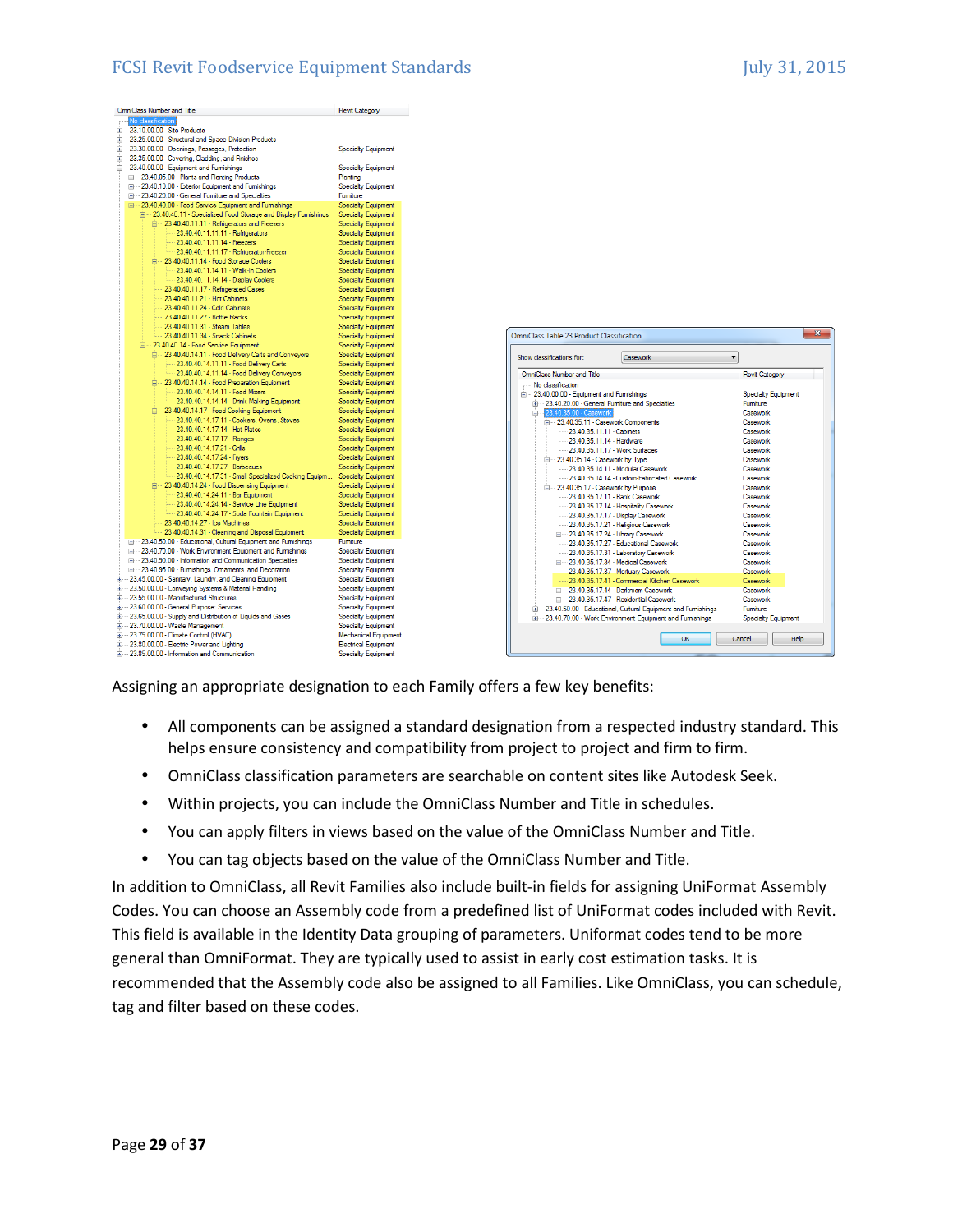

In addition to the above two classification systems, building components are often classified by their section in the CSI MasterFormat tables. In MasterFormat 2004, section 11 40 00 is for food service equipment. A complete list of specification sections from MasterFormat 2004 is included here\*:

#### 11 40 00 FOODSERVICE EQUIPMENT

| 11 41 00 |                     | <b>Food Storage Equipment</b>            |
|----------|---------------------|------------------------------------------|
| 11 41 13 |                     | Refrigerated Food Storage Cases          |
| 11 41 23 |                     | <b>Walk-In Coolers</b>                   |
| 11 41 26 |                     | Walk-In Freezers                         |
| 11 42 00 |                     | <b>Food Preparation Equipment</b>        |
| 11 43 00 |                     | <b>Food Delivery Carts and Conveyors</b> |
| 11 43 13 |                     | <b>Food Delivery Carts</b>               |
| 11 43 16 |                     | <b>Food Delivery Conveyors</b>           |
| 11 44 00 |                     | <b>Food Cooking Equipment</b>            |
| 11 44 13 |                     | <b>Commercial Ranges</b>                 |
| 11 44 16 |                     | <b>Commercial Ovens</b>                  |
| 11 46 00 |                     | <b>Food Dispensing Equipment</b>         |
| 11 46 13 |                     | <b>Bar Equipment</b>                     |
| 11 46 16 |                     | Service Line Equipment                   |
| 11 46 19 |                     | Soda Fountain Equipment                  |
| 11 47 00 | <b>Ice Machines</b> |                                          |
| 11 48 00 |                     | <b>Cleaning and Disposal Equipment</b>   |
| 11 48 13 |                     | <b>Commercial Dishwashers</b>            |

\*All contents copyright ©2004, The Construction Specifications Institute and Construction Specifications Canada. All rights reserved.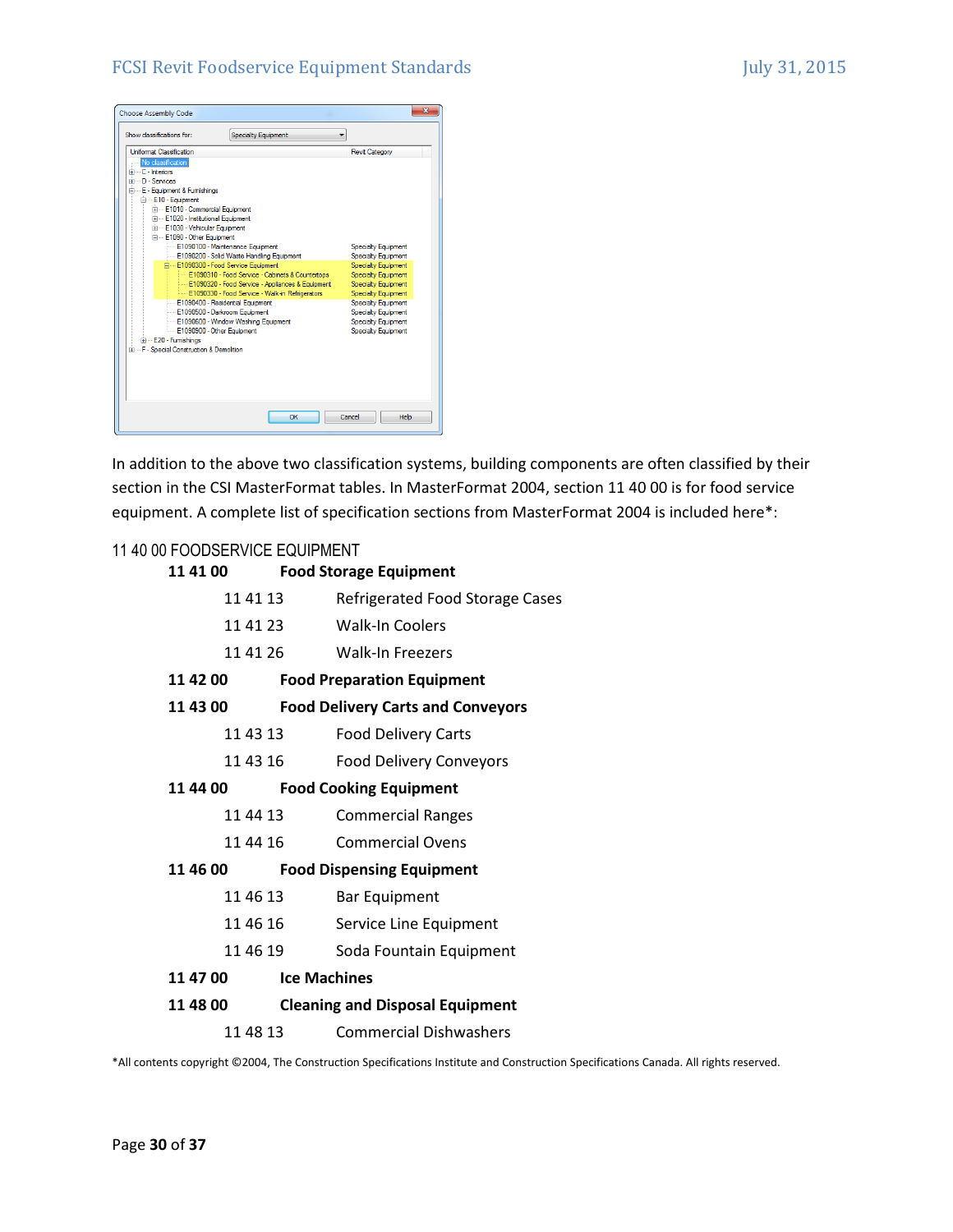Interestingly, the MasterFormat designations, while more commonly used in industry, are not provided directly as a built-in list similar to the OmniFormat and UniFormat lists. Where we see these codes being used in Revit by default is in the Keynote feature. If Keynotes are utilized, they can be assigned to Families in much the same way as the other two classification systems by choosing the value from the loaded Keynote list. The difference is that a Keynote list can be customized per firm or even per project.

| <b>Key Value</b>         | Keynote Text                                      |   |  |
|--------------------------|---------------------------------------------------|---|--|
| <b>Division 00</b>       | Procurement and Contracting Requirements          |   |  |
| Division 01              | <b>General Requirements</b>                       |   |  |
| <b>E</b> Division 02     | <b>Existing Conditions</b>                        |   |  |
| Fig. Division 03         | Concrete                                          |   |  |
| <b>E</b> -Division 04    | Masonry                                           |   |  |
| <b>El</b> Division 05    | <b>Metals</b>                                     | Ξ |  |
| <b>E</b> -Division 06    | Wood, Plastics, and Composites                    |   |  |
| <b>El</b> -Division 07   | Themal and Moisture Protection                    |   |  |
| <b>E</b> Division 08     | <b>Openings</b>                                   |   |  |
| <b>Division 09</b>       | Finishes                                          |   |  |
| <b>El</b> -Division 10   | <b>Specialties</b>                                |   |  |
| <b>Elect Division 11</b> | <b>Fouinment</b>                                  |   |  |
| 中一11 13 00               | Loading Dock Equipment                            |   |  |
| 中一11.52.00               | Audio-Visual Equipment                            |   |  |
| <b>E</b> Division 12     | <b>Furnishings</b>                                |   |  |
| Division 13              | <b>Special Construction</b>                       |   |  |
| <b>El</b> Division 14    | <b>Conveying Equipment</b>                        |   |  |
| Division 21              | <b>Fire Sunnression</b>                           |   |  |
| <b>E</b> Division 22     | Plumbina                                          |   |  |
| <b>Division 23</b>       | Heating, Ventilating, and Air-Conditioning (HVAC) |   |  |
| Division 25              | <b>Integrated Automation</b>                      |   |  |
| Fille Division 26        | Flectrical                                        |   |  |
| Kevnote Text:            |                                                   |   |  |
| Equipment                |                                                   | × |  |
|                          |                                                   |   |  |
|                          |                                                   |   |  |
|                          |                                                   |   |  |

#### **Preview Images**

A Family preview image is a reduced thumbnail image of a 2D or 3D family view that graphically identifies a Family before it is downloaded or opened. Preview images display in:

- Thumbnails view in Microsoft<sup>®</sup> Windows Explorer
- Autodesk Seek search results
- the Preview window in Revit Open and Load Family dialogs when a family is selected

By creating preview images that adhere to Autodesk standards, users can view consistent previews across families, ensuring a consistent user experience both in Autodesk Seek and in Revit software.

#### **Creating a Preview Image**

To create a preview image, begin by creating a family view to use exclusively for the preview image. Although you can save any family view as the preview image view, the best practice is to create a view that can be set to consistently display as is required for the preview image.

For most Food Service Equipment, create a 3D view in the Family file. Rename the view "Preview Image" and then set the view to SW Isometric view. (This can be done easily using the ViewCube). In some cases you may choose a plan or elevation view instead of a 3D view if it showcases the item better. The goal is to make the preview a useful tool to quickly aid in selecting the desired component.

In the Preview Image view, use Visibility/Graphic overrides and hide any objects that would distract from the preview such as dimensions, Reference Planes or other items that might clutter or otherwise make the preview less legible. If the Family is hosted, turn off the host in the Preview Image view.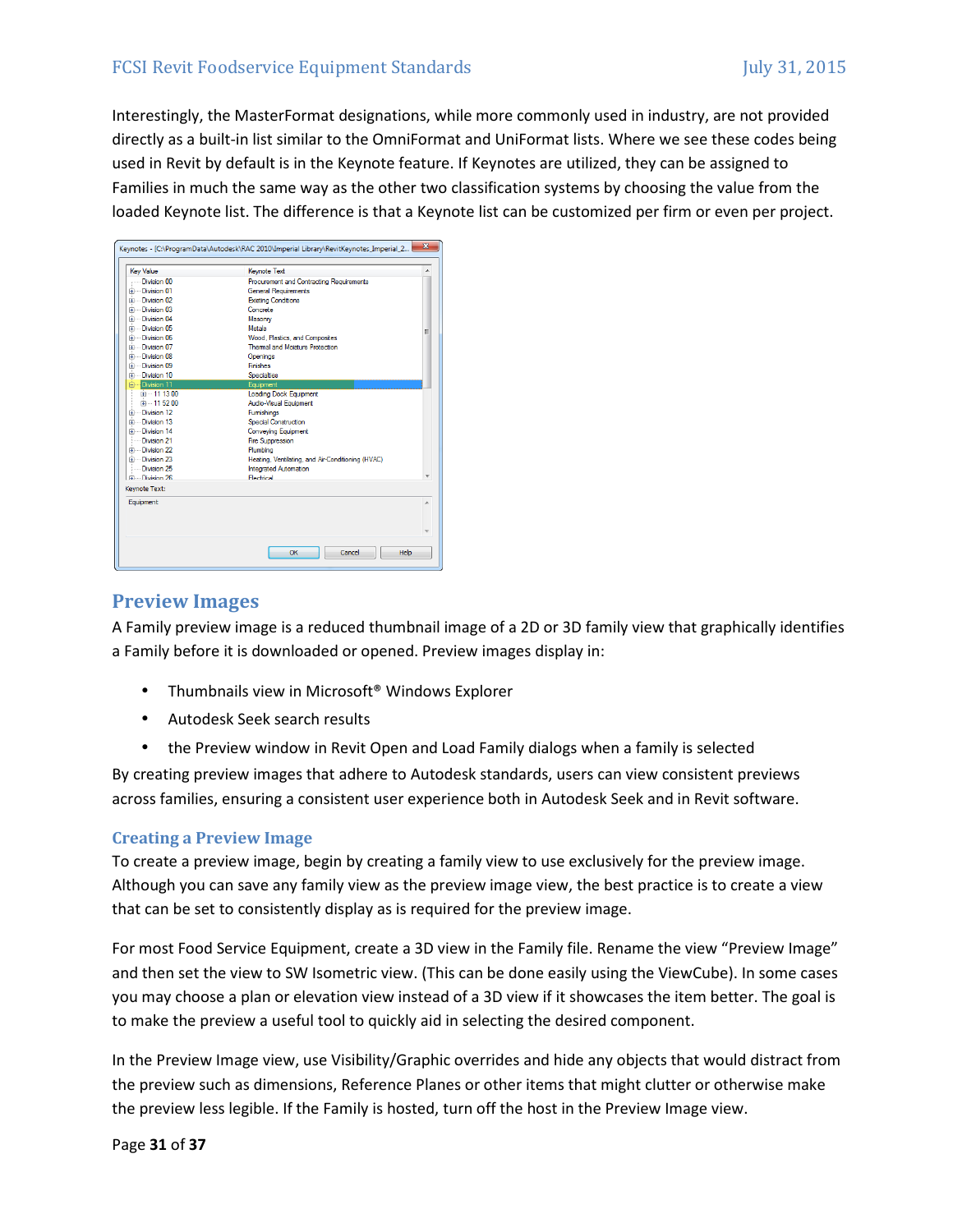Choose Save As from the Application menu and click the Options button. In the Preview area, set the Preview to use the Preview Image view that you set up.

# **Type Catalogs**

A type catalog is a comma‐delimited TXT file that, when placed in the same directory as a Family, displays a list of available Family Types onscreen when the Family is loaded into a project. You can select and load just the Family Types that the current project requires, avoiding an unnecessary increase in project size from unused Types and a long list of Types in the Type Selector. The Type Catalog also provides an external means of editing the Family, as you can add and remove Types in the catalog (TXT) file.

#### **Type Catalog Standards**

The following standards are recommended by the RMCSG when creating type catalogs:

- Use any text editor to create Type Catalogs.
- Create Type Catalogs for Families that contain six or more Types.
- Name a Type Catalog file (TXT) with the same name as the Family file (RFA) that it supports and place it in the same directory.
- Ensure that parameters in Type Catalogs are used within the Family file. It is not necessary to have all of the Types in the Catalog in the Family file, but each parameter used in the file must be resident in the Family and applied to geometry as appropriate.

To use feet and inches in the names of Family Types in the Type Catalog, you must format the names with a quote mark after the foot or inch symbol as shown in the following table:

| To display the type name | In the type catalog, enter |
|--------------------------|----------------------------|
| 48" x 60"                | 48"" x 60""                |
| $3' - 6''$               | $3'' - 6'''$               |

For information on creating a type catalog, see "Creating Type Catalogs" in the Revit Help and Families Guide.

# **Materials**

If you will be assigning materials to your content and using them for photo-realistic renderings, it is recommended that you reserve highly detailed geometric representations for only the Fine level of detail. Revit ships with an extensive library of materials. To ensure consistency in projects, all equipment Families should use the *FCSI Material Library*. A material library is a collection of materials and related assets. The FCSI Revit Standards Committee has prepared this library to share among content creators and designers in an effort to obtain a uniform appearance in Revit families of foodservice equipment. The library consists of commonly used materials in foodservice equipment manufacturing. Additional materials may be added, but this is discouraged in an effort to keep the number of different materials to a minimum. If materials must be added, the naming convention is **QF\_<material>-<Color>-<Finish Modifier>**. No commas shall be used. An underscore follows "QF" and the subsets are separated by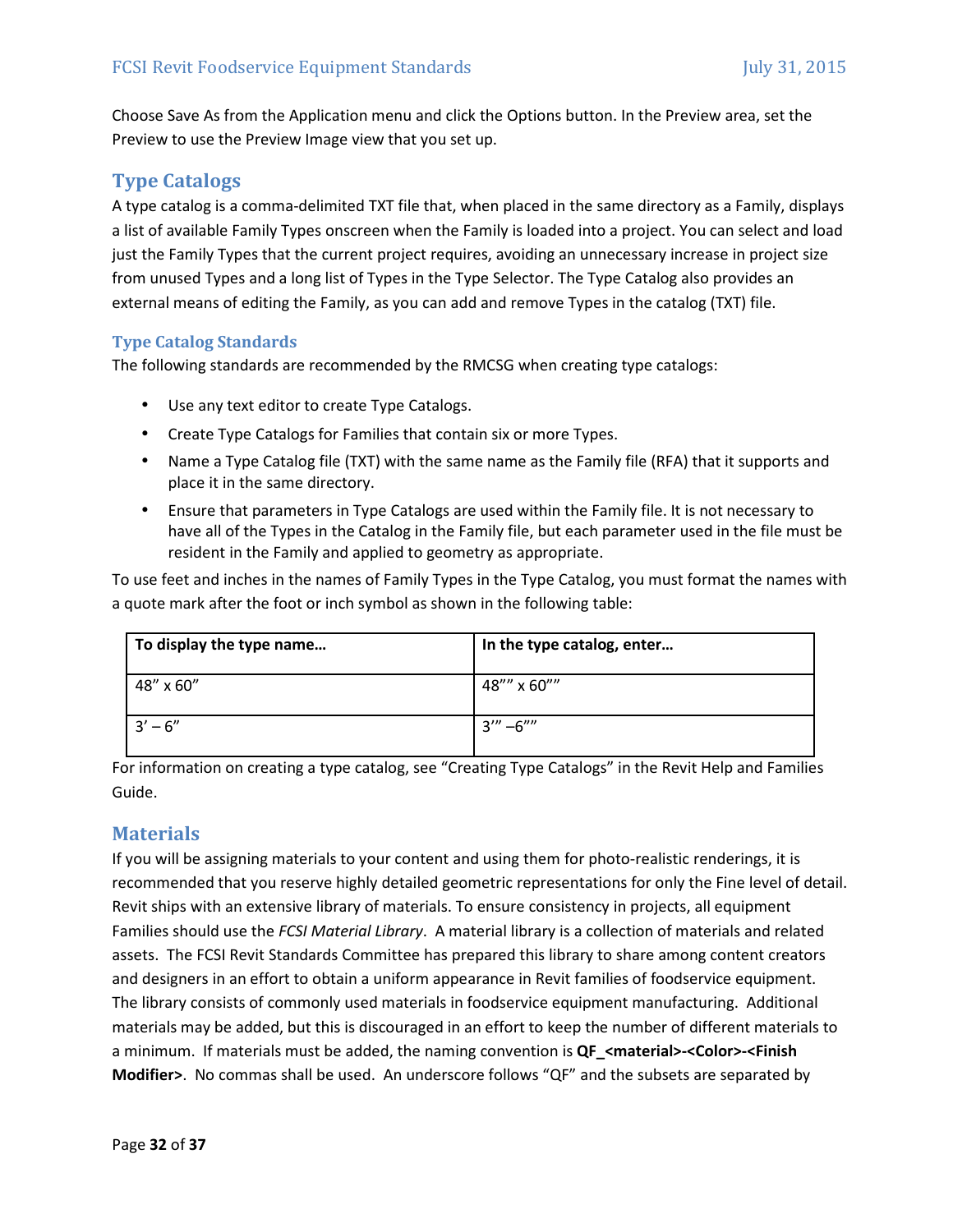hyphens. The library may be downloaded from http://www.fcsi.org/?page=REVITStandards. The latest version is *FCSI 2014 Materials.adsklib*.

To load a material library, you must be able to locate the *FCSI 2014 Materials.adsklib* file. Then in a Revit project, click the Manage Tab **>** Settings Panel **>** Materials. In the Material Browser dialog, on the browser toolbar, click the **drop-down menu > Open Existing Library.** Browse to and select the material library file and click open.

The material library will then display in the library list. Now you can copy materials from that library into your projects. To share this library with others, merely provide them with a copy of the library.

#### **Connectors**

In Revit MEP, the connector connects the single family component with other components to create MEP systems. Without a connector, an RME family would just be a static placeholder. In RAC, connectors can be added to Families, but are not utilized in RAC projects. RAC does not have systems functionality, so connectors are simply ignored by the software. However, if parameters are assigned to connectors, they can be scheduled in RAC projects.

In Revit MEP, there are 5 kinds of connectors:

- Electrical Connector
- Duct Connector
- Pipe Connector
- Cable Tray Connector
- Conduit Connector

Connectors can be added to Specialty Equipment Families; however in RME they will not enjoy full functionality. For example, piping connectors will fail to associate properly with the system designated in the Family file. If connector functionality is critical to your Family's functioning and behavior, consider using an MEP category instead such as Plumbing Fixture or Mechanical Equipment. Such categories should work well for hand sinks or exhaust hoods. However, they will be somewhat problematic for equipment with multiple types of connections like refrigerators, ranges, ice makers, etc. These items are really more appropriate in the Specialty Equipment category, so careful consideration must be given to this issue and realistic expectations placed on the expected behavior of connectors in food service equipment.

Before making the final decision however, a few additional related points are worthy of mention. First, connectors do not work through linked files. This is true regardless of the category used for the Family. If you wish to connect a Family's connectors to a system and other equipment, all items must reside in the same Revit file. This is unlikely given the current workflow employed by most design and engineering firms today. The typical workflow employed is for each major discipline to perform their work in separate files and then link to each other's file in order to work with or print the entire project. Periodic updates of any party's file can be reloaded as needed via the Manage Links functionality. Since the food service designer is often in a different firm than the consulting engineers, working in the same Revit file is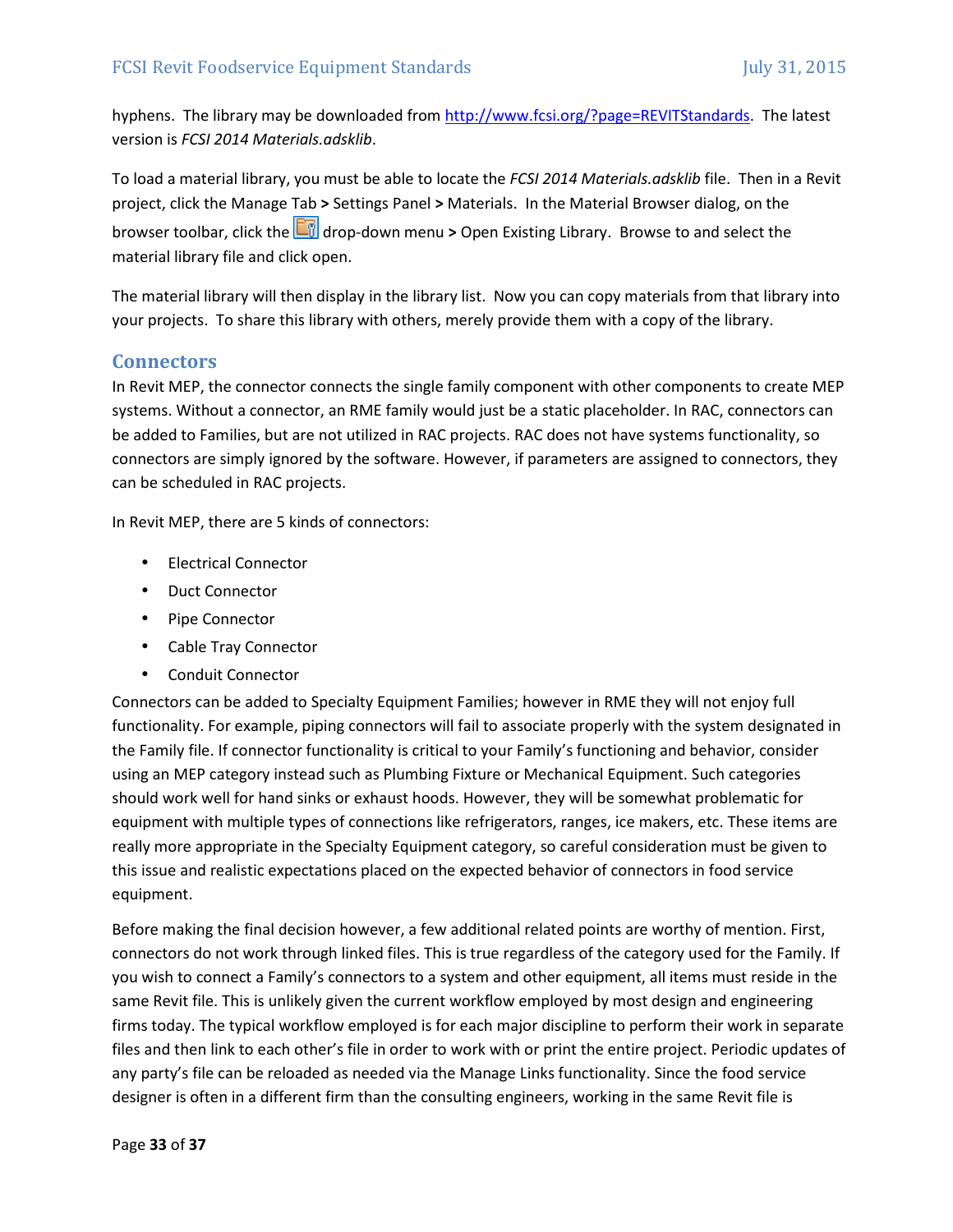unlikely and problematic. Therefore, even if a different Family category is utilized in an effort to take advantage of connectors and systems, the connectors would still not work in the linked file scenario employed across the industry.

The second point of note is that Shared Parameters *can* be scheduled in all cases. Shared Parameters can be linked to connectors, or stored elsewhere in the Family parameters. So in anticipation of future Revit functionality, consider building Specialty Equipment Families complete with connectors. Then assign Shared Parameters to appropriate properties on the connector. These connectors and their Shared Parameters will be able to be included in all of your current schedules and delivered to your engineers following current industry practices. Should future functionality be introduced allowing connector functionality across Revit Links, your Families will be ready to take advantage.

#### **Adding a Connector**

- Click the tool for the connector you wish to add (Electrical Connector, Conduit Connector or Pipe Connector).
- Click to place the connector in the drawing area.

RME provides two ways to place the connector, placing it on a face or on a work plane. If you select the Place on Face option, the connector is automatically added to the center of the face of the geometry and moves with the face. If the geometry is deleted, the connector is also deleted.

**RMCSG Best Practice Recommendation**: Place connectors on a face rather than on a work plane.

#### **System Types**

The following table provides an overview of the application scenario for system types useful to commercial food service equipment. For a complete list of all System Types and scenarios, refer to the RMCSG.

|                    | Families in gas, refrigerant  |                               |
|--------------------|-------------------------------|-------------------------------|
| Other              | systems,                      | Gas connector of Water heater |
|                    | Place holder for pipe systems |                               |
|                    | not included                  |                               |
|                    | Equipment, device or fixture  |                               |
|                    | operates in power             |                               |
| Power – Balanced   | supply/distribution systems.  | Generator                     |
| Power - Unbalanced |                               | Panel Board                   |
|                    |                               |                               |

#### **Connector Direction**

For duct/pipe connectors, an arrow, perpendicular to the surface, displays. The direction that the arrow is pointing is also the direction in which the connecting duct/pipe will be drawn.

NOTE: The arrow does not represent the flow direction.

#### **Primary Connector**

By default, the first connector in each domain is assigned as the primary connector. You can easily identify the primary connector (connector 1) by the cross symbol. The Re‐assign Primary tool allows you to reassign the primary connector, as required.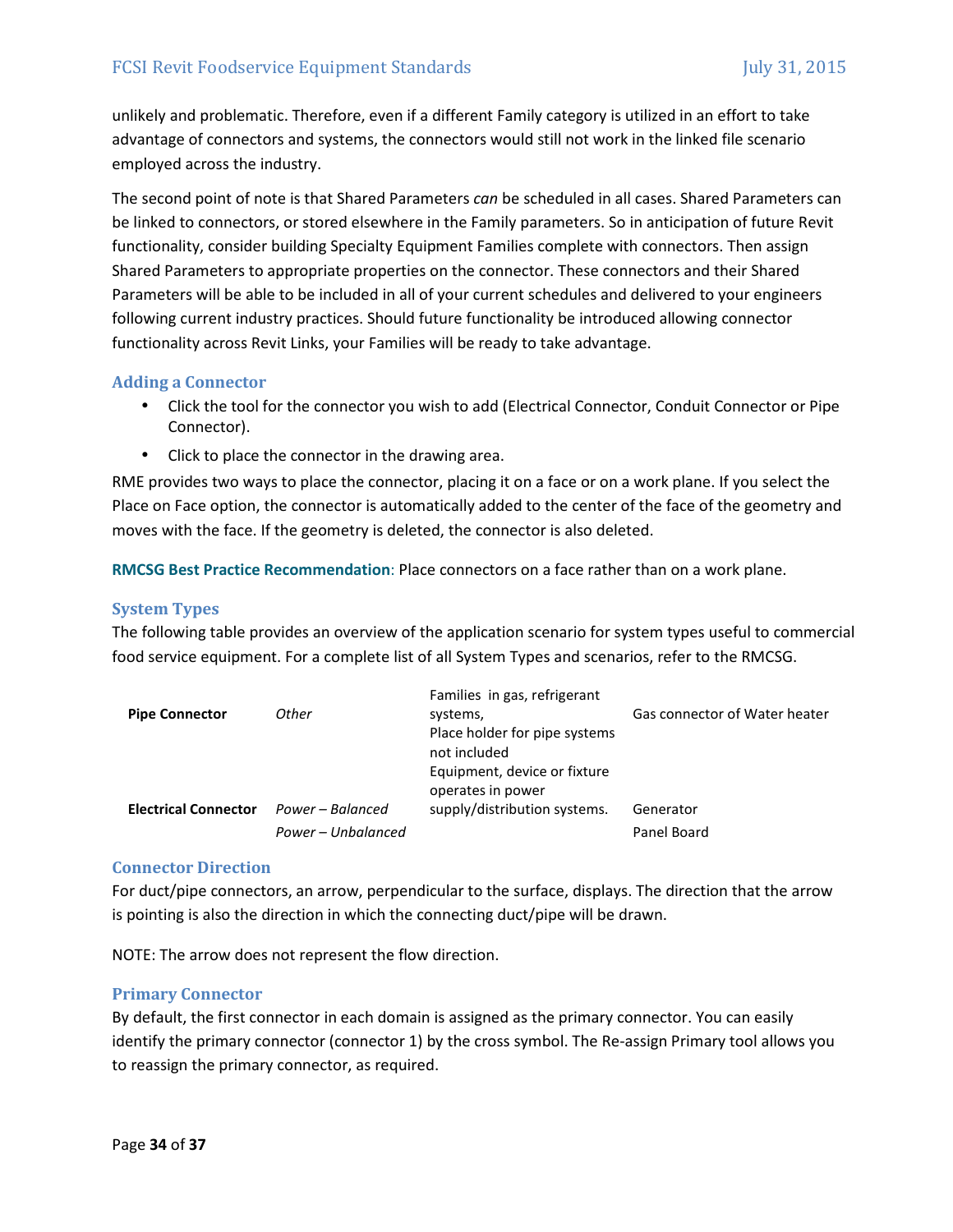The primary connector of pipe and duct fittings should be located at coordinates (‐1, 0, 0). For other Families, the location of the primary connector is not important.

#### **Linking Connector**

When there is more than one pipe connector, there is a choice for linking connectors.

- Linked connectors only have an effect when the system type is set to global for equipment or fitting.
- Linking connectors on equipment makes it possible to propagate engineering data, allowing you to use equipment as an inline component in a system.
- Linking connectors on fittings should include the primary connector.

#### **Connector Mapping**

Edit Element Properties for the connector to define parameters for the connector. Click the browse button in the far right column to display a dialog where you can map connector parameters to family parameters (or shared parameters) with the same units. Connector mapping makes the connector parametric with the family.

#### **Connector Descriptions**

In equipment with multiple connectors, it can be difficult to determine the function of each connector.

To make it easier to identify the function of connectors in the family, add connector descriptions. These descriptions display in the Select Connector dialog.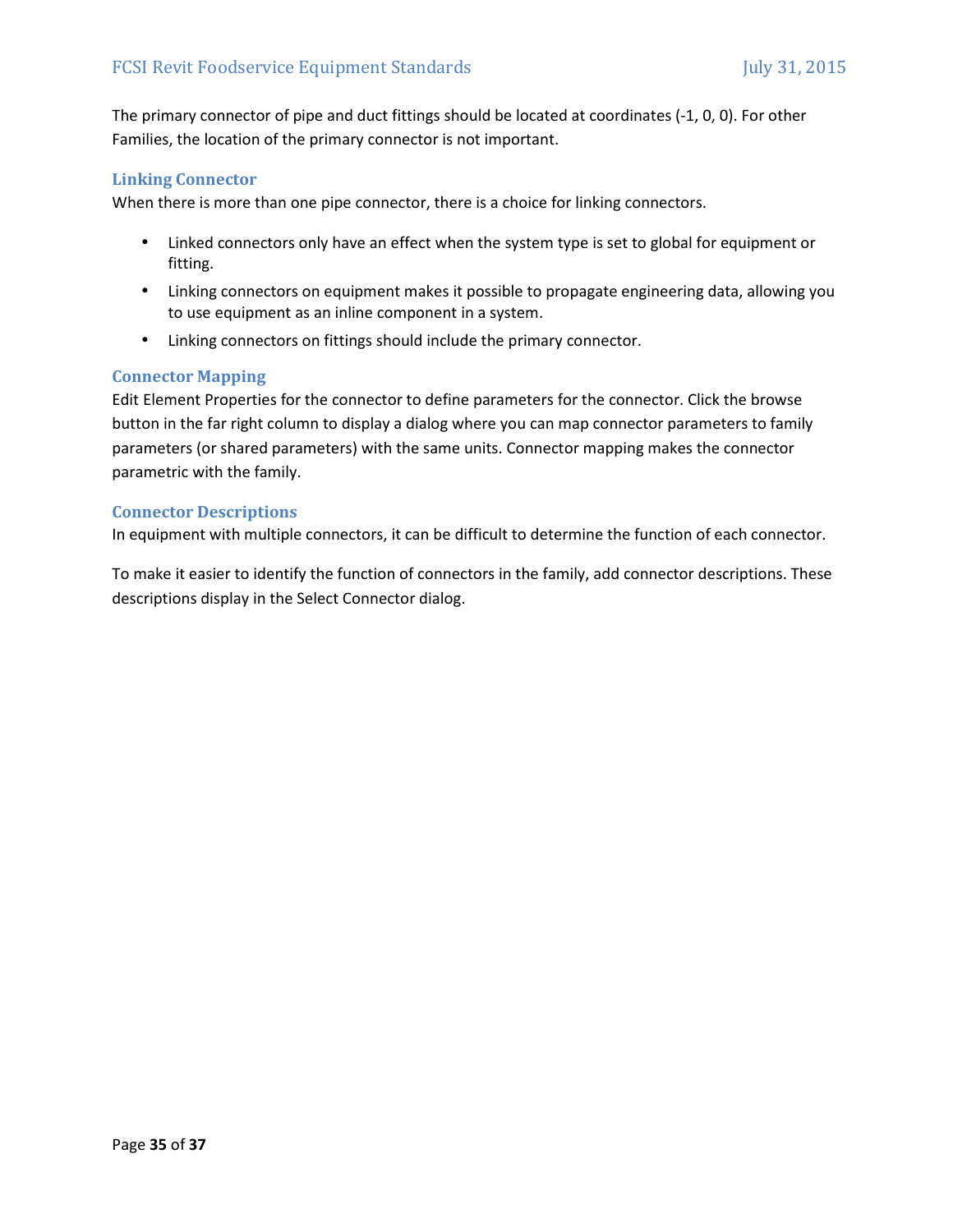# **SECTION 3: TESTING GUIDELINES**

To ensure the quality of Revit Family content, thoroughly test Families before using them in production or sharing them with others. Perform general testing on a Family when it is:

- open in the Family Editor
- loaded into a project

Use the criteria in the checklists below to test Families in each of the above environments. When testing Families in projects, test them both in a generic sandbox project created from a simple template and a project typical of the kind of project where it is likely to be used most frequently.

**TIP:** For large content creation projects, it is recommended that "spot checking" or random testing of 10% of the content be performed by a tester who is not the content creator.

# **Family Editor Testing Criteria**

- $\checkmark$  Test all Family parameters to ensure that the geometry flexes/adjusts correctly when the Family parameters are modified.
- $\checkmark$  Test all Family Types change the Type, apply it, and inspect the geometry to verify that the dimensions and relationships are maintained.
- $\checkmark$  If a Type Catalog is being used for the Family, save such Type testing until you load it into a project environment.
- $\checkmark$  In a host-based Family, verify that the host flexes as expected. Change the host thickness and ensure that the family geometry adjusts appropriately.
- $\checkmark$  Verify that the Family preview image is using the designated Preview view.
- $\checkmark$  Check all views to ensure that the Family displays appropriately in different detail levels and when different Model Graphics styles are applied.
- $\checkmark$  Test constraints:
	- o Test the handles on the edge of the geometry and make sure that all geometry is constrained to either a reference plane or a reference line.
	- o Test the dimension parameter to make sure that the reference plane or line is being adjusted by the parameter and not the actual geometry.

# **Project Testing Criteria For Revit**

- $\checkmark$  Using a test project, load the Family in a project environment, and check all views for anomalies. If the Family includes a Type Catalog, use it to load the Family and several of its Types.
- Inspect the Family appearance in all views (plan, reflected ceiling plan, elevation, Section, 3D) at all detail levels (Coarse, Medium, Fine).
- $\checkmark$  Inspect the Family appearance in different Model Graphics Styles: Wireframe, Hidden Line, Shading, and Shading with Edges.
- $\checkmark$  Test all Family Types change the Type, apply it, and inspect the geometry to verify that the dimensions and relationships are maintained.
- $\checkmark$  Create new Types and modify all parameters, checking all views for anomalies.
- $\checkmark$  For hosted Families:
	- o Place hosted Families into the provided host thicknesses and confirm Families work in all